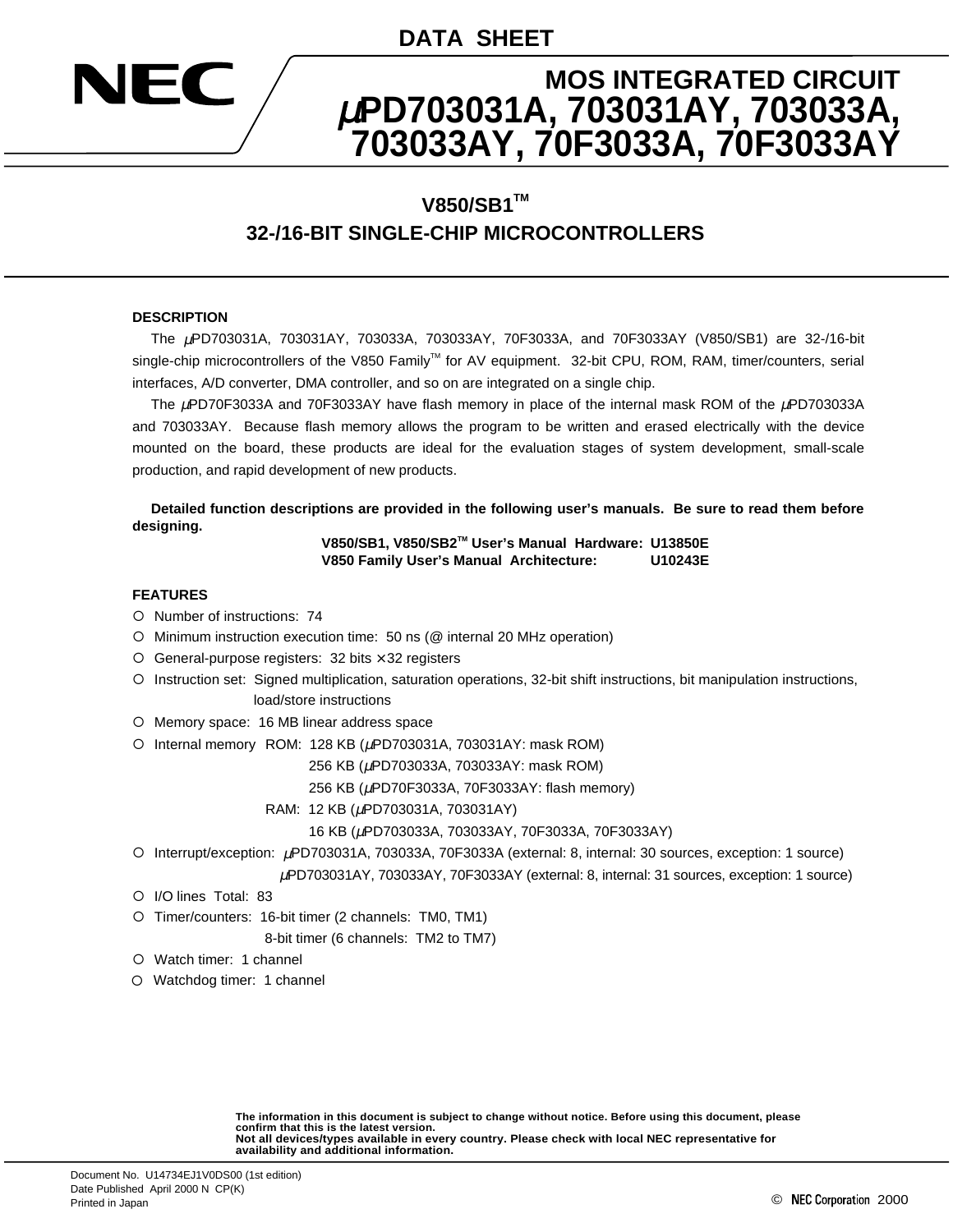O Serial interface

NEC

- Asynchronous serial interface (UART0, UART1)
- Clocked serial interface (CSI0 to CSI3)
- 3-wire variable length serial interface (CSI4)
- I<sup>2</sup>C bus interface (I<sup>2</sup>C0, I<sup>2</sup>C1) ( $\mu$ PD703031AY, 703033AY, 70F3033AY only)
- { 10-bit resolution A/D converter: 12 channels
- { DMA controller: 6 channels
- $\circ$  Real-time output port: 8 bits  $\times$  1 channel or 4 bits  $\times$  2 channels
- { ROM correction: 4 places can be corrected
- { Power-saving function: HALT/IDLE/STOP modes
- ${\circ}$  Packages: 100-pin plastic LQFP (fine pitch) (14  $\times$  14)

100-pin plastic QFP (14  $\times$  20)

{ <sup>µ</sup>PD70F3033A, 70F3033AY

• Can be replaced with  $\mu$ PD703033A and 703033AY (internal mask ROM) in mass production

### **APPLICATIONS**

{ AV equipment (audio, car audio, VCR, TV, etc.)

### **ORDERING INFORMATION**

| Part Number                                        | Package                                            | Internal ROM          |
|----------------------------------------------------|----------------------------------------------------|-----------------------|
| $\mu$ PD703031AGC-xxx-8EU                          | 100-pin plastic LQFP (fine pitch) (14 $\times$ 14) | Mask ROM (128 KB)     |
| µPD703031AYGC-xxx-8EU                              | 100-pin plastic LQFP (fine pitch) $(14 \times 14)$ | Mask ROM (128 KB)     |
| $\mu$ PD703031AGF- $\infty$ x-3BA                  | 100-pin plastic QFP $(14 \times 20)$               | Mask ROM (128 KB)     |
| $\mu$ PD703031AYGF- $\mathbf{x} \mathbf{x}$ -3BA   | 100-pin plastic QFP $(14 \times 20)$               | Mask ROM (128 KB)     |
| $\mu$ PD703033AGC-xxx-8EU                          | 100-pin plastic LQFP (fine pitch) $(14 \times 14)$ | Mask ROM (256 KB)     |
| µPD703033AYGC-xxx-8EU                              | 100-pin plastic LQFP (fine pitch) $(14 \times 14)$ | Mask ROM (256 KB)     |
| $\mu$ PD703033AGF- $\infty$ $\infty$ -3BA          | 100-pin plastic QFP (14 $\times$ 20)               | Mask ROM (256 KB)     |
| $\mu$ PD703033AYGF- $\mathbf{x}$ $\mathbf{x}$ -3BA | 100-pin plastic QFP $(14 \times 20)$               | Mask ROM (256 KB)     |
| $\mu$ PD70F3033AGC-8EU <sup>Note</sup>             | 100-pin plastic LQFP (fine pitch) $(14 \times 14)$ | Flash memory (256 KB) |
| $\mu$ PD70F3033AYGC-8EU <sup>Note</sup>            | 100-pin plastic LQFP (fine pitch) $(14 \times 14)$ | Flash memory (256 KB) |
| $\mu$ PD70F3033AGF-3BA <sup>Note</sup>             | 100-pin plastic QFP $(14 \times 20)$               | Flash memory (256 KB) |
| $\mu$ PD70F3033AYGF-3BA <sup>Note</sup>            | 100-pin plastic QFP $(14 \times 20)$               | Flash memory (256 KB) |
|                                                    |                                                    |                       |

**Note** Under development

**Remarks 1.** ××× indicates ROM code suffix.

**2.** ROMless versions are not provided.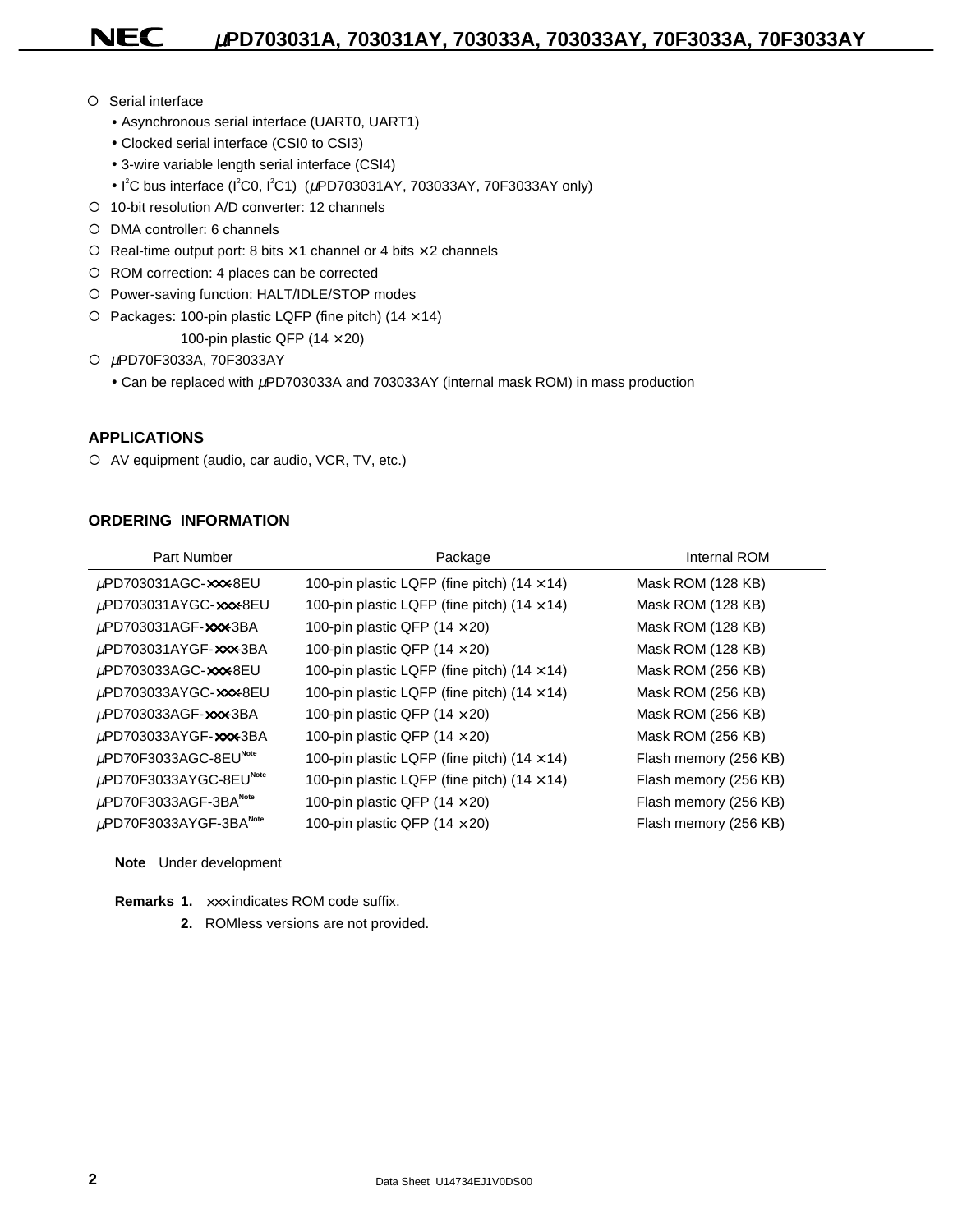### **PIN CONFIGURATION (Top View)**

NEC

#### **100-pin plastic LQFP (fine pitch) (14** × **14)**

- $\bullet$   $\mu$ PD703031AGC- $\times\times\times$ -8EU  $\bullet$   $\mu$ PD70F3033AGC-8EU
- 
- $\bullet$   $\mu$ PD703031AYGC- $\times\times\times$ -8EU  $\bullet$   $\mu$ PD70F3033AYGC-8EU
	-
- $\bullet$  µPD703033AGC- $\times\times\times$ -8EU
- $\bullet$  µPD703033AYGC- $\times\times\times$ -8EU

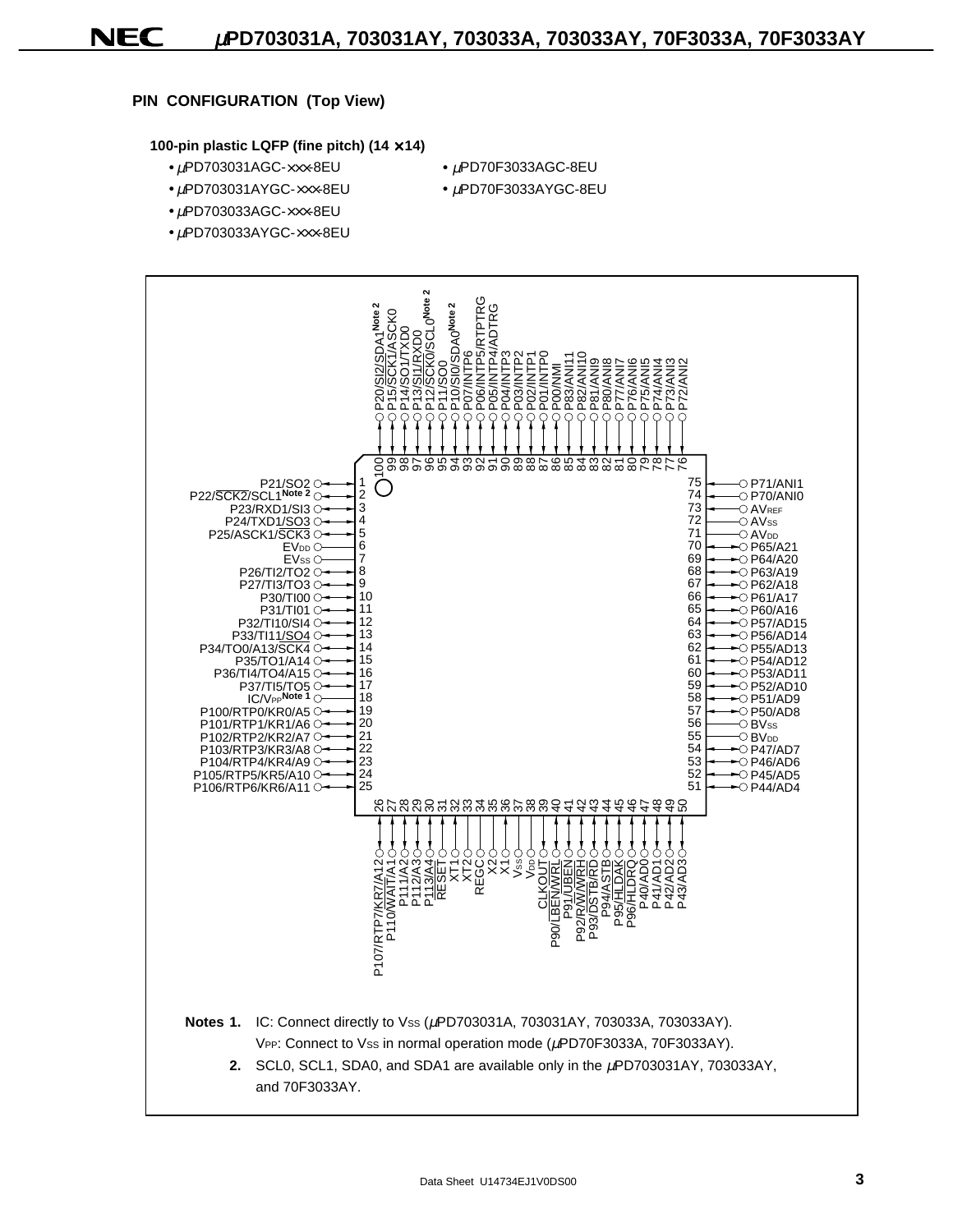#### **100-pin plastic QFP (14** × **20)**

- $\bullet$   $\mu$ PD703031AGF- $\times\times\times$ -3BA  $\bullet$   $\mu$ PD70F3033AGF-3BA
- $\mu$ PD703031AYGF- $\times\times\times$ -3BA  $\mu$ PD70F3033AYGF-3BA
- $\bullet$   $\mu$ PD703033AGF- $\times\times\times$ -3BA
- $\bullet$  µPD703033AYGF- $\times\times$ -3BA
- 
- 

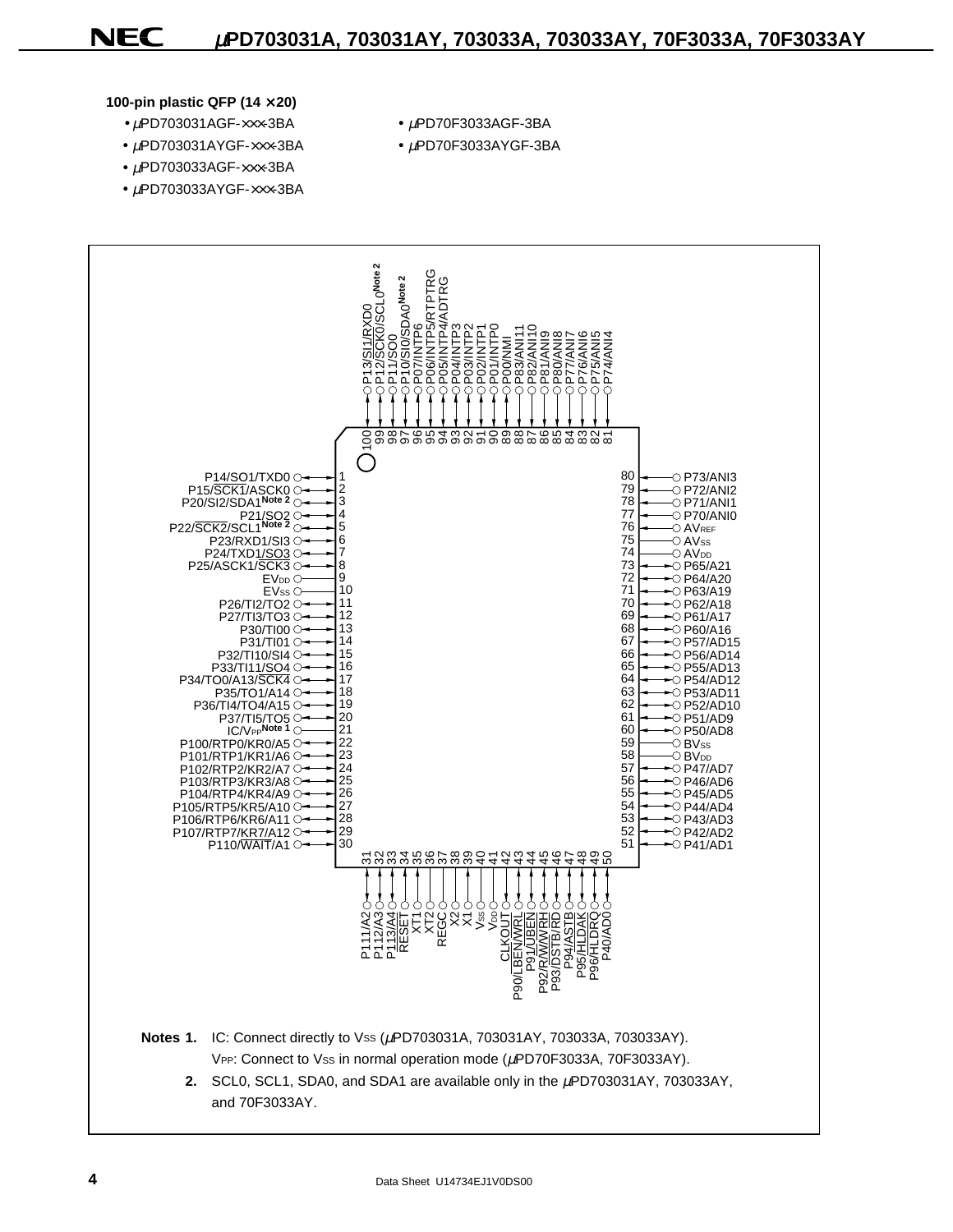### **PIN IDENTIFICATION**

| A1 to A21:                           | <b>Address Bus</b>                 | P80 to P83:         | Port 8                          |
|--------------------------------------|------------------------------------|---------------------|---------------------------------|
| AD0 to AD15:                         | Address/Data Bus                   | P90 to P96:         | Port 9                          |
| ADTRG:                               | AD Trigger Input                   | P100 to P107:       | Port 10                         |
| ANIO to ANI11:                       | Analog Input                       | P110 to P113:       | Port 11                         |
| ASCK0, ASCK1:                        | Asynchronous Serial Clock          | RD:                 | Read                            |
| ASTB:                                | <b>Address Strobe</b>              | REGC:               | <b>Regulator Clock</b>          |
| AV <sub>DD</sub> :                   | Analog Power Supply                | RESET:              | Reset                           |
| AVREF:                               | Analog Reference Voltage           | RTP0 to RTP7:       | Real-time Output Port           |
| AVss:                                | Analog Ground                      | RTPTRG:             | RTP Trigger Input               |
| BV <sub>DD</sub> :                   | Power Supply for Bus Interface     | $R/\overline{W}$ :  | <b>Read/Write Status</b>        |
| BVss:                                | Ground for Bus Interface           | RXD0, RXD1:         | Receive Data                    |
| CLKOUT:                              | <b>Clock Output</b>                | SCK0 to SCK4:       | <b>Serial Clock</b>             |
| DSTB:                                | Data Strobe                        | SCL0, SCL1:         | <b>Serial Clock</b>             |
| EV <sub>DD</sub> :                   | Power Supply for Port              | SDA0, SDA1:         | Serial Data                     |
| EVss:                                | Ground for Port                    | SI0 to SI4:         | Serial Input                    |
| HLDAK:                               | Hold Acknowledge                   | SO0 to SO4:         | Serial Output                   |
| HLDRQ:                               | <b>Hold Request</b>                | TI00, TI01, TI10, : | <b>Timer Input</b>              |
| IC:                                  | Internally Connected               | TI11, TI2 to TI5    |                                 |
| INTP0 to INTP6:                      | Interrupt Request from Peripherals | TO0 to TO5:         | <b>Timer Output</b>             |
| KR0 to KR7:                          | Key Return                         | TXD0, TXD1:         | <b>Transmit Data</b>            |
| LBEN:                                | Lower Byte Enable                  | UBEN:               | Upper Byte Enable               |
| NMI:                                 | Non-Maskable Interrupt Request     | V <sub>DD</sub> :   | Power Supply                    |
| P00 to P07:                          | Port 0                             | VPP:                | <b>Programming Power Supply</b> |
| P <sub>10</sub> to P <sub>15</sub> : | Port 1                             | Vss:                | Ground                          |
| P20 to P27:                          | Port 2                             | WAIT:               | Wait                            |
| P30 to P37:                          | Port <sub>3</sub>                  | WRH:                | Write Strobe High Level Data    |
| P40 to P47:                          | Port 4                             | WRL:                | Write Strobe Low Level Data     |
| P50 to P57:                          | Port 5                             | X1, X2:             | Crystal for Main Clock          |
| P60 to P65:                          | Port 6                             | XT1, XT2:           | Crystal for Sub-clock           |
| P70 to P77:                          | Port 7                             |                     |                                 |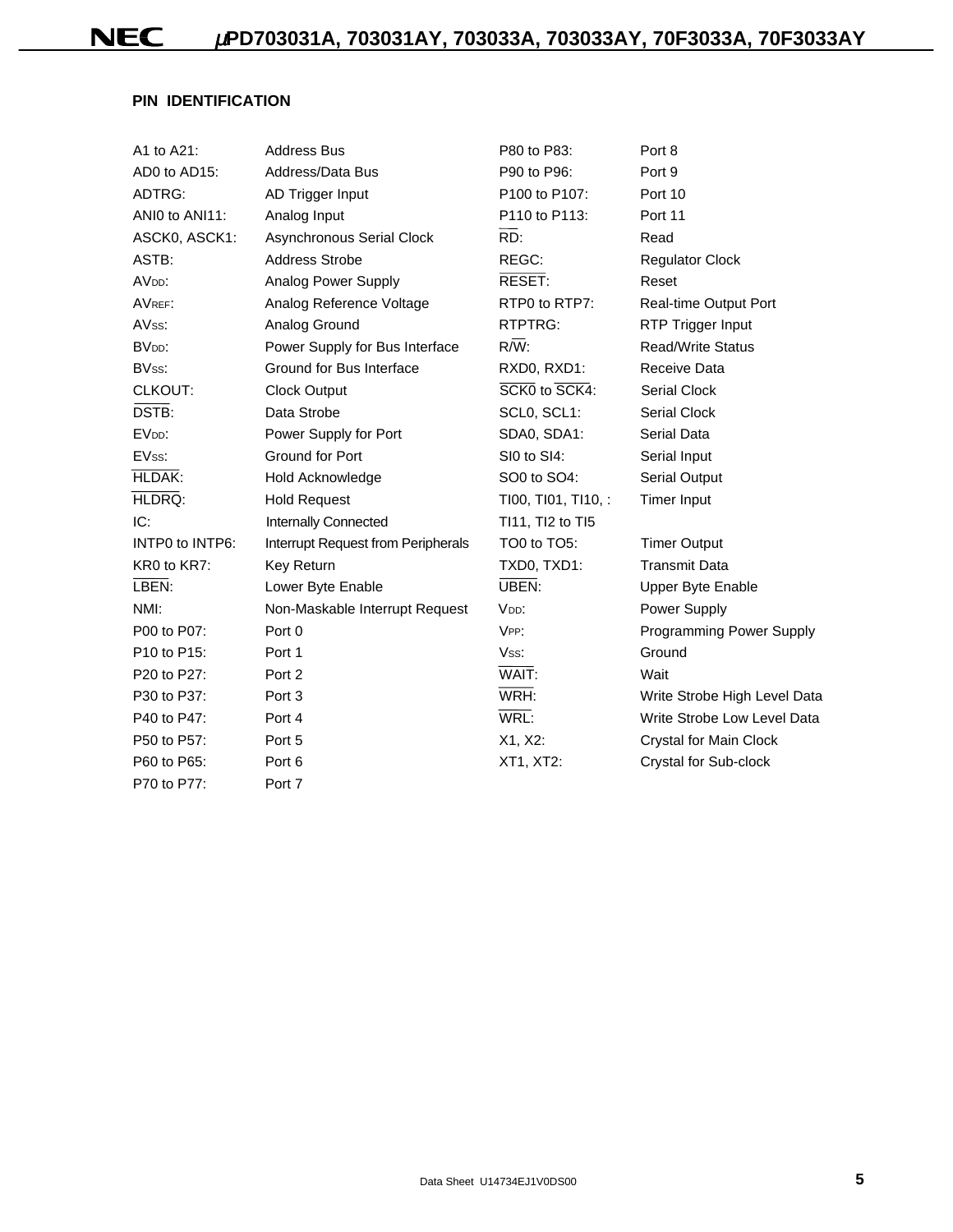### **INTERNAL BLOCK DIAGRAM**

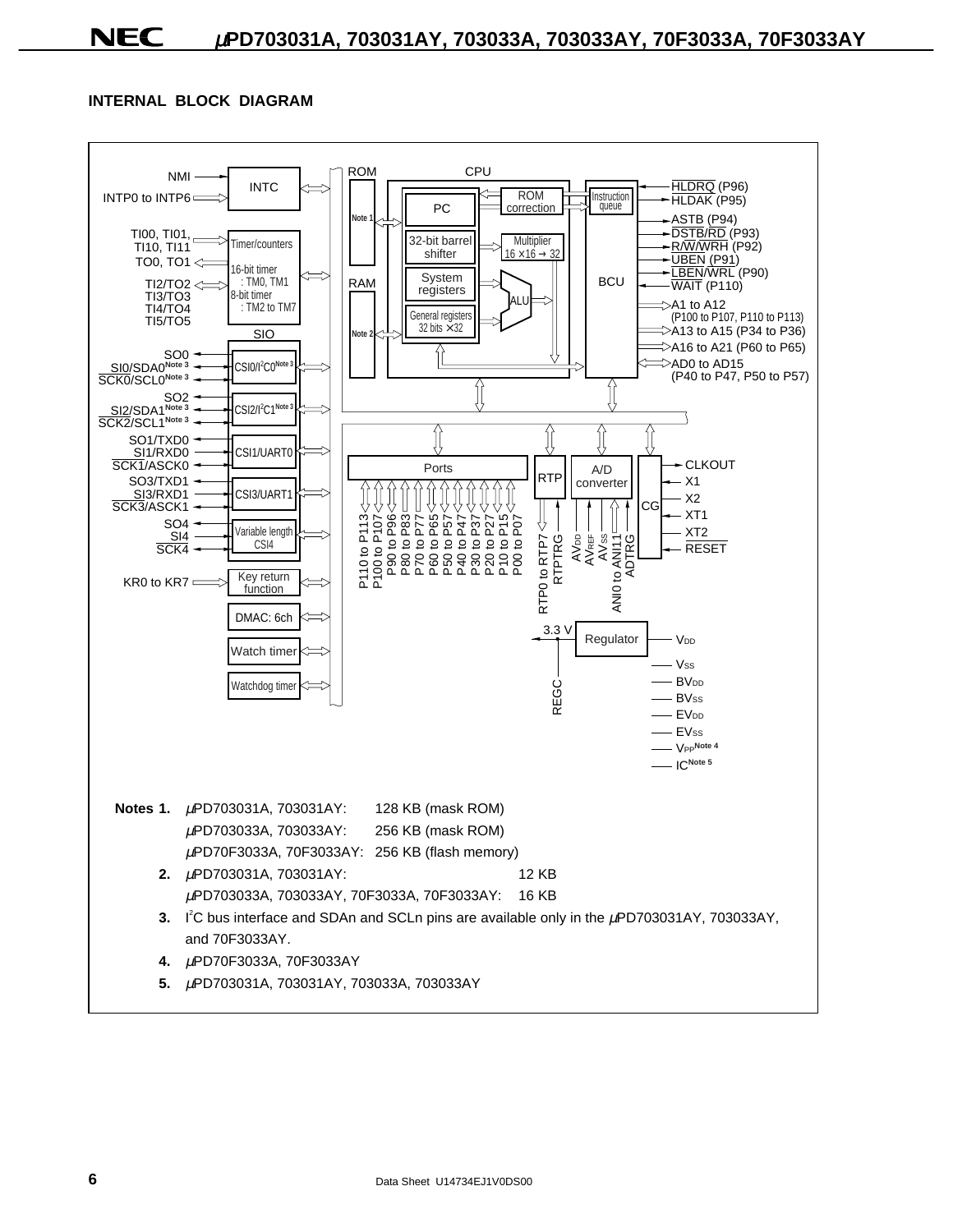### **CONTENTS**

|                | 1.1 | Differences of µPD703031A, 703031AY, 703033A, 703033AY, 70F3033A, and 70F3033AY 8 |  |
|----------------|-----|-----------------------------------------------------------------------------------|--|
| 2 <sub>1</sub> |     |                                                                                   |  |
|                | 2.1 |                                                                                   |  |
|                | 2.2 |                                                                                   |  |
|                | 2.3 |                                                                                   |  |
| 3.             |     |                                                                                   |  |
|                | 3.1 |                                                                                   |  |
|                | 3.2 |                                                                                   |  |
|                | 3.3 |                                                                                   |  |
| $\mathbf{4}$   |     |                                                                                   |  |
|                | 4.1 |                                                                                   |  |
| 5.             |     |                                                                                   |  |
| 6.             |     |                                                                                   |  |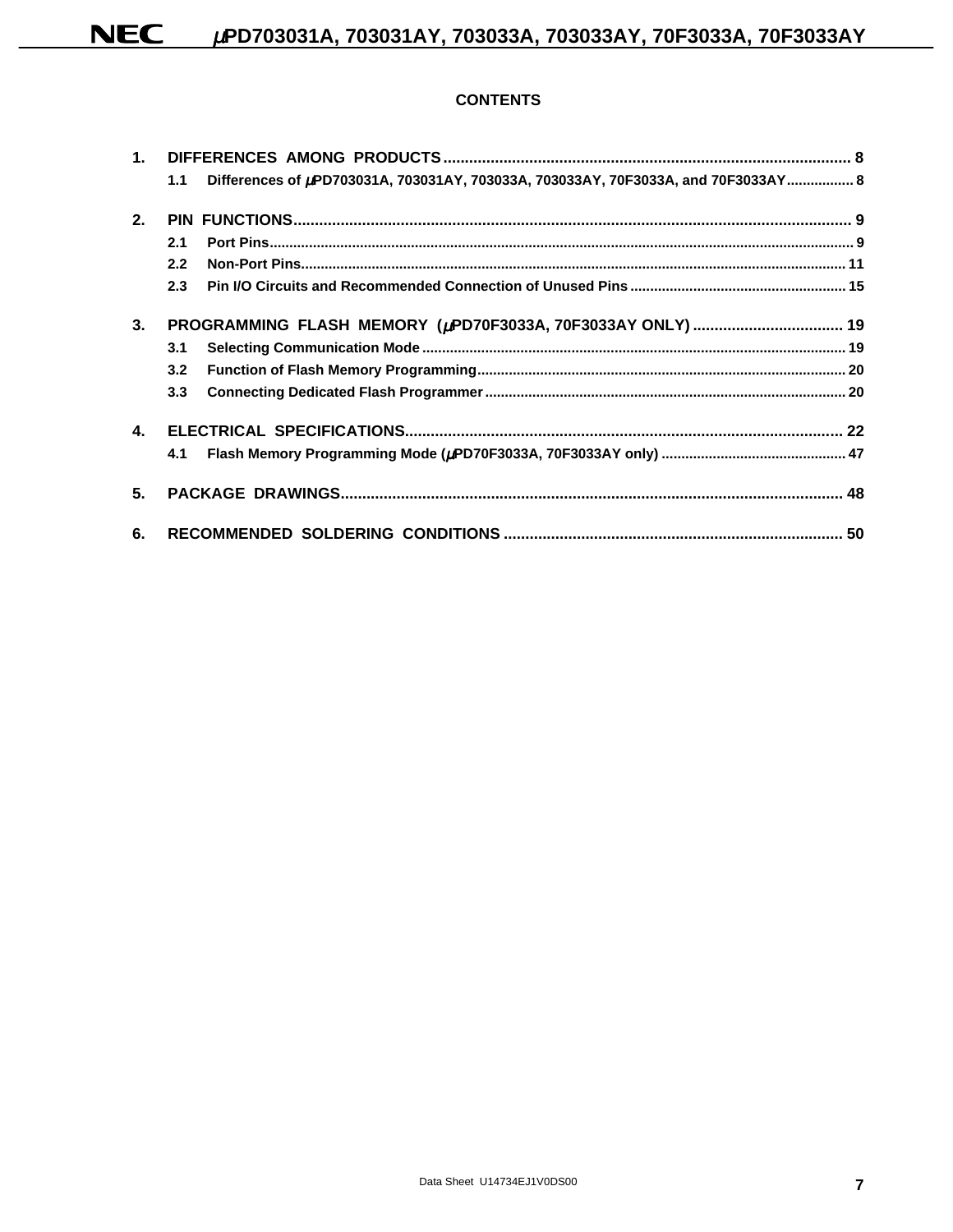### **1. DIFFERENCES AMONG PRODUCTS**

### **1.1 Differences of** µ**PD703031A, 703031AY, 703033A, 703033AY, 70F3033A, and 70F3033AY**

| Part Number                                              | µPD703031A                         | µPD703031AY                                                                             | µPD703033A        | µPD703033AY           | µPD70F3033A | $\mu$ PD70F3033AY |
|----------------------------------------------------------|------------------------------------|-----------------------------------------------------------------------------------------|-------------------|-----------------------|-------------|-------------------|
| Item                                                     |                                    |                                                                                         |                   |                       |             |                   |
| Internal ROM                                             | 128 KB (mask ROM)                  |                                                                                         | 256 KB (mask ROM) | 256 KB (flash memory) |             |                   |
| Flash memory<br>programming pin                          | None                               | Provided (VPP)                                                                          |                   |                       |             |                   |
| Flash memory<br>programming mode                         | None                               | Provided ( $V_{PP} = 7.8$ V)                                                            |                   |                       |             |                   |
| $l^2C$ bus interface<br>pins (SCL0, SCL1,<br>SDA0, SDA1) | None                               | Provided                                                                                | None              | Provided              | None        | Provided          |
| Electrical<br>specifications                             | Current consumption, etc. differs. |                                                                                         |                   |                       |             |                   |
| <b>Others</b>                                            |                                    | Noise immunity and noise radiation differ because circuit scale and mask layout differ. |                   |                       |             |                   |

- **Cautions 1. There are differences in noise immunity and noise radiation between the flash memory and mask ROM versions. When pre-producing an application set with the flash memory version and then mass-producing it with the mask ROM version, be sure to conduct sufficient evaluations for the commercial samples (not engineering samples) of the mask ROM version.**
	- **2. When replacing the flash memory versions with mask ROM versions, write the same code in the empty area of the internal ROM.**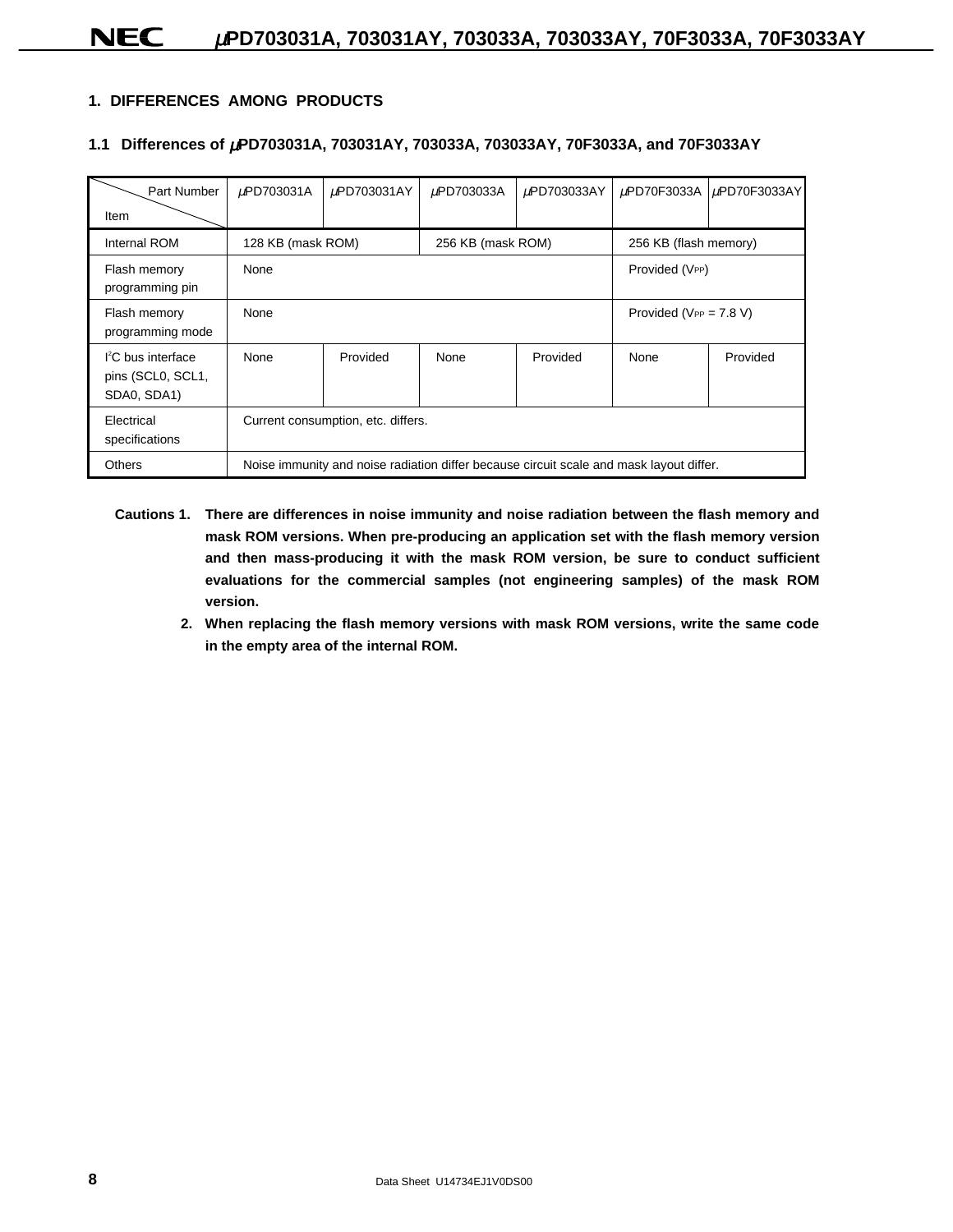### **2. PIN FUNCTIONS**

### **2.1 Port Pins**

| Pin Name        | I/O | <b>PULL</b> | Function                                                                  | Alternate Function |
|-----------------|-----|-------------|---------------------------------------------------------------------------|--------------------|
| P00             | I/O | Yes         | Port 0                                                                    | <b>NMI</b>         |
| P01             |     |             | 8-bit I/O port                                                            | INTP0              |
| P02             |     |             | Input/output can be specified in 1-bit units.                             | INTP1              |
| P03             |     |             |                                                                           | INTP2              |
| P04             |     |             |                                                                           | INTP3              |
| P05             |     |             |                                                                           | INTP4/ADTRG        |
| P06             |     |             |                                                                           | INTP5/RTPTRG       |
| P07             |     |             |                                                                           | INTP6              |
| P <sub>10</sub> | I/O | Yes         | Port 1                                                                    | SI0/SDA0           |
| P11             |     |             | 6-bit I/O port                                                            | SO <sub>0</sub>    |
| P <sub>12</sub> |     |             | Input/output can be specified in 1-bit units.                             | SCK0/SCL0          |
| P <sub>13</sub> |     |             |                                                                           | SI1/RXD0           |
| P <sub>14</sub> |     |             |                                                                           | SO1/TXD0           |
| P <sub>15</sub> |     |             |                                                                           | SCK1/ASCK0         |
| P <sub>20</sub> | I/O | Yes         | Port 2                                                                    | SI2/SDA1           |
| P21             |     |             | 8-bit I/O port<br>Input/output can be specified in 1-bit units.           | SO <sub>2</sub>    |
| P22             |     |             |                                                                           | SCK2/SCL1          |
| P <sub>23</sub> |     |             |                                                                           | SI3/RXD1           |
| P24             |     |             |                                                                           | SO3/TXD1           |
| P <sub>25</sub> |     |             |                                                                           | SCK3/ASCK1         |
| P <sub>26</sub> |     |             |                                                                           | <b>TI2/TO2</b>     |
| P27             |     |             |                                                                           | <b>TI3/TO3</b>     |
| P30             | I/O | Yes         | Port 3                                                                    | <b>TI00</b>        |
| P31             |     |             | 8-bit I/O port<br>Input/output can be specified in 1-bit units.           | <b>TI01</b>        |
| P32             |     |             |                                                                           | TI10/SI4           |
| P33             |     |             |                                                                           | TI11/SO4           |
| P34             |     |             |                                                                           | TO0/A13/SCK4       |
| P35             |     |             |                                                                           | TO1/A14            |
| P36             |     |             |                                                                           | TI4/TO4/A15        |
| P37             |     |             |                                                                           | <b>TI5/TO5</b>     |
| P40 to P47      | I/O | No          | Port 4<br>8-bit I/O port<br>Input/output can be specified in 1-bit units. | AD0 to AD7         |
| P50 to P57      | I/O | No          | Port 5<br>8-bit I/O port<br>Input/output can be specified in 1-bit units. | AD8 to AD15        |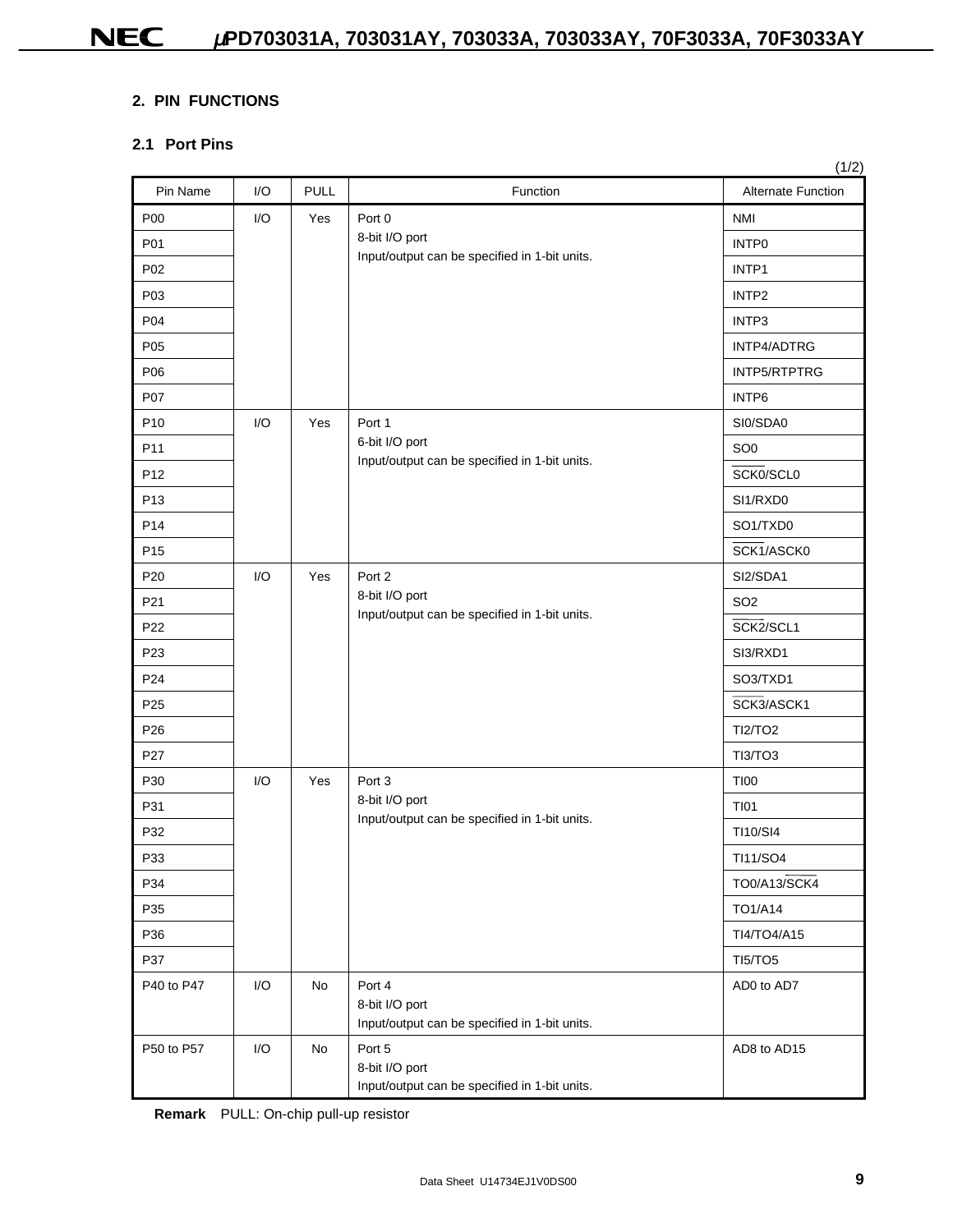|                  |       |             |                                                                           | (2/2)                     |
|------------------|-------|-------------|---------------------------------------------------------------------------|---------------------------|
| Pin Name         | I/O   | <b>PULL</b> | Function                                                                  | <b>Alternate Function</b> |
| P60 to P65       | I/O   | <b>No</b>   | Port 6<br>6-bit I/O port<br>Input/output can be specified in 1-bit units. | A16 to A21                |
| P70 to P77       | Input | <b>No</b>   | Port 7<br>8-bit input port                                                | ANIO to ANI7              |
| P80 to P83       | Input | <b>No</b>   | Port 8<br>4-bit input port                                                | ANI8 to ANI11             |
| P90              | I/O   | <b>No</b>   | Port 9                                                                    | <b>LBEN/WRL</b>           |
| P91              |       |             | 7-bit I/O port                                                            | <b>UBEN</b>               |
| P92              |       |             | Input/output can be specified in 1-bit units.                             | R/W/WRH                   |
| P93              |       |             |                                                                           | <b>DSTB/RD</b>            |
| P94              |       |             |                                                                           | <b>ASTB</b>               |
| P95              |       |             |                                                                           | <b>HLDAK</b>              |
| P96              |       |             |                                                                           | <b>HLDRQ</b>              |
| P <sub>100</sub> | 1/O   | Yes         | Port 10                                                                   | RTP0/A5/KR0               |
| P <sub>101</sub> |       |             | 8-bit I/O port<br>Input/output can be specified in 1-bit units.           | RTP1/A6/KR1               |
| P102             |       |             |                                                                           | RTP2/A7/KR2               |
| P <sub>103</sub> |       |             |                                                                           | RTP3/A8/KR3               |
| P <sub>104</sub> |       |             |                                                                           | RTP4/A9/KR4               |
| P <sub>105</sub> |       |             |                                                                           | RTP5/A10/KR5              |
| P106             |       |             |                                                                           | RTP6/A11/KR6              |
| P <sub>107</sub> |       |             |                                                                           | RTP7/A12/KR7              |
| P110             | I/O   | Yes         | Port 11                                                                   | A1/WAIT                   |
| P111             |       |             | 4-bit I/O port                                                            | A2                        |
| P112             |       |             | Input/output can be specified in 1-bit units.                             | A <sub>3</sub>            |
| P113             |       |             |                                                                           | A4                        |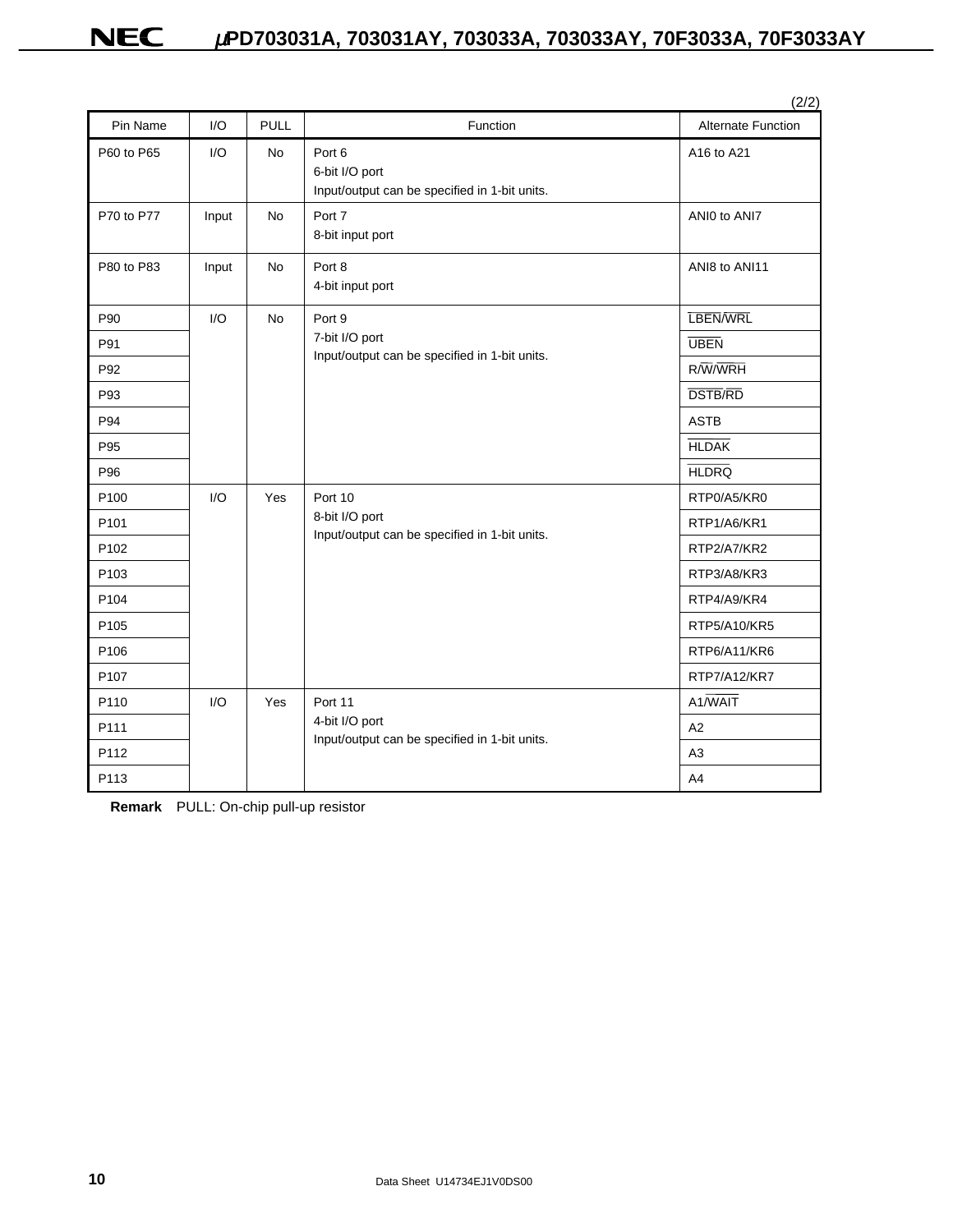### **2.2 Non-Port Pins**

|                        |                          |                          |                                                                                                          | (1/4)                             |
|------------------------|--------------------------|--------------------------|----------------------------------------------------------------------------------------------------------|-----------------------------------|
| Pin Name               | I/O                      | <b>PULL</b>              | Function                                                                                                 | <b>Alternate Function</b>         |
| A <sub>1</sub>         | Output                   | Yes                      | Low-order address bus used for external memory expansion                                                 | P110/WAIT                         |
| A2                     |                          |                          |                                                                                                          | P111                              |
| A3                     |                          |                          |                                                                                                          | P112                              |
| A4                     |                          |                          |                                                                                                          | P113                              |
| A5                     |                          |                          |                                                                                                          | P100/RTP0/KR0                     |
| A <sub>6</sub>         |                          |                          |                                                                                                          | P101/RTP1/KR1                     |
| A7                     |                          |                          |                                                                                                          | P102/RTP2/KR2                     |
| A8                     |                          |                          |                                                                                                          | P103/RTP3/KR3                     |
| A <sub>9</sub>         |                          |                          |                                                                                                          | P104/RTP4/KR4                     |
| A10                    |                          |                          |                                                                                                          | P105/RTP5/KR5                     |
| A11                    |                          |                          |                                                                                                          | P106/RTP6/KR6                     |
| A12                    |                          |                          |                                                                                                          | P107/RTP7/KR7                     |
| A13                    |                          |                          |                                                                                                          | P34/TO0/SCK4                      |
| A14                    |                          |                          |                                                                                                          | P35/TO1                           |
| A15                    |                          |                          |                                                                                                          | P36/TO4/TI4                       |
| A16 to A21             | Output                   | No                       | High-order address bus used for external memory expansion                                                | P60 to P65                        |
| AD0 to AD7             | I/O                      | No                       | 16-bit multiplexed address/data bus used for external memory                                             | P40 to P47                        |
| AD8 to AD15            |                          |                          | expansion                                                                                                | P50 to P57                        |
| <b>ADTRG</b>           | Input                    | Yes                      | A/D converter external trigger input                                                                     | P05/INTP4                         |
| ANIO to ANI7           | Input                    | No                       | Analog input to A/D converter                                                                            | P70 to P77                        |
| ANI8 to ANI11          |                          |                          |                                                                                                          | P80 to P83                        |
| ASCK0                  | Input                    | Yes                      | Baud rate clock input for UART0                                                                          | P <sub>15</sub> /SCK <sub>1</sub> |
| ASCK1                  |                          |                          | Baud rate clock input for UART1                                                                          | <b>P25/SCK3</b>                   |
| <b>ASTB</b>            | Output                   | No                       | External address strobe output                                                                           | P94                               |
| <b>AV<sub>DD</sub></b> | $\qquad \qquad -$        | $\qquad \qquad -$        | Positive power supply for A/D converter and alternate port                                               | $\overline{\phantom{0}}$          |
| <b>AVREF</b>           | Input                    | $\overline{\phantom{0}}$ | Reference voltage input for A/D converter                                                                |                                   |
| AVss                   |                          |                          | Ground potential for A/D converter and alternate port                                                    |                                   |
| <b>BV<sub>DD</sub></b> | -                        | -                        | Positive power supply for bus interface and alternate port                                               |                                   |
| <b>BVss</b>            | $\overline{\phantom{0}}$ | -                        | Ground potential for bus interface and alternate port                                                    | -                                 |
| <b>CLKOUT</b>          | Output                   | -                        | Internal system clock output                                                                             |                                   |
| <b>DSTB</b>            | Output                   | No                       | External data strobe output                                                                              | <b>P93/RD</b>                     |
| <b>EVDD</b>            | -                        | -                        | Positive power supply for I/O ports and alternate-function pins<br>(except bus interface alternate port) |                                   |
| <b>EVss</b>            |                          | $\overline{\phantom{0}}$ | Ground potential for I/O ports and alternate-function pins<br>(except bus interface alternate port)      |                                   |
| <b>HLDAK</b>           | Output                   | No                       | Bus hold acknowledge output                                                                              | P95                               |
| <b>HLDRQ</b>           | Input                    | No                       | Bus hold request input                                                                                   | P96                               |
| IC                     |                          | -                        | Internally connected<br>(µPD703031A, 703031AY, 703033A, 703033AY only)                                   |                                   |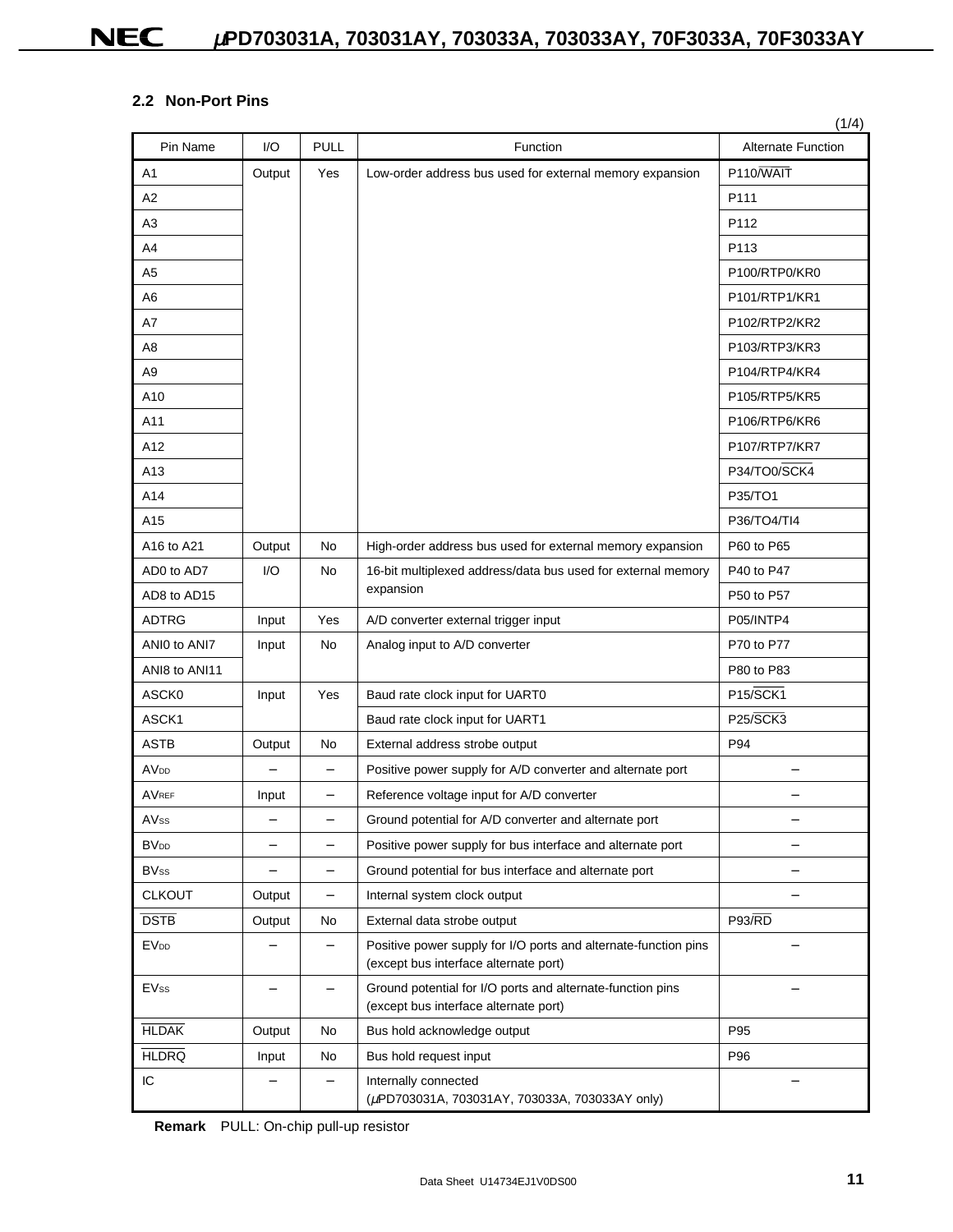| Pin Name          | 1/O    | <b>PULL</b>              | Function                                                                                     | (2/4)<br><b>Alternate Function</b> |
|-------------------|--------|--------------------------|----------------------------------------------------------------------------------------------|------------------------------------|
| <b>INTPO</b>      | Input  | Yes                      | External interrupt request input (analog noise elimination)                                  | P01                                |
| INTP1             |        |                          |                                                                                              | P <sub>02</sub>                    |
| INTP <sub>2</sub> |        |                          |                                                                                              | P03                                |
| INTP3             |        |                          |                                                                                              | P04                                |
| INTP4             | Input  | Yes                      | External interrupt request input (digital noise elimination)                                 | P05/ADTRG                          |
| INTP5             |        |                          |                                                                                              | P06/RTPTRG                         |
| INTP6             | Input  | Yes                      | External interrupt request input (digital noise elimination<br>supporting remote controller) | <b>P07</b>                         |
| KR <sub>0</sub>   | Input  | Yes                      | Key return input                                                                             | P100/RTP0/A5                       |
| KR <sub>1</sub>   |        |                          |                                                                                              | P101/RTP1/A6                       |
| KR <sub>2</sub>   |        |                          |                                                                                              | P102/RTP2/A7                       |
| KR <sub>3</sub>   |        |                          |                                                                                              | P103/RTP3/A8                       |
| KR4               |        |                          |                                                                                              | P104/RTP4/A9                       |
| KR <sub>5</sub>   |        |                          |                                                                                              | P105/RTP5/A10                      |
| KR <sub>6</sub>   |        |                          |                                                                                              | P106/RTP6/A11                      |
| KR7               |        |                          |                                                                                              | P107/RTP7/A12                      |
| LBEN              | Output | No                       | External data bus's low-order byte enable output                                             | P90/WRL                            |
| <b>NMI</b>        | Input  | Yes                      | Non-maskable interrupt request input                                                         | P <sub>00</sub>                    |
| <b>RD</b>         | Output | No                       | Read strobe output                                                                           | P93/DSTB                           |
| <b>REGC</b>       |        | $\equiv$                 | Regulator output stabilization capacitance connection                                        |                                    |
| <b>RESET</b>      | Input  | $\overline{\phantom{0}}$ | System reset input                                                                           |                                    |
| RTP <sub>0</sub>  | Output | Yes                      | Real-time output port                                                                        | P100/KR0/A5                        |
| RTP <sub>1</sub>  |        |                          |                                                                                              | P101/KR1/A6                        |
| RTP <sub>2</sub>  |        |                          |                                                                                              | P102/KR2/A7                        |
| RTP3              |        |                          |                                                                                              | P103/KR3/A8                        |
| RTP4              |        |                          |                                                                                              | P104/KR4/A9                        |
| RTP <sub>5</sub>  |        |                          |                                                                                              | P105/KR5/A10                       |
| RTP <sub>6</sub>  |        |                          |                                                                                              | P106/KR6/A11                       |
| RTP7              |        |                          |                                                                                              | P107/KR7/A12                       |
| <b>RTPTRG</b>     | Input  | Yes                      | Real-time output port external trigger input                                                 | P06/INTP5                          |
| $R/\overline{W}$  | Output | No                       | External read/write status output                                                            | P92/WRH                            |
| RXD <sub>0</sub>  | Input  | Yes                      | Serial receive data input for UART0 and UART1                                                | P13/SI1                            |
| RXD1              |        |                          |                                                                                              | P23/SI3                            |
| <b>SCKO</b>       | I/O    | Yes                      | Serial clock I/O (3-wire type) for CSI0 to CSI3                                              | P12/SCL0                           |
| SCK <sub>1</sub>  |        |                          |                                                                                              | P15/ASCK0                          |
| SCK2              |        |                          |                                                                                              | P22/SCL1                           |
| SCK3              |        |                          |                                                                                              | P25/ASCK1                          |
| SCK4              | I/O    | Yes                      | Serial clock I/O (3-wire type) for variable length CSI4                                      | P34/TO0/A13                        |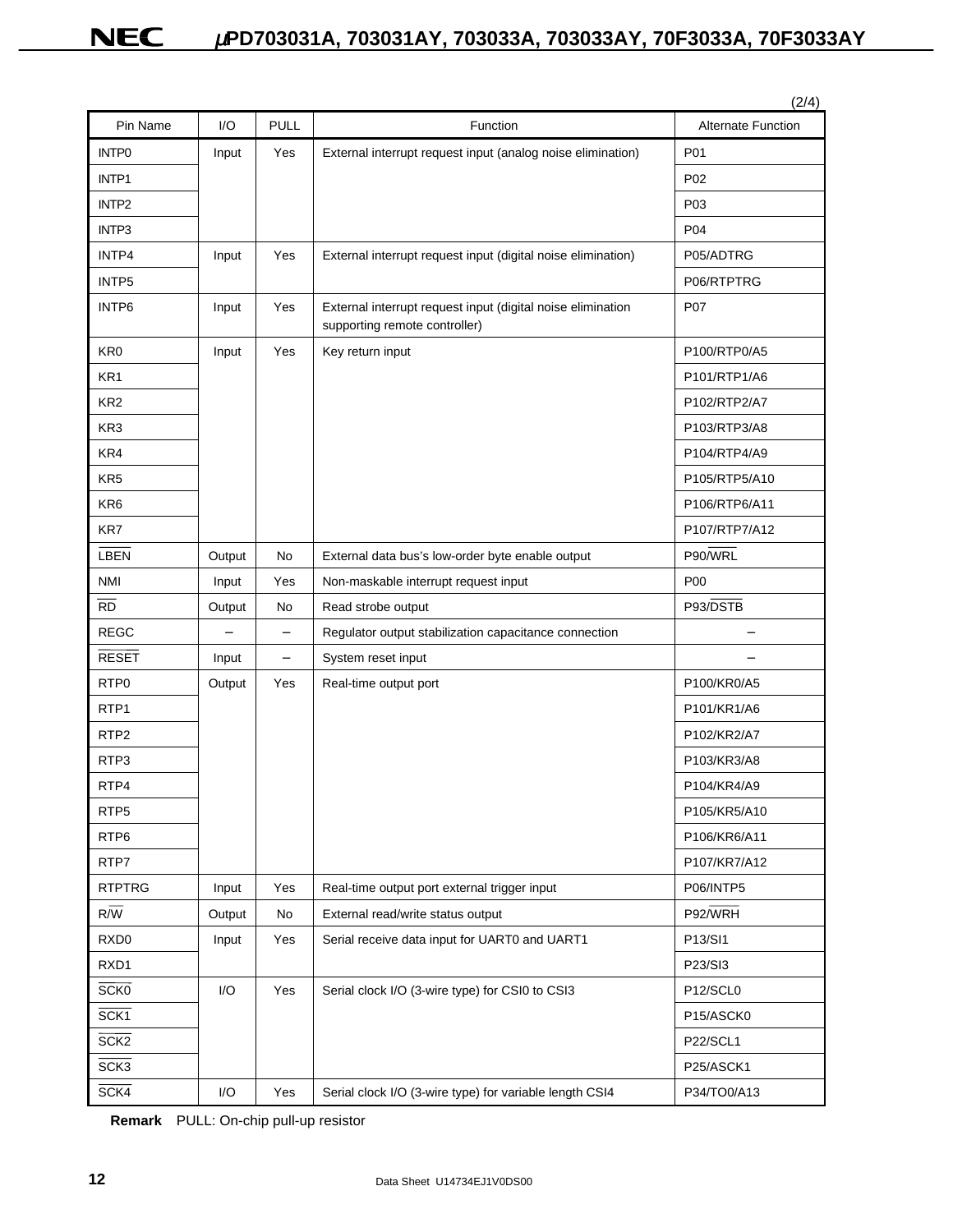| Pin Name         | 1/O                      | <b>PULL</b>              | Function                                                                         | <b>Alternate Function</b>         |
|------------------|--------------------------|--------------------------|----------------------------------------------------------------------------------|-----------------------------------|
| SCL0             | I/O                      | Yes                      | Serial clock I/O for I <sup>2</sup> C0 and I <sup>2</sup> C1                     | P <sub>12</sub> /SCK <sub>0</sub> |
| SCL <sub>1</sub> |                          |                          | (µPD703031AY, 703033AY, 70F3033AY only)                                          | P22/SCK2                          |
| SDA0             | I/O                      | Yes                      | Serial transmit/receive data I/O for I <sup>2</sup> C0 and I <sup>2</sup> C1     | P10/SI0                           |
| SDA1             |                          |                          | (µPD703031AY, 703033AY, 70F3033AY only)                                          | P20/SI2                           |
| SI <sub>0</sub>  | Input                    | Yes                      | Serial receive data input (3-wire type) for CSI0 to CSI3                         | P10/SDA0                          |
| SI <sub>1</sub>  |                          |                          |                                                                                  | P13/RXD0                          |
| SI <sub>2</sub>  |                          |                          |                                                                                  | P20/SDA1                          |
| SI3              |                          |                          |                                                                                  | P23/RXD1                          |
| SI4              | Input                    | Yes                      | Serial receive data input (3-wire type) for variable length CSI4                 | P32/TI10                          |
| SO <sub>0</sub>  | Output                   | Yes                      | Serial transmit data output (3-wire type) for CSI0 to CSI3                       | P <sub>11</sub>                   |
| SO <sub>1</sub>  |                          |                          |                                                                                  | P14/TXD0                          |
| SO <sub>2</sub>  |                          |                          |                                                                                  | P21                               |
| SO <sub>3</sub>  |                          |                          |                                                                                  | P24/TXD1                          |
| SO <sub>4</sub>  | Output                   | Yes                      | Serial transmit data output (3-wire type) for variable length CSI4               | P33/TI11                          |
| <b>TI00</b>      | Input                    | Yes                      | External count clock input for TM0/external capture trigger<br>input for TM0     | P30                               |
| <b>TI01</b>      |                          |                          | External capture trigger input for TM0                                           | P31                               |
| <b>TI10</b>      |                          |                          | External count clock input for TM1/external capture trigger<br>input for TM1     | P32/SI4                           |
| <b>TI11</b>      |                          |                          | External capture trigger input for TM1                                           | P33/SO4                           |
| TI <sub>2</sub>  | Input                    | Yes                      | External count clock input for TM2 to TM5                                        | P26/TO2                           |
| TI3              |                          |                          |                                                                                  | P27/TO3                           |
| TI4              |                          |                          |                                                                                  | P36/TO4/A15                       |
| TI5              |                          |                          |                                                                                  | P37/TO5                           |
| TO <sub>0</sub>  | Output                   | Yes                      | Pulse signal output for TM0 and TM1                                              | P34/A13/SCK4                      |
| TO <sub>1</sub>  |                          |                          |                                                                                  | P35/A14                           |
| TO <sub>2</sub>  | Output                   | Yes                      | Pulse signal output for TM2 to TM5                                               | P26/TI2                           |
| TO <sub>3</sub>  |                          |                          |                                                                                  | P27/TI3                           |
| TO <sub>4</sub>  |                          |                          |                                                                                  | P36/TI4/A15                       |
| TO <sub>5</sub>  |                          |                          |                                                                                  | P37/TI5                           |
| TXD <sub>0</sub> | Output                   | Yes                      | Serial transmit data output for UART0 and UART1                                  | P14/SO1                           |
| TXD1             |                          |                          |                                                                                  | P24/SO3                           |
| <b>UBEN</b>      | Output                   | No                       | High-order byte enable output for external data bus                              | P91                               |
| V <sub>DD</sub>  | $\overline{\phantom{0}}$ | $\overline{\phantom{0}}$ | Positive power supply pin                                                        |                                   |
| VPP              |                          | $\qquad \qquad -$        | High voltage apply pin for program write/verify<br>(µPD70F3033A, 70F3033AY only) |                                   |
| Vss              | $\overline{\phantom{0}}$ | $\qquad \qquad -$        | Ground potential                                                                 |                                   |
| <b>WAIT</b>      | Input                    | Yes                      | Control signal input for inserting wait in bus cycle                             | P110/A1                           |
| <b>WRH</b>       | Output                   | No                       | High-order byte write strobe signal output for external data<br>bus              | P92/R/W                           |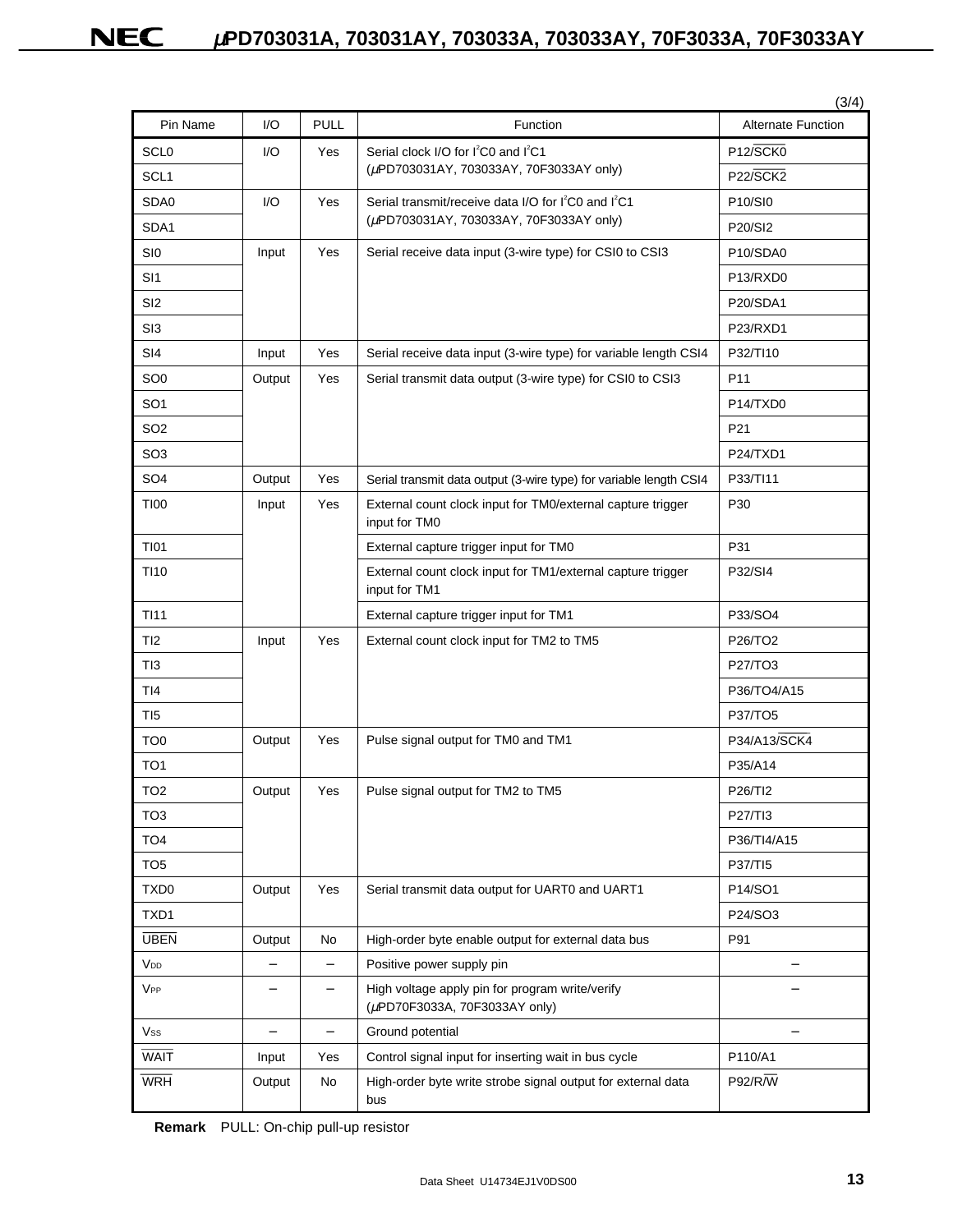|                 |        |             |                                                                 | (4/4)                     |
|-----------------|--------|-------------|-----------------------------------------------------------------|---------------------------|
| Pin Name        | I/O    | <b>PULL</b> | <b>Function</b>                                                 | <b>Alternate Function</b> |
| <b>WRL</b>      | Output | <b>No</b>   | Low-order byte write strobe signal output for external data bus | P90/LBEN                  |
| X1              | Input  | <b>No</b>   | Resonator connection for main clock                             |                           |
| X <sub>2</sub>  |        |             |                                                                 |                           |
| XT <sub>1</sub> | Input  | <b>No</b>   | Resonator connection for subsystem clock                        |                           |
| XT <sub>2</sub> |        |             |                                                                 |                           |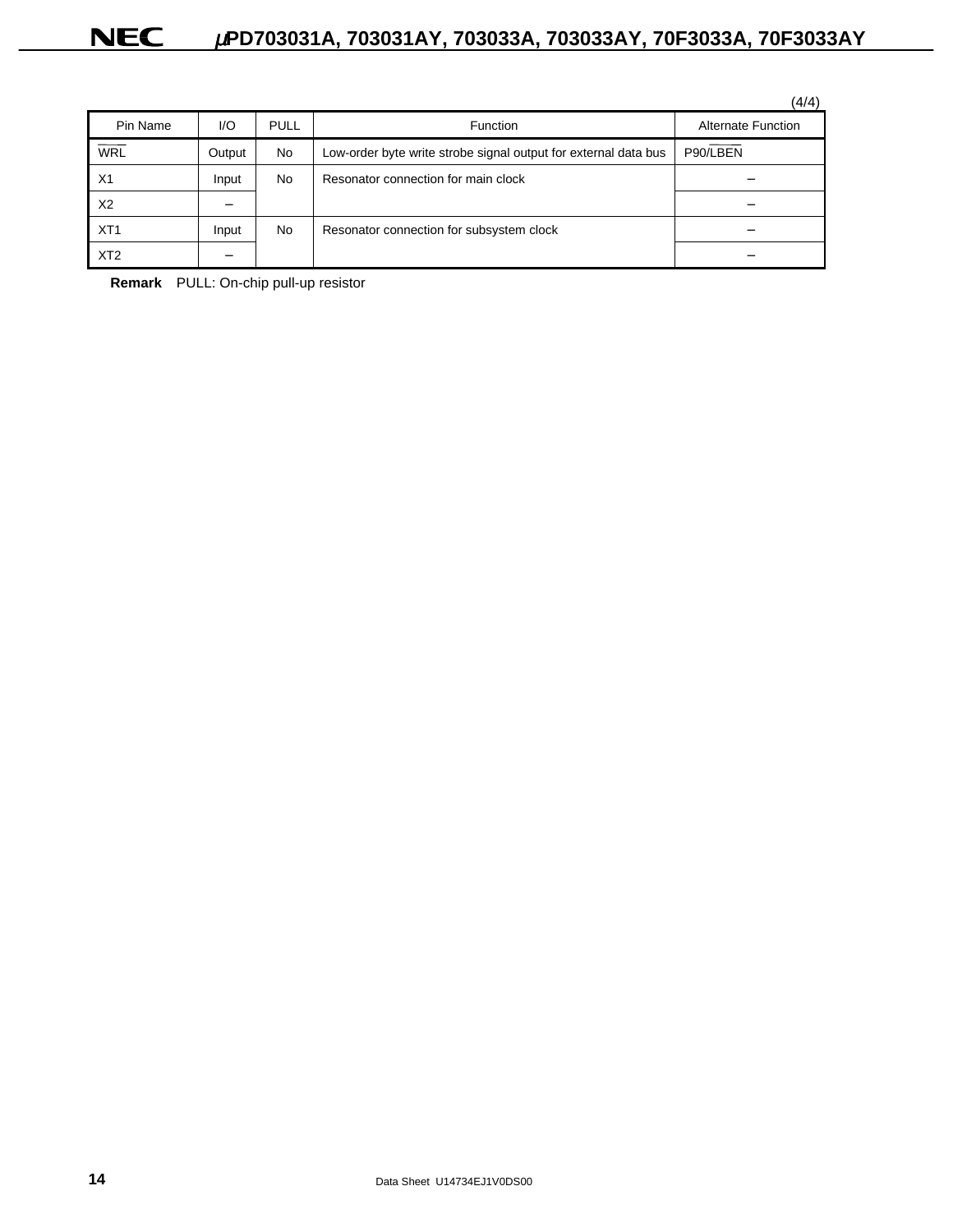### **2.3 Pin I/O Circuits and Recommended Connection of Unused Pins**

The input/output circuit type of each pin and recommended connection of unused pins are show in Table 2-1. For the input/output schematic circuit diagram of each type, refer to Figure 2-1.

| Pin                       | <b>Alternate Function</b> | I/O Circuit<br>Type | I/O Buffer<br>Power Supply | Recommended Connection of Unused Pins                                    |
|---------------------------|---------------------------|---------------------|----------------------------|--------------------------------------------------------------------------|
| <b>P00</b>                | <b>NMI</b>                | $8-A$               | <b>EV<sub>DD</sub></b>     | Input state: Independently connect to EVDD or                            |
| P01                       | INTP0                     |                     |                            | EVss via a resistor.<br>Output state: Leave open.                        |
| P02                       | INTP1                     |                     |                            |                                                                          |
| P03                       | INTP <sub>2</sub>         |                     |                            |                                                                          |
| P04                       | INTP3                     |                     |                            |                                                                          |
| P05                       | INTP4/ADTRG               |                     |                            |                                                                          |
| P06                       | INTP5/RTPTRG              |                     |                            |                                                                          |
| P07                       | INTP6                     |                     |                            |                                                                          |
| P <sub>10</sub>           | SI0/SDA0                  | $10-A$              | <b>EVDD</b>                | Independently connect to EVDD or<br>Input state:                         |
| P11                       | SO <sub>0</sub>           | 26                  |                            | EVss via a resistor.<br>Output state: Leave open.                        |
| P <sub>12</sub>           | SCK0/SCL0                 | $10-A$              |                            |                                                                          |
| P <sub>13</sub>           | SI1/RXD0                  | 8-A                 |                            |                                                                          |
| P14                       | SO0/TXD0                  | 26                  |                            |                                                                          |
| P <sub>15</sub>           | SCK1/ASCK0                | $10-A$              |                            |                                                                          |
| P <sub>20</sub>           | SI2/SDA1                  | $10-A$              | <b>EV<sub>DD</sub></b>     | Input state: Independently connect to EVDD or                            |
| P21                       | SO <sub>2</sub>           | 26                  |                            | EVss via a resistor.<br>Output state: Leave open.                        |
| P <sub>22</sub>           | SCK2/SCL1                 | $10-A$              |                            |                                                                          |
| P <sub>23</sub>           | SI3/RXD1                  |                     |                            |                                                                          |
| P24                       | SO3/TXD1                  | 26                  |                            |                                                                          |
| P <sub>25</sub>           | SCK3/ASCK1                | $10-A$              |                            |                                                                          |
| P26                       | <b>TI2/TO2</b>            | $8-A$               |                            |                                                                          |
| P27                       | TI3/TO3                   |                     |                            |                                                                          |
| P30                       | <b>TI00</b>               | $8-A$               | <b>EVDD</b>                | Input state: Independently connect to EVDD or                            |
| P31                       | <b>TI01</b>               |                     |                            | EVss via a resistor.<br>Output state: Leave open.                        |
| P32                       | TI10/SI4                  |                     |                            |                                                                          |
| P33                       | TI11/SO4                  |                     |                            |                                                                          |
| P34                       | TO0/A13/SCK4              |                     |                            |                                                                          |
| P35                       | TO1/A14                   | $5-A$               |                            |                                                                          |
| P36                       | TI4/TO4/A15               | $8-A$               |                            |                                                                          |
| P37                       | <b>TI5/TO5</b>            |                     |                            |                                                                          |
| P40 to<br>P47             | AD0 to AD7                | $5\,$               | <b>BV<sub>DD</sub></b>     | Independently connect to BVDD or<br>Input state:<br>BVss via a resistor. |
| P50 to<br>P <sub>57</sub> | AD8 to AD15               | 5                   | <b>BV<sub>DD</sub></b>     | Output state: Leave open.                                                |
| P60 to<br>P65             | A16 to A21                | $\overline{5}$      | <b>BV<sub>DD</sub></b>     |                                                                          |

### **Table 2-1. Types of Pin I/O Circuits (1/2)**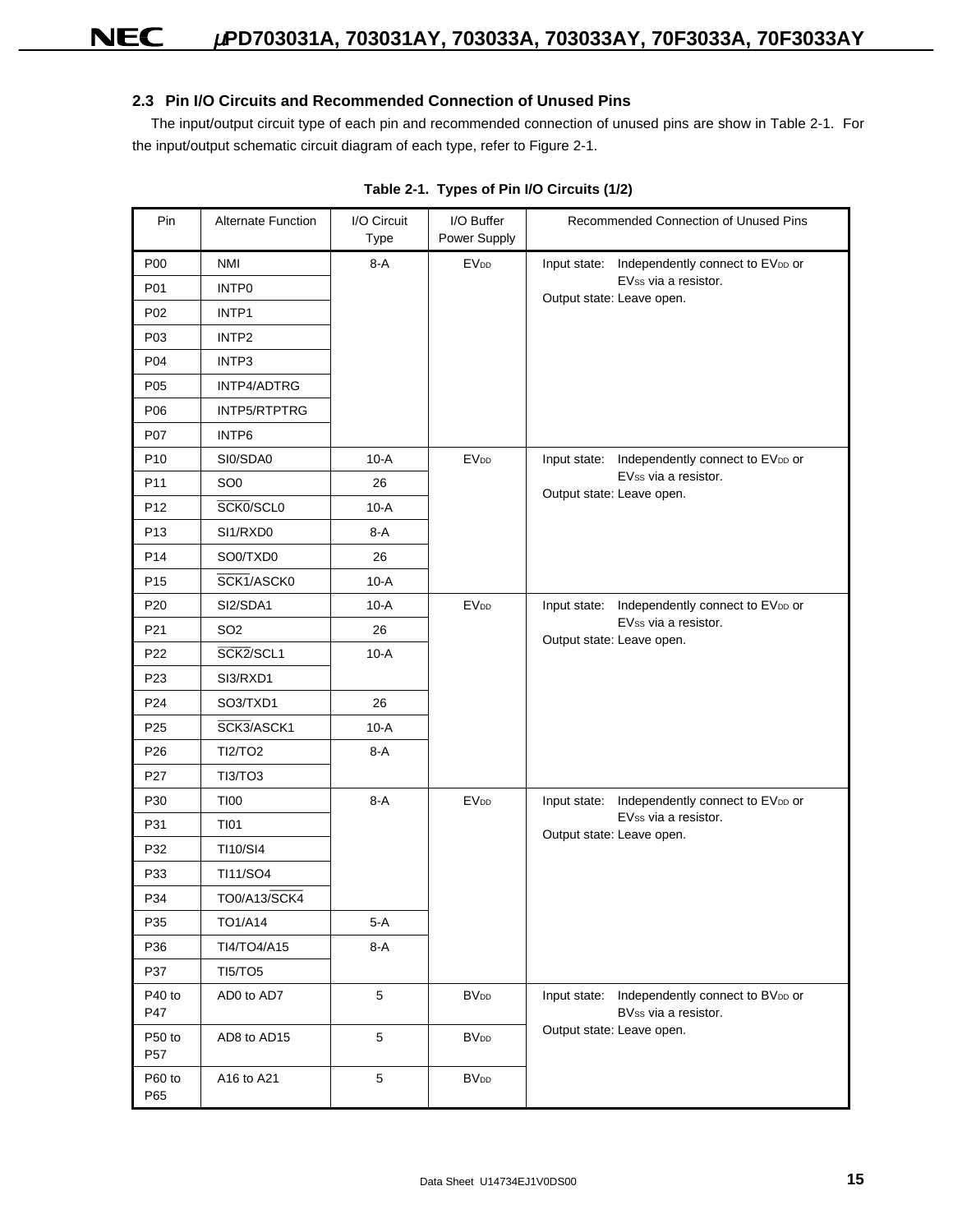| Pin                    | <b>Alternate Function</b> | I/O Circuit<br>Type | I/O Buffer<br>Power Supply | Recommended Connection of Unused Pins                    |
|------------------------|---------------------------|---------------------|----------------------------|----------------------------------------------------------|
| P70 to<br><b>P77</b>   | ANIO to ANI7              | 9                   | <b>AVDD</b>                | Independently connect to AVDD or AVss via a<br>resistor. |
| P80 to<br>P83          | ANI8 to ANI11             | 9                   | <b>AV<sub>DD</sub></b>     |                                                          |
| P90                    | LBEN/WRL                  | 5                   | <b>BV<sub>DD</sub></b>     | Independently connect to BVDD or<br>Input state:         |
| P91                    | <b>UBEN</b>               |                     |                            | BVss via a resistor.<br>Output state: Leave open.        |
| P92                    | $R/\overline{W}/W$ RH     |                     |                            |                                                          |
| P93                    | <b>DSTB/RD</b>            |                     |                            |                                                          |
| P94                    | <b>ASTB</b>               |                     |                            |                                                          |
| P95                    | <b>HLDAK</b>              | 26                  |                            |                                                          |
| P96                    | <b>HLDRQ</b>              |                     |                            |                                                          |
| P <sub>100</sub>       | RTP0/A5/KR0               | $10-A$              | <b>EV<sub>DD</sub></b>     | Input state: Independently connect to EVDD or            |
| P <sub>101</sub>       | RTP1/A6/KR1               |                     |                            | EVss via a resistor.<br>Output state: Leave open.        |
| P <sub>102</sub>       | RTP2/A7/KR2               |                     |                            |                                                          |
| P <sub>103</sub>       | RTP3/A8/KR3               |                     |                            |                                                          |
| P <sub>104</sub>       | RTP4/A9/KR4               |                     |                            |                                                          |
| P <sub>105</sub>       | RTP5/A10/KR5              |                     |                            |                                                          |
| P <sub>106</sub>       | RTP6/A11/KR6              |                     |                            |                                                          |
| P <sub>107</sub>       | RTP7/A12/KR7              |                     |                            |                                                          |
| P110                   | A1/WAIT                   | $5-A$               | <b>EV<sub>DD</sub></b>     | Input state: Independently connect to EVDD or            |
| P111                   | A2                        |                     |                            | EVss via a resistor.<br>Output state: Leave open.        |
| P112                   | A <sub>3</sub>            |                     |                            |                                                          |
| P113                   | A4                        |                     |                            |                                                          |
| <b>CLKOUT</b>          | $\overline{\phantom{0}}$  | 4                   | <b>BV<sub>DD</sub></b>     | Leave open.                                              |
| <b>RESET</b>           | $=$                       | $\overline{2}$      | <b>EV<sub>DD</sub></b>     |                                                          |
| XT <sub>1</sub>        | $\equiv$                  | 16                  | $=$                        | Connect to Vss via a resistor.                           |
| XT <sub>2</sub>        | -                         | 16                  | $\overline{\phantom{0}}$   | Leave open.                                              |
| <b>AVREF</b>           | -                         |                     |                            | Connect to AVss via a resistor.                          |
| $IC^{\text{Note 1}}$   | $\equiv$                  | $\equiv$            | $\overline{\phantom{0}}$   | Connect directly to Vss.                                 |
| V <sub>PP</sub> Note 2 |                           |                     |                            | Connect to Vss.                                          |

**Table 2-1. Types of Pin I/O Circuits (2/2)**

**EVDD, BVDD: 3.0 V to 5.5 V AVDD: 4.5 V to 5.5 V**

**The electrical specifications differ depending on whether the power supply voltage range is 3.0 V to under 4.0 V, or 4.0 V to 5.5 V.**

**Notes 1.** <sup>µ</sup>PD703031A, 703031AY, 703033A, 703033AY **2.** <sup>µ</sup>PD70F3033A, 70F3033AY

**Caution Three power supply systems are available to supply power to the I/O buffers of the V850/SB1's** pins: EV<sub>DD</sub>, BV<sub>DD</sub>, and AV<sub>DD</sub>. The voltage ranges that can be used for these I/O buffer power **supplies are shown below.**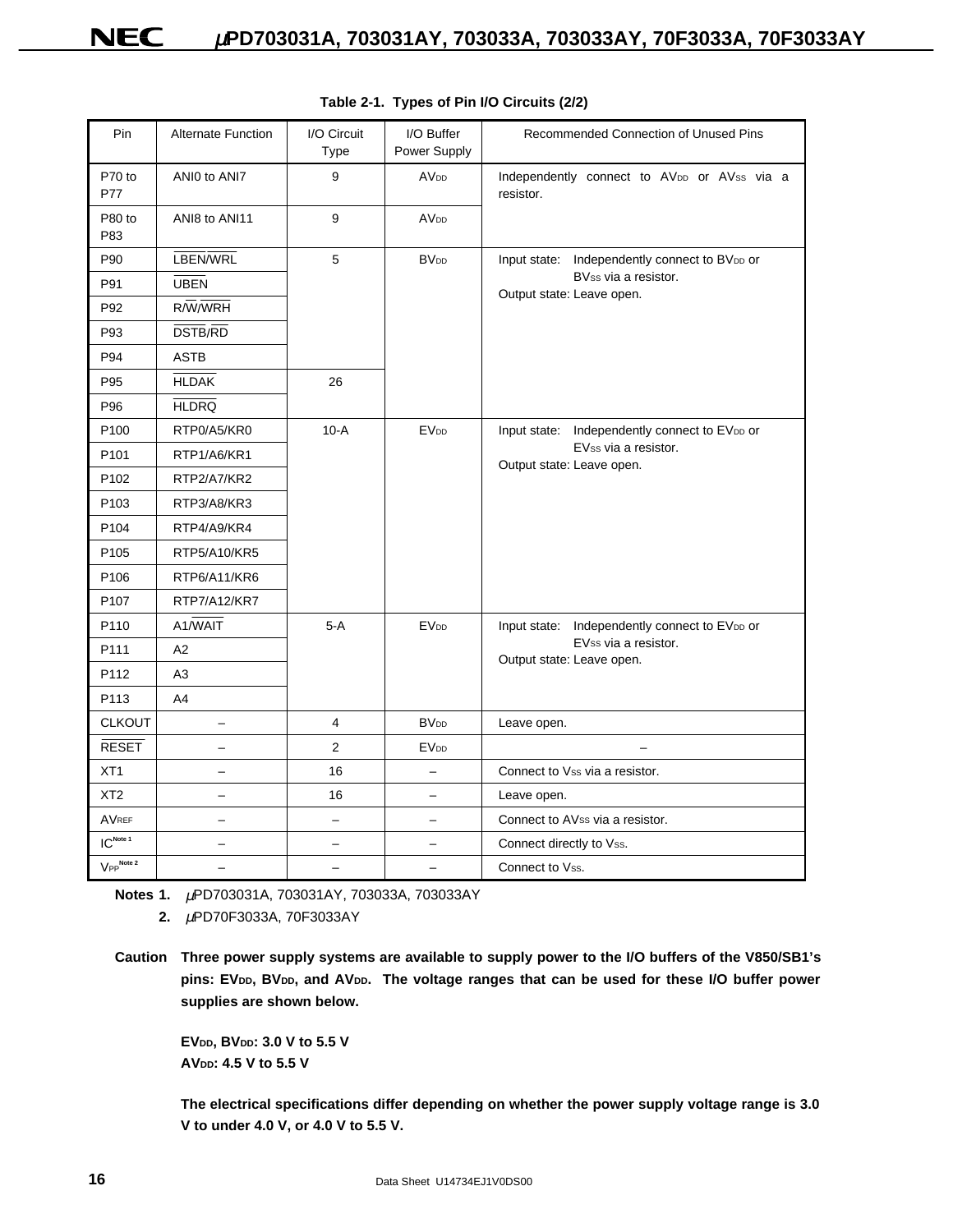

**Figure 2-1. Pin Input/Output Circuits (1/2)**

Caution V<sub>DD</sub> in the circuit diagrams can be read as EV<sub>DD</sub>, BV<sub>DD</sub>, or AV<sub>DD</sub>, as appropriate.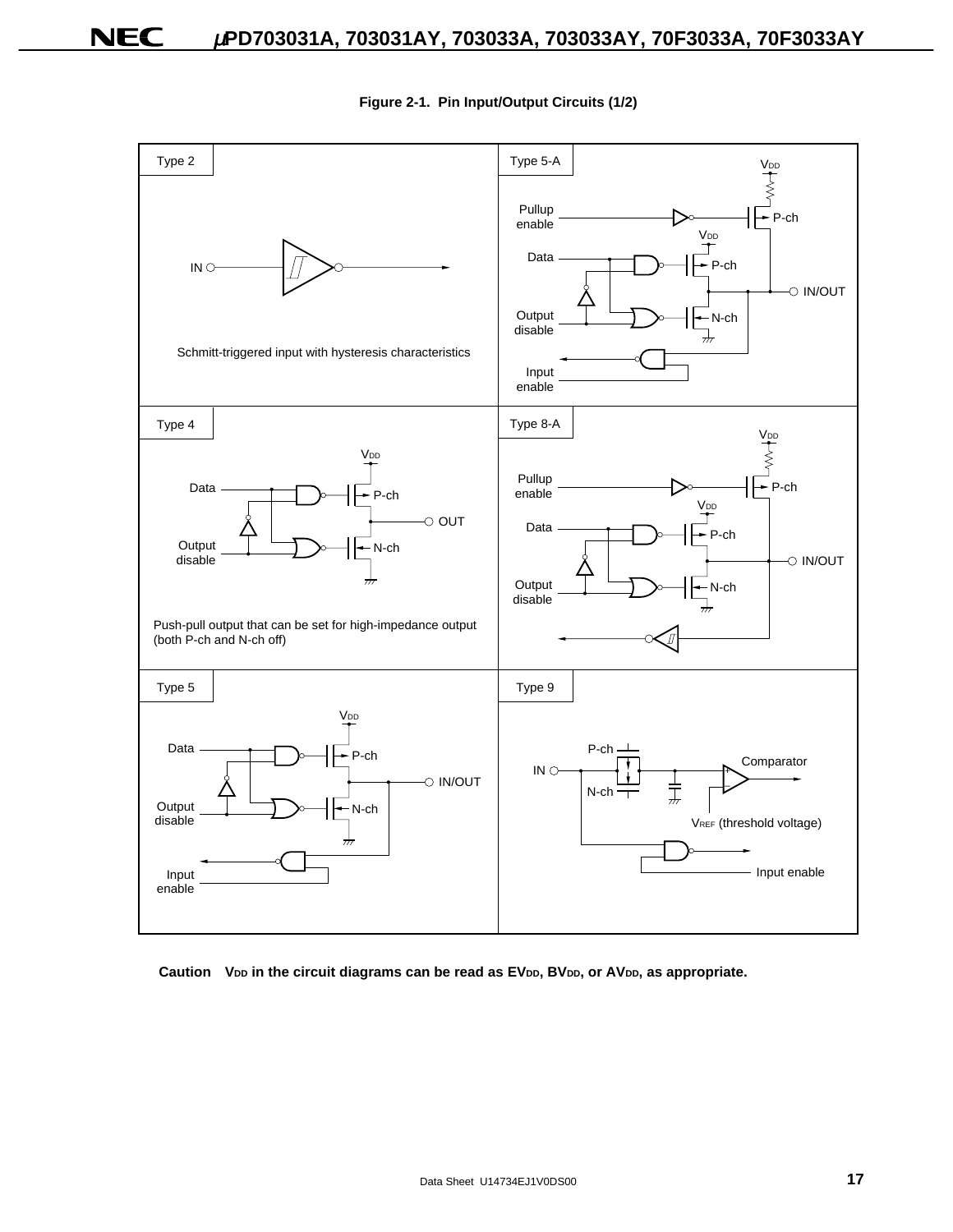

**Figure 2-1. Pin Input/Output Circuits (2/2)**

Caution V<sub>DD</sub> in the circuit diagrams can be read as EV<sub>DD</sub>, BV<sub>DD</sub>, or AV<sub>DD</sub>, as appropriate.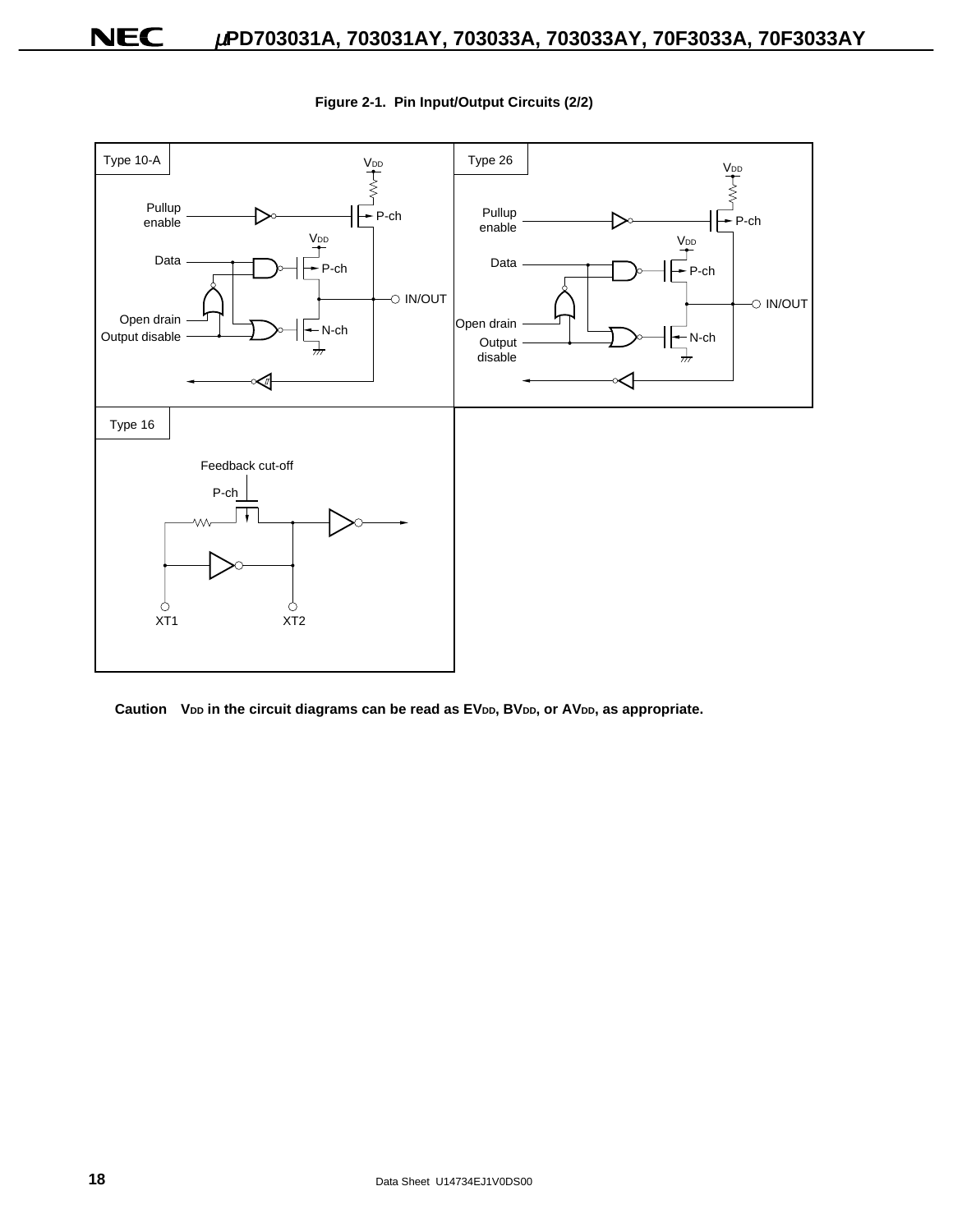### **3. PROGRAMMING FLASH MEMORY (**µ**PD70F3033A, 70F3033AY ONLY)**

There are the following two methods for writing a program to the flash memory.

#### **(1) On-board programming**

Write a program to the flash memory using a dedicated flash programmer after the  $\mu$ PD70F3033A and 70F3033AY have been mounted on the target board. Also mount a connector, etc. on the target board to communicate with the dedicated flash programmer.

#### **(2) Off-board programming**

Write a program using a dedicated adapter before the µPD70F3033A and 70F3033AY have been mounted on the target board.

#### **3.1 Selecting Communication Mode**

To write the flash memory, use a dedicated flash programmer and serial communication. Select a serial communication mode from those listed in Table 3-1 in the format shown in Figure 3-1. Each communication mode is selected by the number of VPP pulses shown in Table 3-1.

| <b>Communication Mode</b> | Pins Used                                                                                                                                             | Number of V <sub>PP</sub> Pulses |
|---------------------------|-------------------------------------------------------------------------------------------------------------------------------------------------------|----------------------------------|
| CSI <sub>0</sub>          | SO0 (serial data output)<br>SI0 (serial data input)<br>SCK0 (serial clock input)                                                                      | 0                                |
| $CSI0 + HS$               | SO0 (serial data output)<br>SI0 (serial data input)<br>SCK0 (serial clock input)<br>P15 (3-wire + handshake signal output of handshake communication) | 3                                |
| <b>UART0</b>              | TXD0 (serial data output)<br>RXD0 (serial data input)                                                                                                 | 8                                |

#### **Table 3-1. Communication Modes**

**Figure 3-1. Communication Mode Selecting Format**

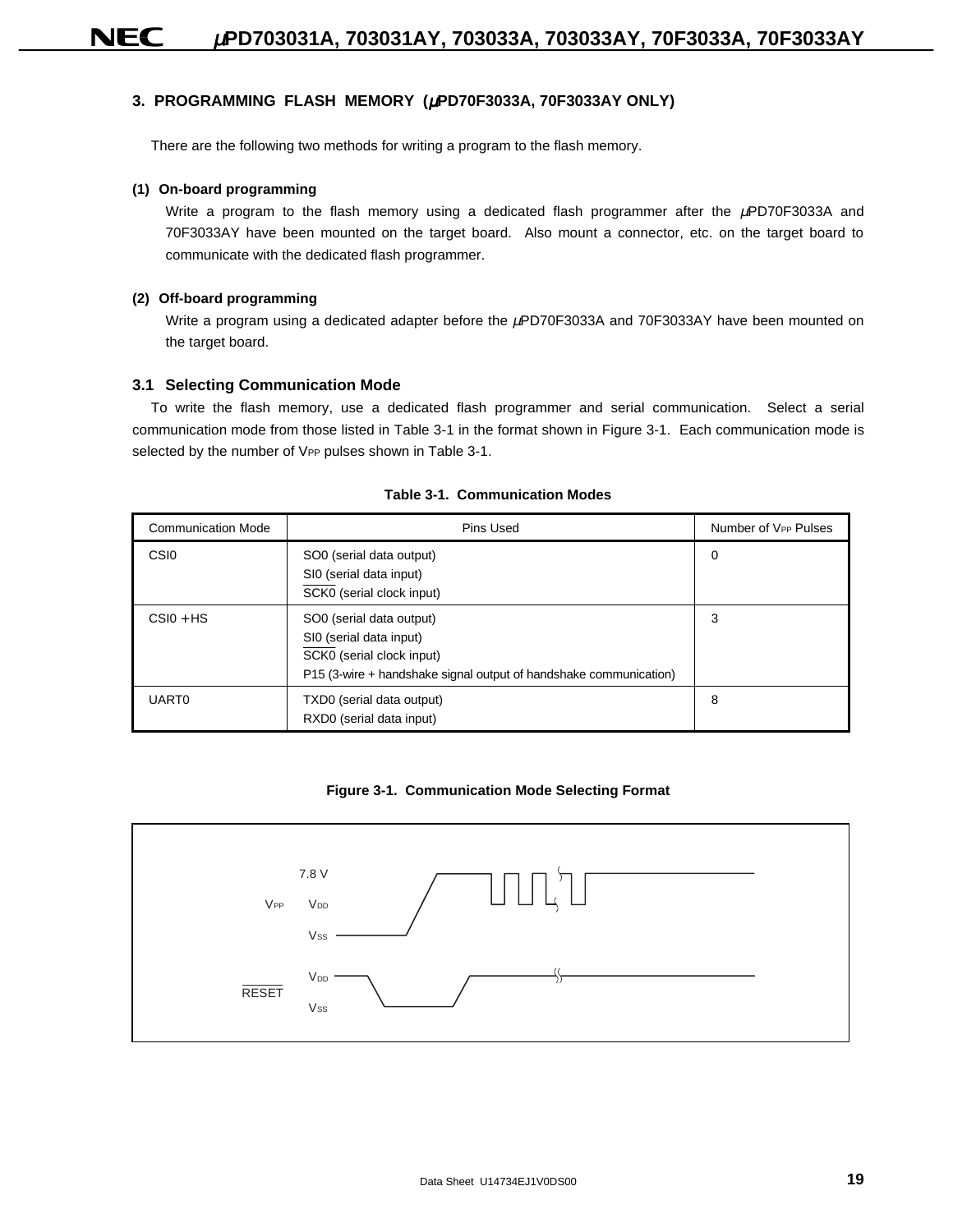### **3.2 Function of Flash Memory Programming**

Operations such as writing to flash memory are performed by various command/data transmission and reception operations according to the selected communication mode. The major functions are shown below.

|                    | Function                         | Description                                                                                                                      |
|--------------------|----------------------------------|----------------------------------------------------------------------------------------------------------------------------------|
| Category           | Command                          |                                                                                                                                  |
| Verify             | Batch verify                     | Compares the contents of the entire memory and the input data.                                                                   |
| Erase              | Batch erase                      | Erases the contents of the entire memory.                                                                                        |
|                    | Write back                       | Writes back the contents which is overerased.                                                                                    |
| <b>Blank check</b> | Batch blank check                | Checks the erase state of the entire memory.                                                                                     |
| Data write         | High-speed write                 | Writes data by the specification of the write start address and the<br>number of bytes to be written, and executes verify check. |
|                    | Continuous write                 | Writes data from the address following the high-speed write command<br>executed immediately before, and executes verify check.   |
| System             | Status read out                  | Reads out the status of operations.                                                                                              |
| setting/control    | Oscillation frequency<br>setting | Sets the oscillation frequency.                                                                                                  |
|                    | Erase time setting               | Sets the erase time of batch erase.                                                                                              |
|                    | Write time setting               | Sets the write time of data write.                                                                                               |
|                    | Write back time setting          | Sets the write back time.                                                                                                        |
|                    | Baud rate setting                | Sets the baud rate when using UART0.                                                                                             |
|                    | Silicon signature                | Reads out the silicon signature information.                                                                                     |
|                    | Reset                            | Restarts the system of flash programmer.                                                                                         |

|  | Table 3-2. Major Functions of Flash Memory Programming |  |  |
|--|--------------------------------------------------------|--|--|
|--|--------------------------------------------------------|--|--|

### **3.3 Connecting Dedicated Flash Programmer**

The connection of the dedicated flash programmer and the <sub>*HPD70F3033A* and 70F3033AY differs according to</sub> the communication mode. The connections for each communication mode are shown below.



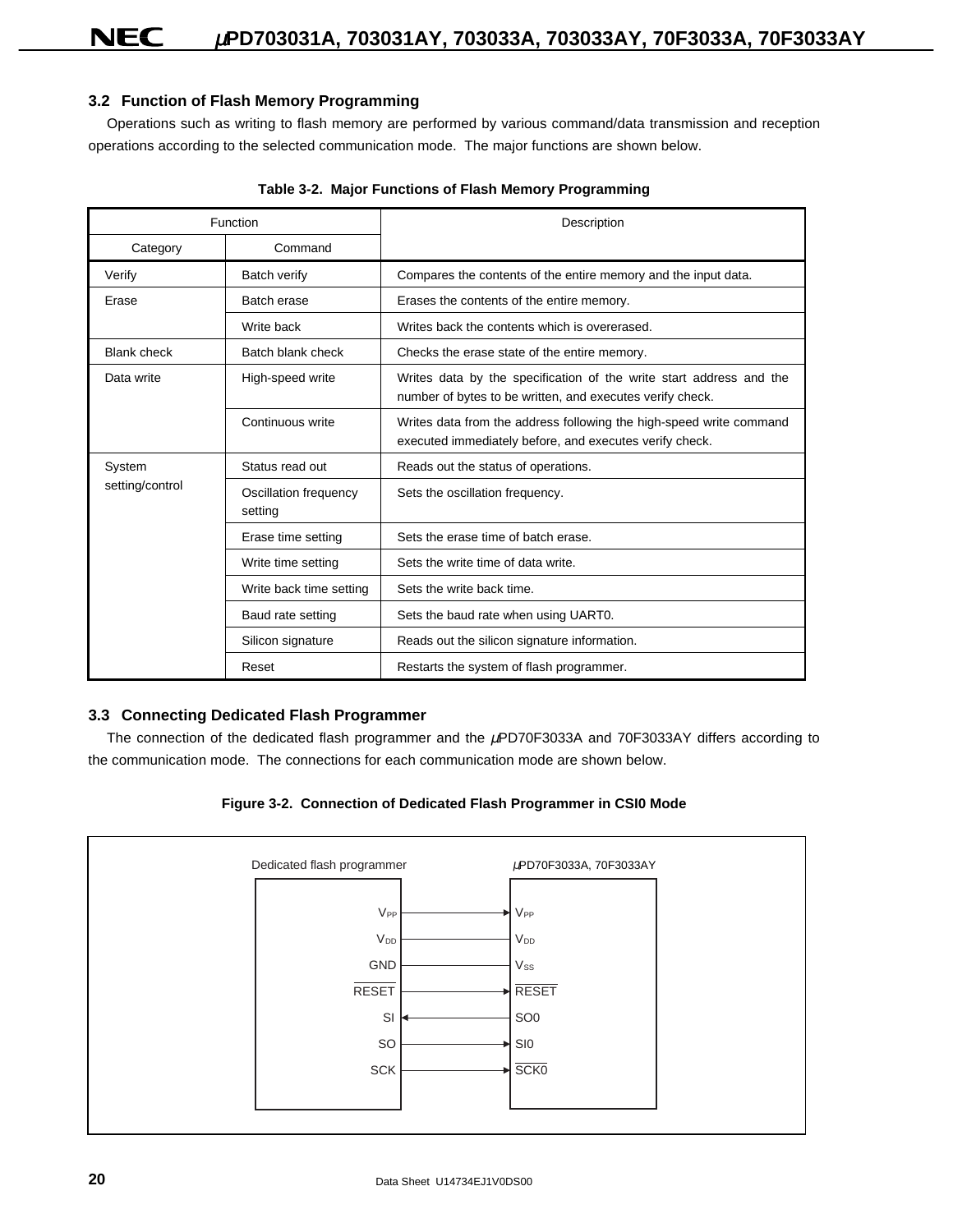

#### **Figure 3-3. Connection of Dedicated Flash Programmer in CSI0 + HS Mode**



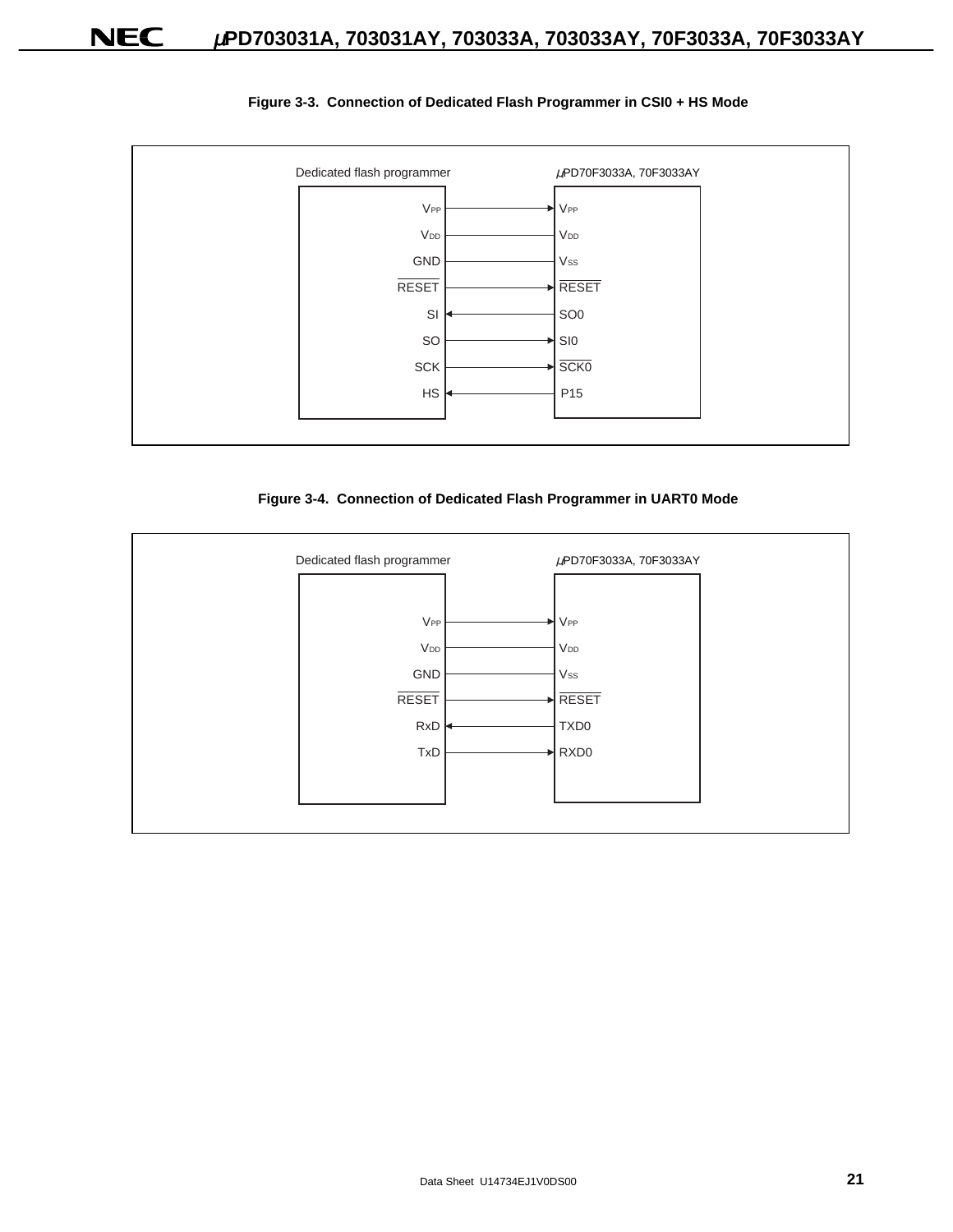### **4. ELECTRICAL SPECIFICATIONS**

### Absolute Maximum Ratings (T<sub>A</sub> = 25°C, Vss = 0 V)

| Parameter                      | Symbol                 | Conditions                                                     | Ratings                                                 | Unit              |
|--------------------------------|------------------------|----------------------------------------------------------------|---------------------------------------------------------|-------------------|
| Supply voltage                 | V <sub>DD</sub>        | V <sub>DD</sub> pin                                            | $-0.5$ to $+7.0$                                        | $\vee$            |
|                                | <b>AV<sub>DD</sub></b> | AV <sub>DD</sub> pin                                           | $-0.5$ to $+7.0$                                        | V                 |
|                                | <b>BV<sub>DD</sub></b> | BV <sub>DD</sub> pin                                           | $-0.5$ to $+7.0$                                        | V                 |
|                                | <b>EV<sub>DD</sub></b> | EV <sub>DD</sub> pin                                           | $-0.5$ to $+7.0$                                        | V                 |
|                                | AV <sub>ss</sub>       | AV <sub>ss</sub> pin                                           | $-0.5$ to $+0.5$                                        | V                 |
|                                | <b>BVss</b>            | <b>BVss pin</b>                                                | $-0.5$ to $+0.5$                                        | V                 |
|                                | <b>EVss</b>            | EVss pin                                                       | $-0.5$ to $+0.5$                                        | V                 |
| Input voltage                  | $V_{11}$               | Note 1 (BV <sub>DD</sub> pin)                                  | $-0.5$ to BV <sub>DD</sub> + $0.5^{\text{Note 4}}$      | V                 |
|                                | V <sub>12</sub>        | Note 2 (EV <sub>DD</sub> pin)                                  | $-0.5$ to $EV_{DD} + 0.5^{Note 4}$                      | V                 |
|                                | $V_{13}$               | VPP pin (µPD70F3033A, 70F3033AY only)                          | $-0.5$ to $+8.5$                                        | V                 |
| Analog input voltage           | <b>VIAN</b>            | Note 3 (AV <sub>DD</sub> pin)                                  | $-0.5$ to AV <sub>DD</sub> + $0.5$ <sup>Note 4</sup>    | V                 |
| Analog reference input voltage | AVREF                  | AVREF pin                                                      | $-0.5$ to AV <sub>DD</sub> + $0.5^{\text{Note 4}}$      | V                 |
| Output current, low            | loL                    | Per pin                                                        | 4.0                                                     | mA                |
|                                |                        | Total for P00 to P07, P10 to P15, P20 to<br>P <sub>25</sub>    | 25                                                      | mA                |
|                                |                        | Total for P26, P27, P30 to P37, P100 to<br>P107, P110 to P113  | 25                                                      | mA                |
|                                |                        | Total for P40 to P47, P90 to P96, CLKOUT                       | 25                                                      | mA                |
|                                |                        | Total for P50 to P57, P60 to P65                               | 25                                                      | mA                |
| Output current, high           | Iон                    | Per pin                                                        | $-4.0$                                                  | mA                |
|                                |                        | Total for P00 to P07, P10 to P15, P20 to<br>P <sub>25</sub>    | $-25$                                                   | mA                |
|                                |                        | Total for P26, P27, P30 to P37, P100 to<br>P107, P110 to P113  | $-25$                                                   | mA                |
|                                |                        | Total for P40 to P47, P90 to P96, CLKOUT                       | $-25$                                                   | mA                |
|                                |                        | Total for P50 to P57, P60 to P65                               | $-25$                                                   | mA                |
| Output voltage                 | $V_{O1}$               | Note 1 (BV <sub>DD</sub> pin)                                  | $-0.5$ to BV <sub>DD</sub> + $0.5^{\text{Note 4}}$      | V                 |
|                                | $V_{O2}$               | Note 2 (EV <sub>DD</sub> pin)                                  | $-0.5$ to $\text{EV}_{\text{DD}} + 0.5^{\text{Note 4}}$ | $\vee$            |
| Operating ambient temperature  | TA                     | Normal operation mode                                          | $-40$ to $+85$                                          | $^\circ \text{C}$ |
|                                |                        | Flash memory programming mode<br>(µPD70F3033A, 70F3033AY only) | 10 to 85                                                | °C                |
| Storage temperature            | $T_{\text{stg}}$       | μPD703031A, 703031AY                                           | $-65$ to $+150$                                         | °C                |
|                                |                        | μPD703033A, 703033AY                                           |                                                         |                   |
|                                |                        | µPD70F3033A, 70F3033AY                                         | $-40$ to $+125$                                         | $^\circ \text{C}$ |

**Notes 1.** Ports 4, 5, 6, 9, CLKOUT, and their alternate-function pins

- **2.** Ports 0, 1, 2, 3, 10, 11, RESET, and their alternate-function pins
- **3.** Ports 7, 8, and their alternate-function pins
- **4.** Be sure not to exceed the absolute maximum ratings (MAX. value) of each supply voltage.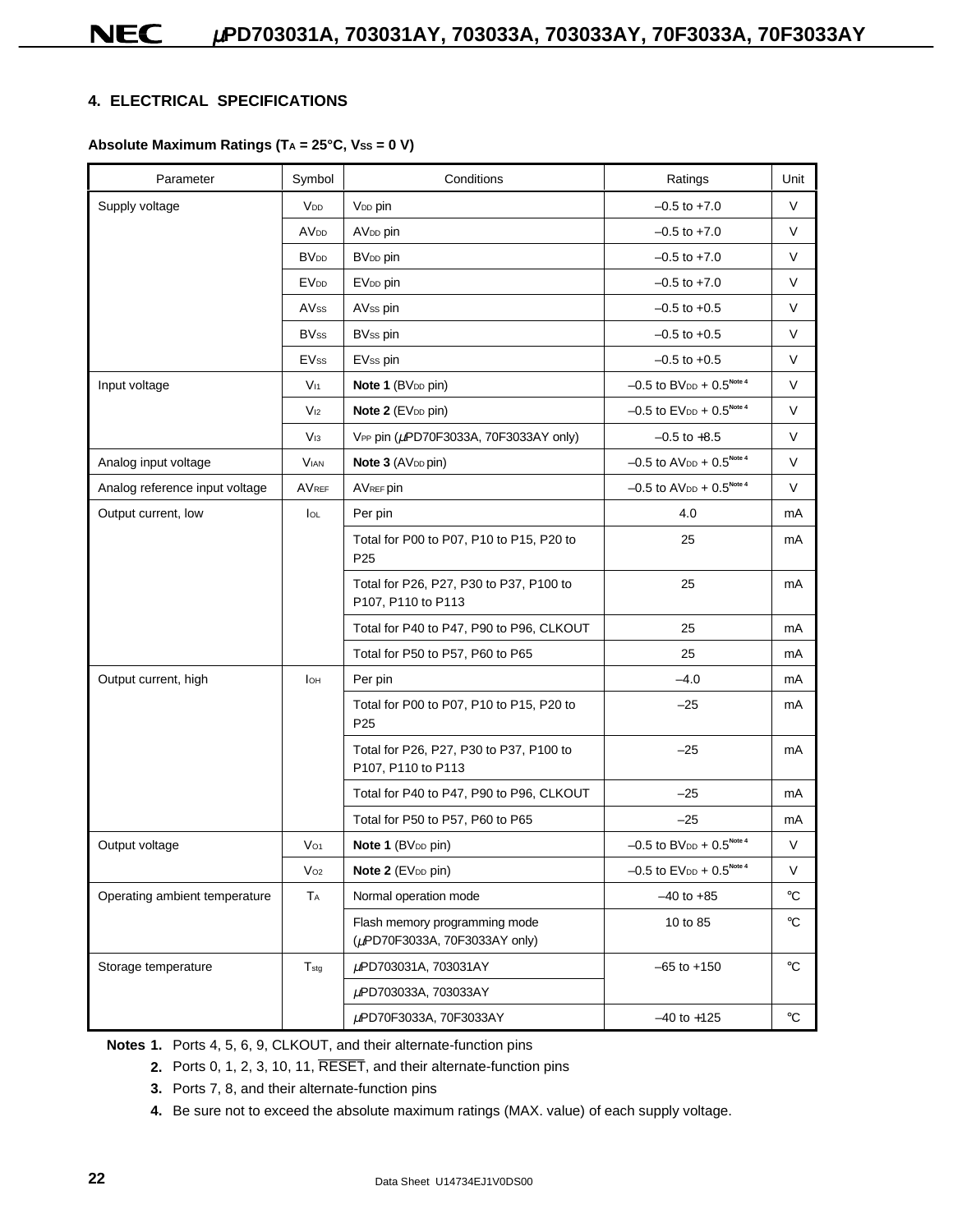- Cautions 1. Do not directly connect the output (or I/O) pins of IC products to each other, or to V<sub>DD</sub>, Vcc, **and GND. Open-drain pins or open-collector pins, however, can be directly connected to each other. Direct connection of the output pins between an IC product and an external circuit is possible, if the output pins can be set to the high-impedance state and the output timing of the external circuit is designed to avoid output conflict.**
	- **2. Product quality may suffer if the absolute maximum rating is exceeded even momentarily for any parameter. That is, the absolute maximum ratings are rated values at which the product is on the verge of suffering physical damage, and therefore the product must be used under conditions that ensure that the absolute maximum ratings are not exceeded. The ratings and conditions indicated for DC characteristics and AC characteristics represent**

#### Capacitance (T<sub>A</sub> = 25°C)

| Parameter          | Symbol | Conditions                      | MIN. | <b>TYP</b> | MAX. | Unit |
|--------------------|--------|---------------------------------|------|------------|------|------|
| Input capacitance  | Cı     | $fc = 1 MHz$                    |      |            | 15   | pF   |
| I/O capacitance    | Co     | Unmeasured pins returned to 0 V |      |            | 15   | pF   |
| Output capacitance | Co     |                                 |      |            | 15   | pF   |

**the quality assurance range during normal operation.**

#### **Operating Conditions**

#### **(1) Operating frequency**

|             | Operating Frequency (fxx) | Vdd          | AV <sub>DD</sub> | <b>BV<sub>DD</sub></b> | <b>EV<sub>DD</sub></b> | Remark |
|-------------|---------------------------|--------------|------------------|------------------------|------------------------|--------|
| 2 to 20 MHz |                           | 4.0 to 5.5 V | 4.5 to 5.5 V     | 4.0 to 5.5 V           | 4.0 to 5.5 V           | Note 1 |
| 2 to 17 MHz |                           | 4.0 to 5.5 V | 4.5 to 5.5 V     | 3.0 to 5.5 $V$         | 3.0 to 5.5 V           | Note 1 |
| 32.768 kHz  | Other than IDLE mode      | 4.0 to 5.5 V | 4.5 to 5.5 V     | 3.0 to 5.5 $V$         | 3.0 to 5.5 V           | -      |
|             | <b>IDLE</b> mode          | 3.5 to 5.5 V | 4.5 to 5.5 V     | 3.0 to 5.5 $V$         | 3.0 to 5.5 V           | Note 2 |

Notes 1. During STOP mode (subsystem oscillator operating), V<sub>DD</sub> = 3.5 to 5.5 V. Shifting to STOP mode or restoring from STOP mode must be performed at  $V_{DD} = 4.0 V$  min.

**2.** Shifting to IDLE mode or restoring from IDLE mode must be performed at  $V_{DD} = 4.0 V$  min.

#### **(2) CPU operating frequency**

| Parameter               | Symbol | Conditions                  | MIN. | TYP    | MAX. | Unit |
|-------------------------|--------|-----------------------------|------|--------|------|------|
| CPU operating frequency | tcpu   | Main system clock operation |      |        | 20   | MHz  |
|                         |        | Subsystem clock operation   |      | 32.768 |      | kHz  |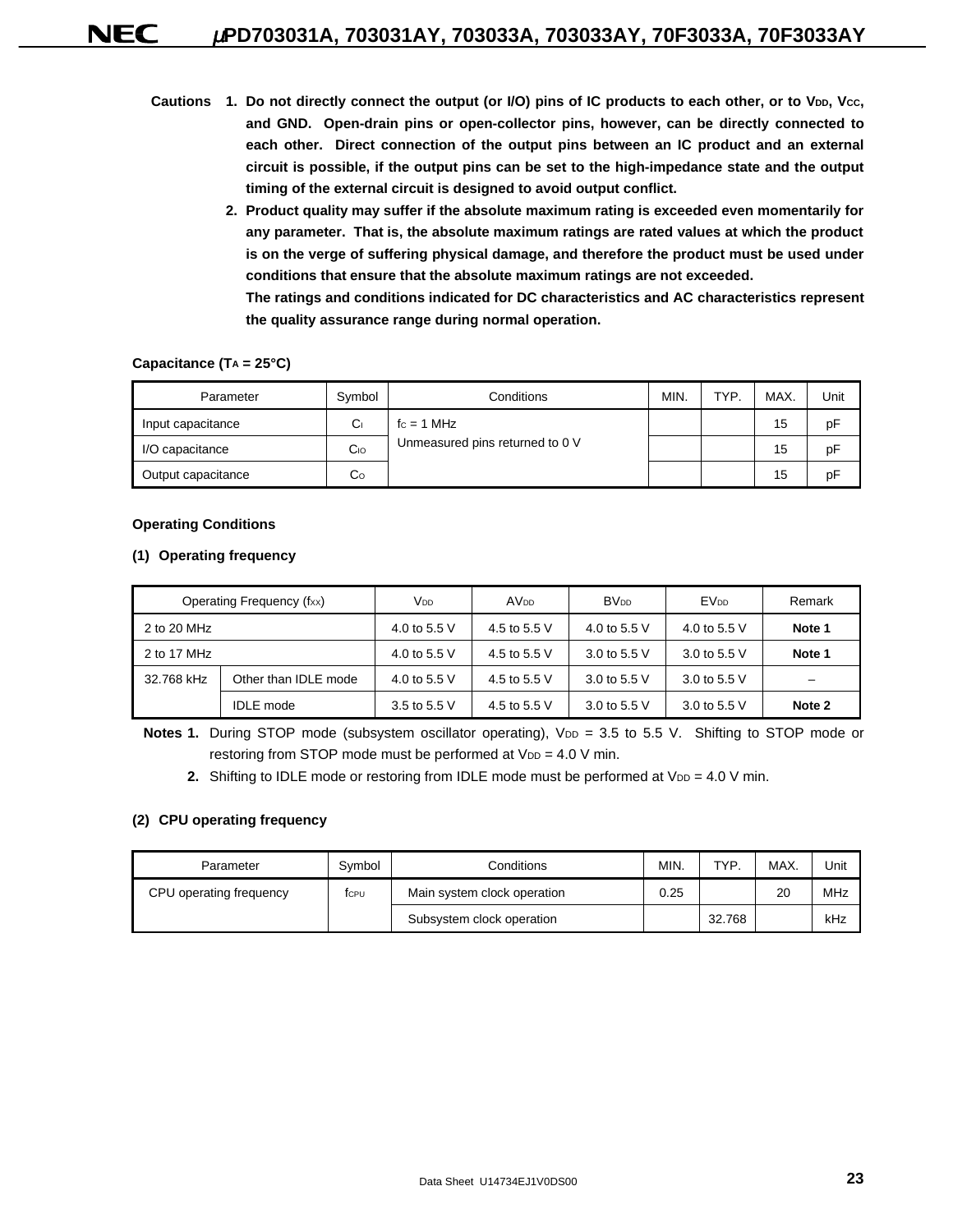**Recommended Oscillator**

- **(1) Main system clock oscillator (TA = –40 to +85°C)**
	- **(a) Connection of ceramic resonator or crystal resonator**

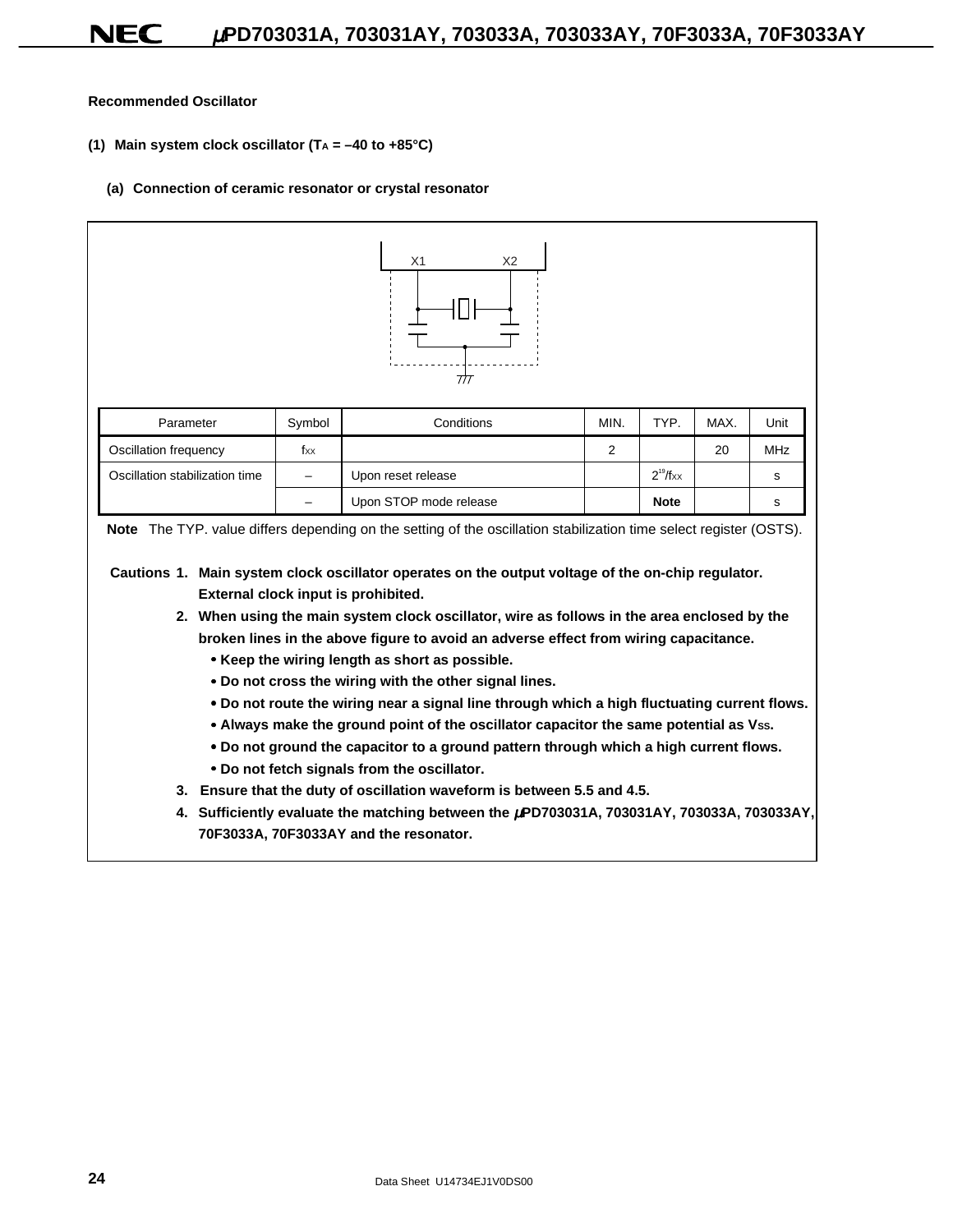- **(2) Subsystem clock oscillator (TA = –40 to +85°C)**
	- **(a) Connection of crystal resonator**

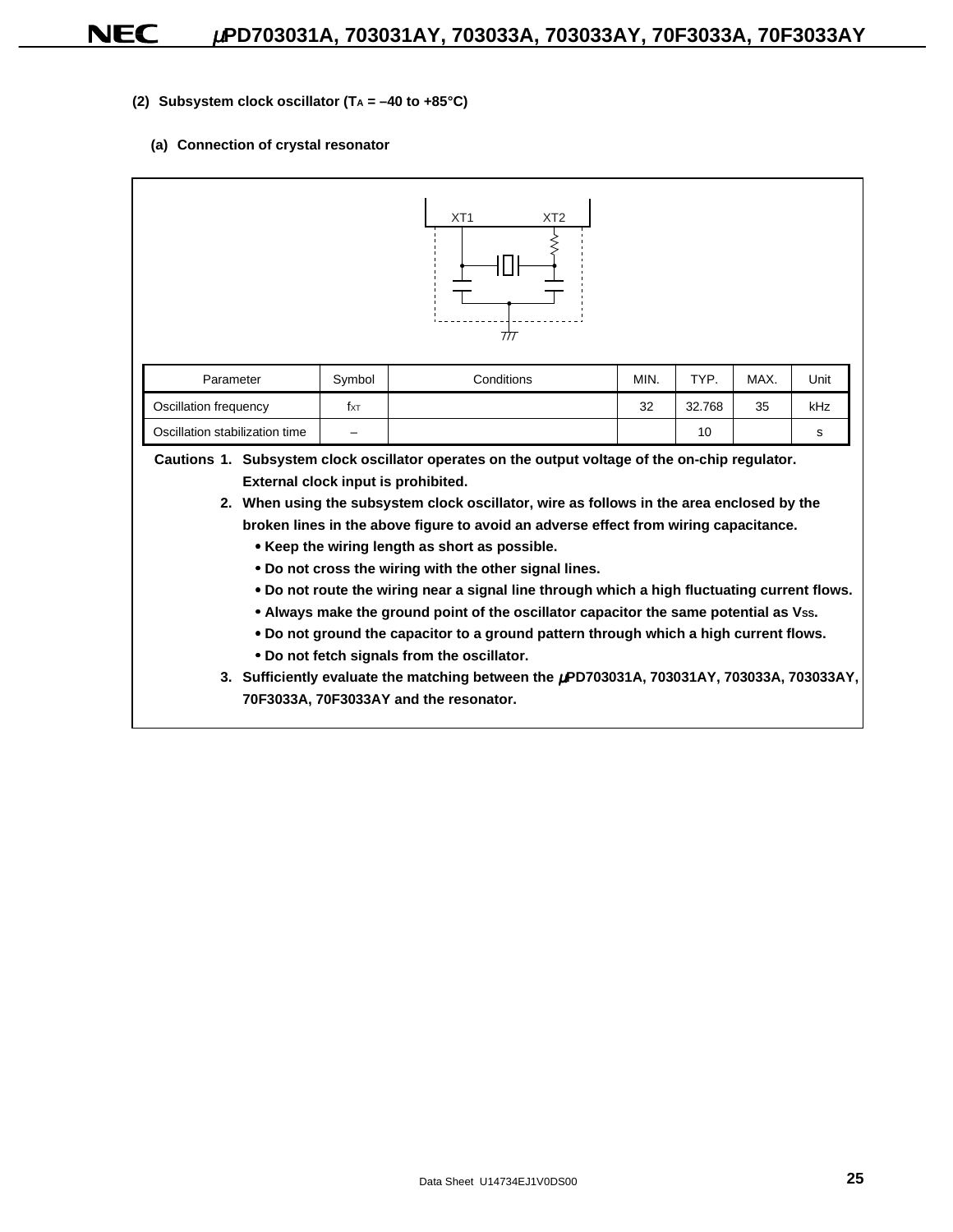### **DC Characteristics**

#### $(T_A = -40$  to  $+85^{\circ}$ C,  $V_{DD} = 4.0$  to 5.5 V, BV<sub>DD</sub> = EV<sub>DD</sub> = 3.0 to 5.5 V, AV<sub>DD</sub> = 4.5 to 5.5 V, Vss = AVss = BVss = EVss = 0 V)

| Parameter                    | Symbol              |                                                                          | Conditions                                                                      | MIN.                | TYP. | MAX.                   | Unit        |
|------------------------------|---------------------|--------------------------------------------------------------------------|---------------------------------------------------------------------------------|---------------------|------|------------------------|-------------|
| Input voltage, high          | V <sub>IH1</sub>    | Note 1                                                                   | $4.0 V \leq BV_{DD} \leq 5.5 V$                                                 | 0.7BV <sub>DD</sub> |      | <b>BV<sub>DD</sub></b> | V           |
|                              |                     |                                                                          | $3.0 V \leq BV_{DD} < 4.0 V$                                                    | $0.8$ B $VDD$       |      | <b>BV<sub>DD</sub></b> | V           |
|                              | V <sub>IH2</sub>    | Note 2                                                                   | $4.0 V \leq$ EV <sub>DD</sub> $\leq$ 5.5 V                                      | $0.7$ E $V_{DD}$    |      | <b>EVDD</b>            | V           |
|                              |                     |                                                                          | $3.0 V \leq EV_{DD} < 4.0 V$                                                    | $0.8$ E $V_{DD}$    |      | <b>EV<sub>DD</sub></b> | $\vee$      |
|                              | V <sub>IH3</sub>    | Note 3                                                                   | $4.0 V \leq$ EV <sub>DD</sub> $\leq$ 5.5 V                                      | $0.7$ E $V_{DD}$    |      | <b>EV<sub>DD</sub></b> | $\vee$      |
|                              |                     |                                                                          | $3.0 V \leq$ EV <sub>DD</sub> < 4.0 V                                           | $0.8$ E $V_{DD}$    |      | <b>EVDD</b>            | $\vee$      |
|                              | V <sub>IH4</sub>    | Note 4                                                                   | $4.5 V \le AV$ <sub>DD</sub> $\le$ 5.5 V                                        | 0.7AV <sub>DD</sub> |      | <b>AV<sub>DD</sub></b> | $\mathsf V$ |
| Input voltage, low           | V <sub>IL1</sub>    | Note 1                                                                   |                                                                                 | <b>BVss</b>         |      | 0.3BV <sub>DD</sub>    | $\mathsf V$ |
|                              | V <sub>IL2</sub>    | Note 2                                                                   |                                                                                 | <b>EVss</b>         |      | 0.3EV <sub>DD</sub>    | V           |
|                              | V <sub>IL3</sub>    | Note 3                                                                   |                                                                                 | <b>EVss</b>         |      | 0.3EV <sub>DD</sub>    | $\vee$      |
|                              | V <sub>IL4</sub>    | Note 4                                                                   |                                                                                 | AVss                |      | $0.3$ A $VDD$          | V           |
| Output voltage, high         | $V$ OH <sub>1</sub> | Note 1                                                                   | 3.0 $V \leq BV$ <sub>DD</sub> $\leq$ 5.5 V,<br>$I$ <sub>OH</sub> = $-100 \mu$ A | $BVDD - 0.5$        |      |                        | $\vee$      |
|                              |                     |                                                                          | 4.0 $V \leq BV$ <sub>DD</sub> $\leq$ 5.5 V,<br>$IOH = -3 mA$                    | $BVDD-1.0$          |      |                        | V           |
|                              | V <sub>OH2</sub>    | <b>Notes 2, 3</b><br>(except RESET)                                      | 3.0 $V \leq$ EV <sub>DD</sub> $\leq$ 5.5 V,<br>$I$ <sub>OH</sub> = $-100 \mu$ A | $EVDD - 0.5$        |      |                        | $\vee$      |
|                              |                     |                                                                          | 4.0 $V \leq$ EV <sub>DD</sub> $\leq$ 5.5 V,<br>$IOH = -3 mA$                    | $EVDD-1.0$          |      |                        | V           |
| Output voltage, low          | VOL                 | $I_{OL} = 3$ mA,<br>$3.0 V \leq BV$ DD, $EV$ DD $\leq 5.5 V$             |                                                                                 |                     |      | 0.5                    | $\vee$      |
|                              |                     | $I_{OL} = 3$ mA,<br>4.0 $V \leq BV$ <sub>DD</sub> , $EV_{DD} \leq 5.5 V$ |                                                                                 |                     |      | 0.4                    | V           |
| Input leakage current, high  | Іцн                 | $V_1 = V_{DD} = BV_{DD} = EV_{DD} = AV_{DD}$                             |                                                                                 |                     |      | 5                      | μA          |
| Input leakage current, low   | luu.                | $V_1 = 0 V$                                                              |                                                                                 |                     |      | $-5$                   | μA          |
| Output leakage current, high | <b>ILOH</b>         |                                                                          |                                                                                 |                     |      | 5                      | $\mu$ A     |
| Output leakage current, low  | <b>ILOL</b>         |                                                                          |                                                                                 |                     |      | $-5$                   | $\mu$ A     |

**Notes 1.** Ports 4, 5, 6, 9, CLKOUT, and their alternate-function pins

**2.** P11, P14, P21, P24, P34, P35, P110 to P113, and their alternate-function pins

**3.** P00 to P07, P10, P12, P13, P15, P20, P22, P23, P25 to P27, P30 to P33, P36, P37, P100 to P107, RESET, and their alternate-function pins

**4.** Ports 7, 8, and their alternate-function pins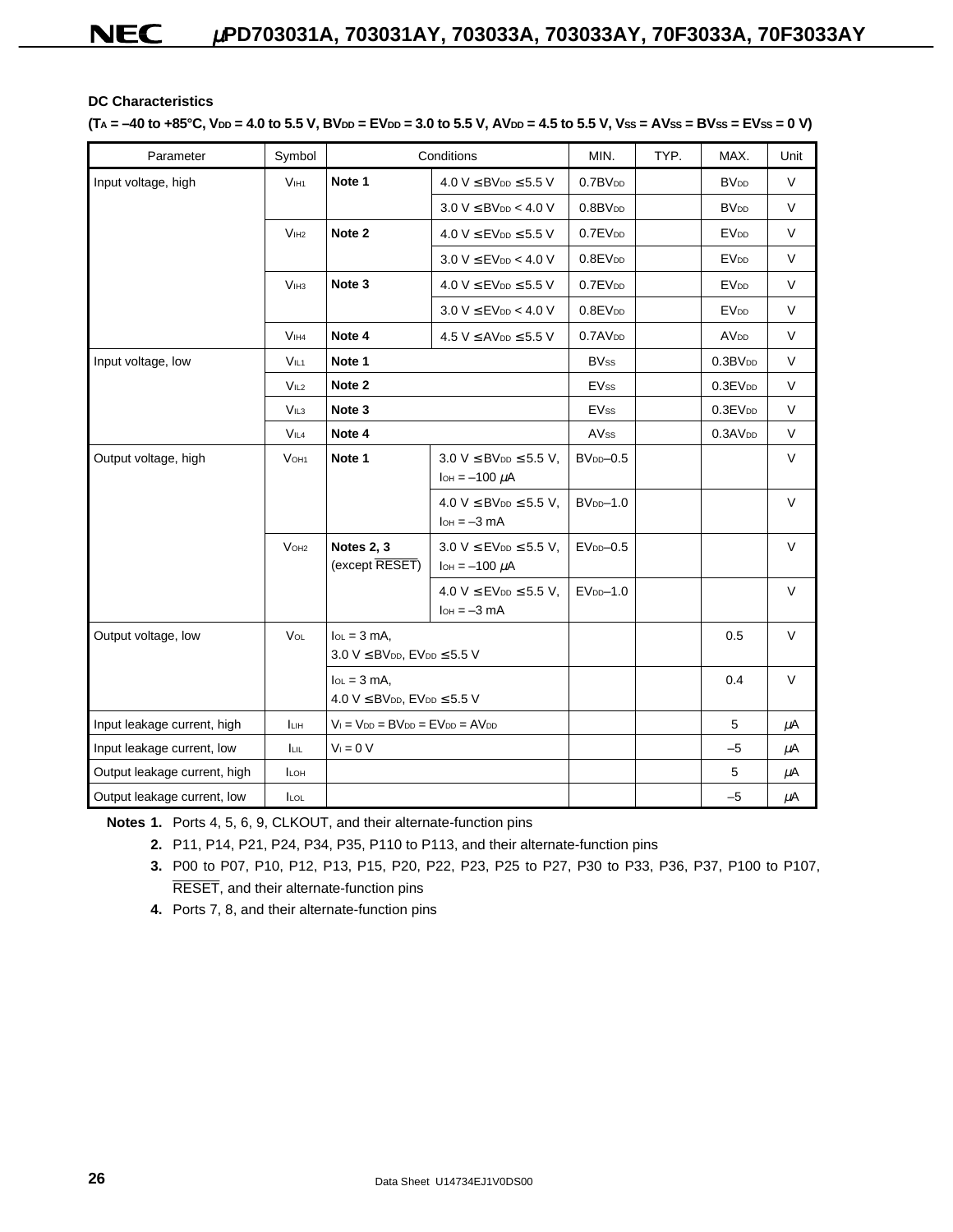### **DC Characteristics**

 $(T_A = -40$  to  $+85^{\circ}$ C,  $V_{DD} = 4.0$  to 5.5 V, BV<sub>DD</sub> = EV<sub>DD</sub> = 3.0 to 5.5 V, AV<sub>DD</sub> = 4.5 to 5.5 V, Vss = AVss = BVss = EVss = 0 V)

|                    | Parameter         | Symbol             |                                                           | Conditions                                              | MIN. | TYP. | MAX. | Unit    |
|--------------------|-------------------|--------------------|-----------------------------------------------------------|---------------------------------------------------------|------|------|------|---------|
| Supply current     | µPD703031A,       | I <sub>DD1</sub>   |                                                           | In normal operation mode <sup>Note 1</sup>              |      | 25   | 40   | mA      |
|                    | $\mu$ PD703031AY, | I <sub>DD2</sub>   | In HALT mode <sup>Note 1</sup>                            |                                                         |      | 10   | 20   | mA      |
|                    | µPD703033A,       | I <sub>DD3</sub>   | In IDLE                                                   | Watch timer operating                                   |      | 1    | 4    | mA      |
|                    | μPD703033AY       |                    | $\mathsf{mode}^{\mathsf{Note}\,2}$                        |                                                         |      |      |      |         |
|                    |                   | l <sub>DD4</sub>   | In STOP<br>mode                                           | Watch timer, subsystem<br>oscillator operating          |      | 13   | 70   | $\mu$ A |
|                    |                   |                    |                                                           | Subsystem oscillator<br>stopped, $XT1 = Vss$            |      | 8    | 70   | $\mu$ A |
|                    |                   | I <sub>DD5</sub>   | operation) <sup>Note 3</sup>                              | In normal mode (subsystem                               |      | 50   | 150  | $\mu$ A |
|                    |                   | l <sub>DD6</sub>   | operation) <sup>Note 3</sup>                              | In IDLE mode (subsystem                                 |      | 13   | 70   | μA      |
|                    | µPD70F3033A,      | $I$ <sub>DD1</sub> |                                                           | In normal operation mode <sup>Note 1</sup>              |      | 33   | 60   | mA      |
|                    | $\mu$ PD70F3033AY | D <sub>D2</sub>    | In HALT mode <sup>Note 1</sup>                            |                                                         |      | 10   | 20   | mA      |
|                    |                   | I <sub>DD3</sub>   | In IDLE<br>mode <sub>Note 2</sub>                         | Watch timer operating                                   |      | 1    | 4    | mA      |
|                    |                   | $I$ <sub>DD4</sub> | In STOP<br>mode                                           | Watch timer, subsystem<br>oscillator operating          |      | 13   | 100  | μA      |
|                    |                   |                    |                                                           | Subsystem oscillator<br>stopped, $XT1 = Vss$            |      | 8    | 100  | μA      |
|                    |                   | I <sub>DD5</sub>   | In normal mode (subsystem<br>operation) <sup>Note 3</sup> |                                                         |      | 200  | 600  | μA      |
|                    |                   | l <sub>DD6</sub>   |                                                           | In IDLE mode (subsystem<br>operation) <sup>Note 3</sup> |      |      | 180  | μA      |
| Pull-up resistance |                   | R <sub>L</sub>     | $V_{IN} = 0 V$                                            |                                                         | 10   | 30   | 100  | kΩ      |

**Notes 1.** fcpu = fxx = 20 MHz, all peripheral functions operating, output buffer: OFF

**2.**  $f_{XX} = 20$  MHz

**3.**  $f_{\text{CPU}} = f_{\text{XT}} = 32.768 \text{ kHz}$ , main system clock oscillator stopped

**Remark** TYP. values are reference values for when  $TA = 25^{\circ}C$ ,  $V_{DD} = BV_{DD} = AV_{DD} = AV_{DD} = 5.0$  V. The current consumed by the output buffer is not included.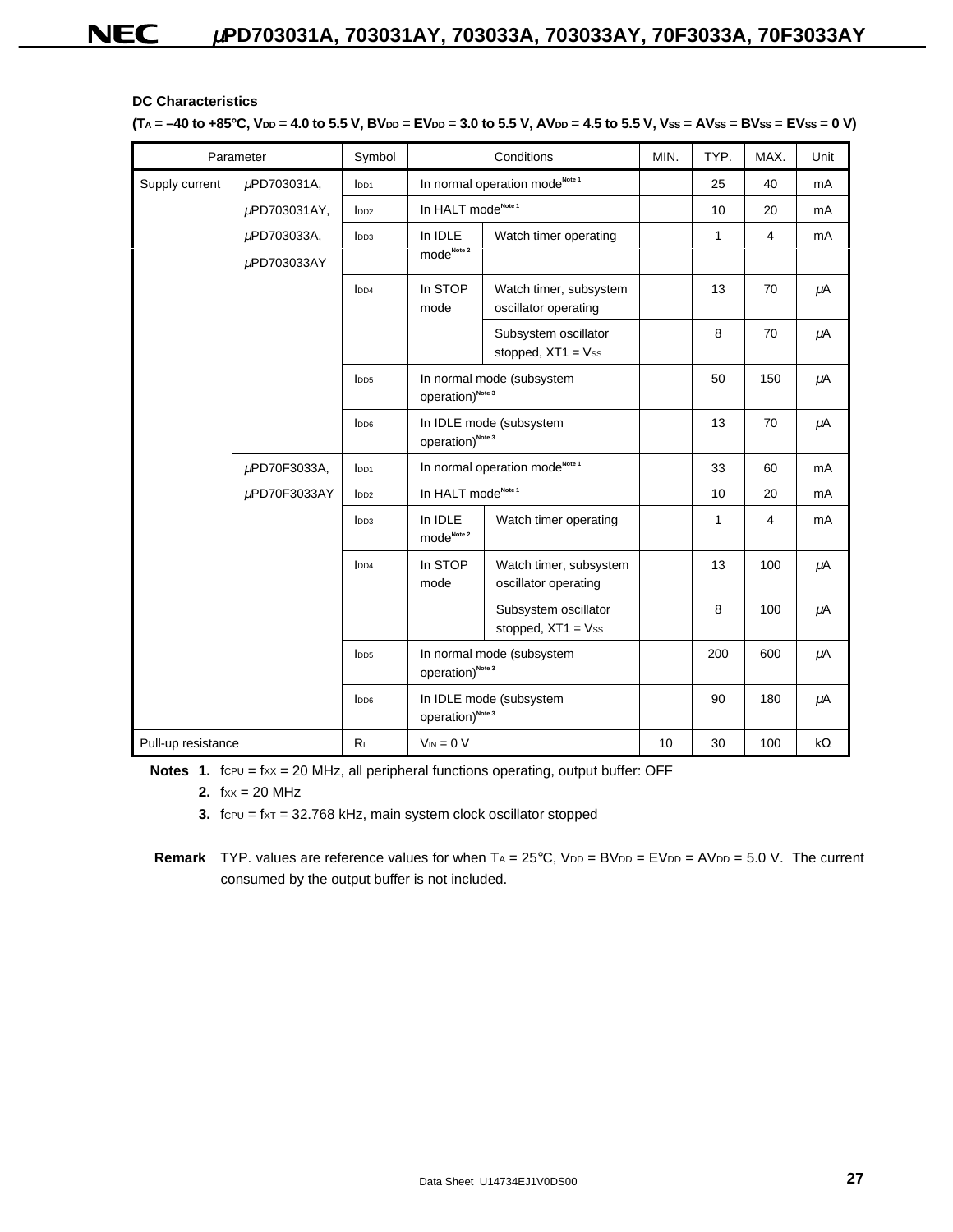#### Data Retention Characteristics (T<sub>A</sub> = -40 to +85°C)

| Parameter                                            | Symbol           |                                                                | Conditions                                                | MIN.                | TYP. | MAX.                  | Unit    |
|------------------------------------------------------|------------------|----------------------------------------------------------------|-----------------------------------------------------------|---------------------|------|-----------------------|---------|
| Data retention voltage                               | <b>VDDDR</b>     | STOP mode                                                      |                                                           | 3.0 <sup>Note</sup> |      | 5.5                   | $\vee$  |
| Data retention current                               | <b>IDDDR</b>     | $V_{DD} = V_{DDDR}$ .<br>$XT1 = Vss$<br>(subsystem<br>stopped) | µPD703031A,<br>µPD703031AY,<br>µPD703033A,<br>µPD703033AY |                     | 8    | 70                    | μA      |
|                                                      |                  |                                                                | µPD70F3033A,<br>uPD70F3033AY                              |                     | 8    | 100                   | μA      |
| Supply voltage rise time                             | t <sub>RVD</sub> |                                                                |                                                           | 200                 |      |                       | $\mu$ s |
| Supply voltage fall time                             | t <sub>FVD</sub> |                                                                |                                                           | 200                 |      |                       | $\mu$ s |
| Supply voltage hold time<br>(from STOP mode setting) | thvp             |                                                                |                                                           | $\Omega$            |      |                       | ms      |
| STOP release signal input time                       | <b>TOREL</b>     |                                                                |                                                           | $\mathbf 0$         |      |                       | ms      |
| Data retention high-level input voltage              | <b>VIHDR</b>     | All input ports                                                |                                                           | $0.9V_{DDDR}$       |      | <b>VDDDR</b>          | V       |
| Data retention low-level input voltage               | <b>VILDR</b>     | All input ports                                                |                                                           | $\Omega$            |      | 0.1 V <sub>DDDR</sub> | V       |

Note During STOP mode (subsystem oscillator operating), V<sub>DD</sub> = 3.5 to 5.5 V. Shifting to STOP mode or restoring from STOP mode must be performed at  $V_{DD} = 4.0 V$  min.

**Remark** TYP. values are reference values for when T<sub>A</sub> = 25°C.

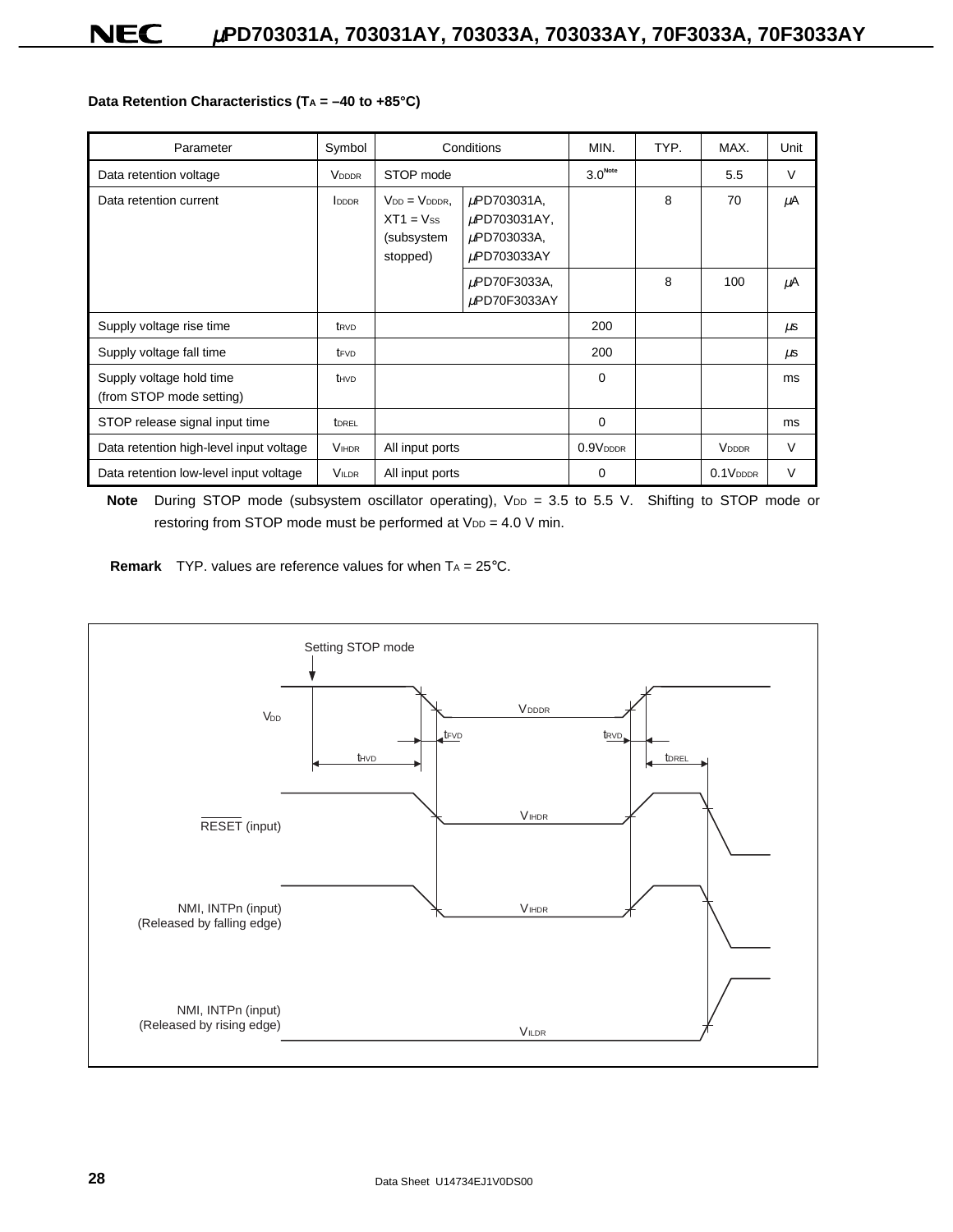AC Characteristics (TA = -40 to +85°C, V<sub>DD</sub> = 4.0 to 5.5 V, BV<sub>DD</sub> = EV<sub>DD</sub> = 3.0 to 5.5 V, AV<sub>DD</sub> = 4.5 to 5.5 V, Vss = **AVSS = BVSS = EVSS = 0 V)**

#### AC Test Input Waveform (VDD: EVDD, BVDD, AVDD)



#### **AC Test Output Test Points (EVDD, BVDD)**



#### **Load Conditions**

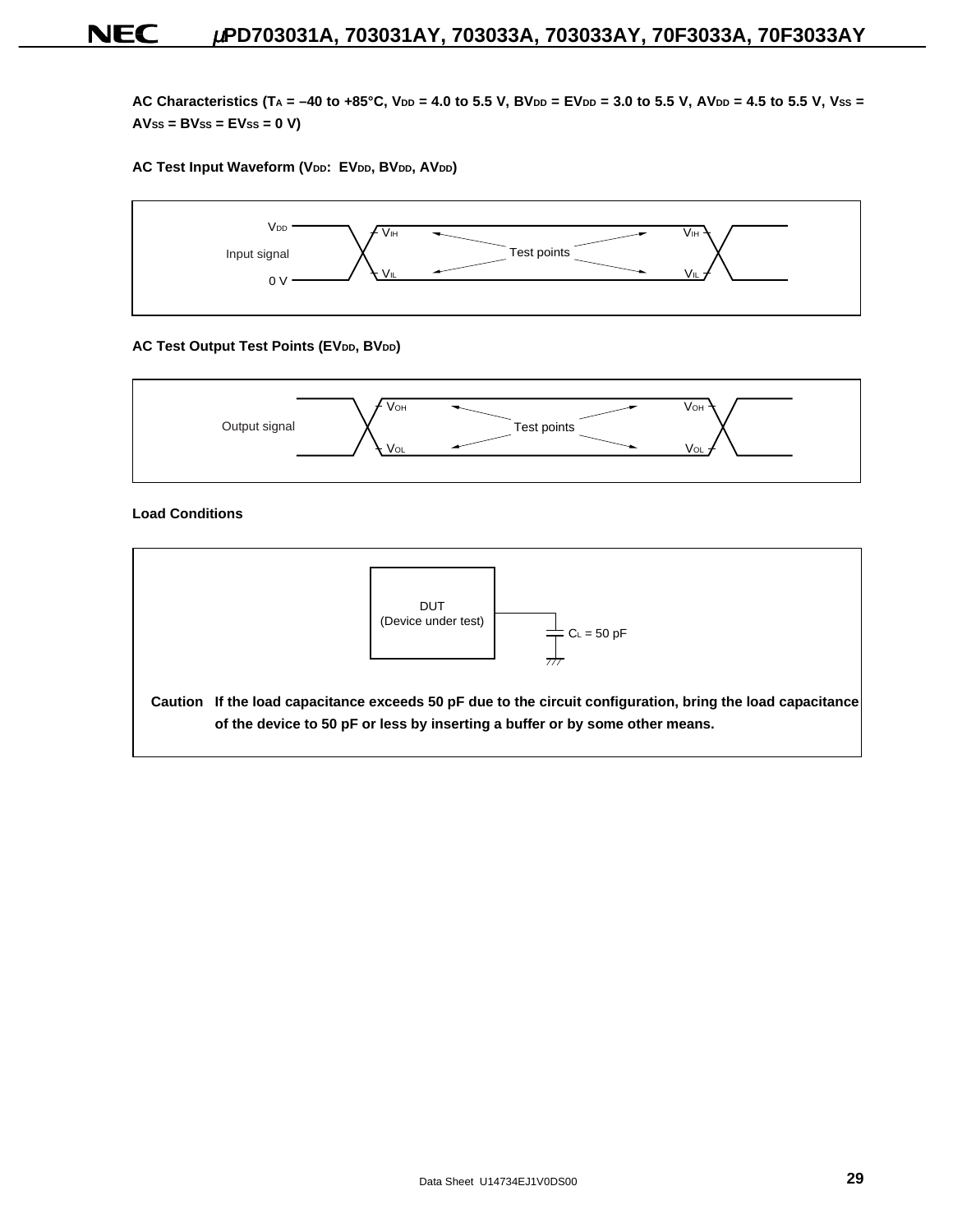### **(1) Clock timing**

### (a)  $TA = -40$  to  $+85^{\circ}C$ ,  $V_{DD} = BV_{DD} = 4.0$  to 5.5 V,  $V_{SS} = BV_{SS} = 0$  V

| Parameter                     |        | Symbol | Conditions | MIN.                     | MAX.         | Unit |
|-------------------------------|--------|--------|------------|--------------------------|--------------|------|
| CLKOUT output cycle           | 1>     | tcyk   |            | $50$ ns                  | $31.2 \mu s$ |      |
| CLKOUT high-level width       | <2>    | twĸн   |            | $0.4$ tc $\times$ K – 12 |              | ns   |
| <b>CLKOUT</b> low-level width | $<$ 3> | twkl   |            | $0.4$ tc $\times$ K – 12 |              | ns   |
| CLKOUT rise time              | <4>    | tkr    |            |                          | 12           | ns   |
| CLKOUT fall time              | 5>     | tkF    |            |                          | 12           | ns   |

### (b)  $TA = -40$  to  $+85^{\circ}C$ ,  $V_{DD} = 4.0$  to 5.5 V,  $BV_{DD} = 3.0$  to 4.0 V,  $V_{SS} = BV_{SS} = 0$  V

| Parameter               |        | Symbol | Conditions | MIN.                   | MAX.         | Unit |
|-------------------------|--------|--------|------------|------------------------|--------------|------|
| CLKOUT output cycle     | 1>     | tcyk   |            | 58.8 ns                | $31.2 \mu s$ |      |
| CLKOUT high-level width | 2      | twĸн   |            | $0.4$ tc $\times$ – 15 |              | ns   |
| CLKOUT low-level width  | $<$ 3> | twkl   |            | $0.4$ tc $\times$ – 15 |              | ns   |
| CLKOUT rise time        | <4>    | tkr    |            |                        | 15           | ns   |
| CLKOUT fall time        | 5>     | tkF    |            |                        | 15           | ns   |

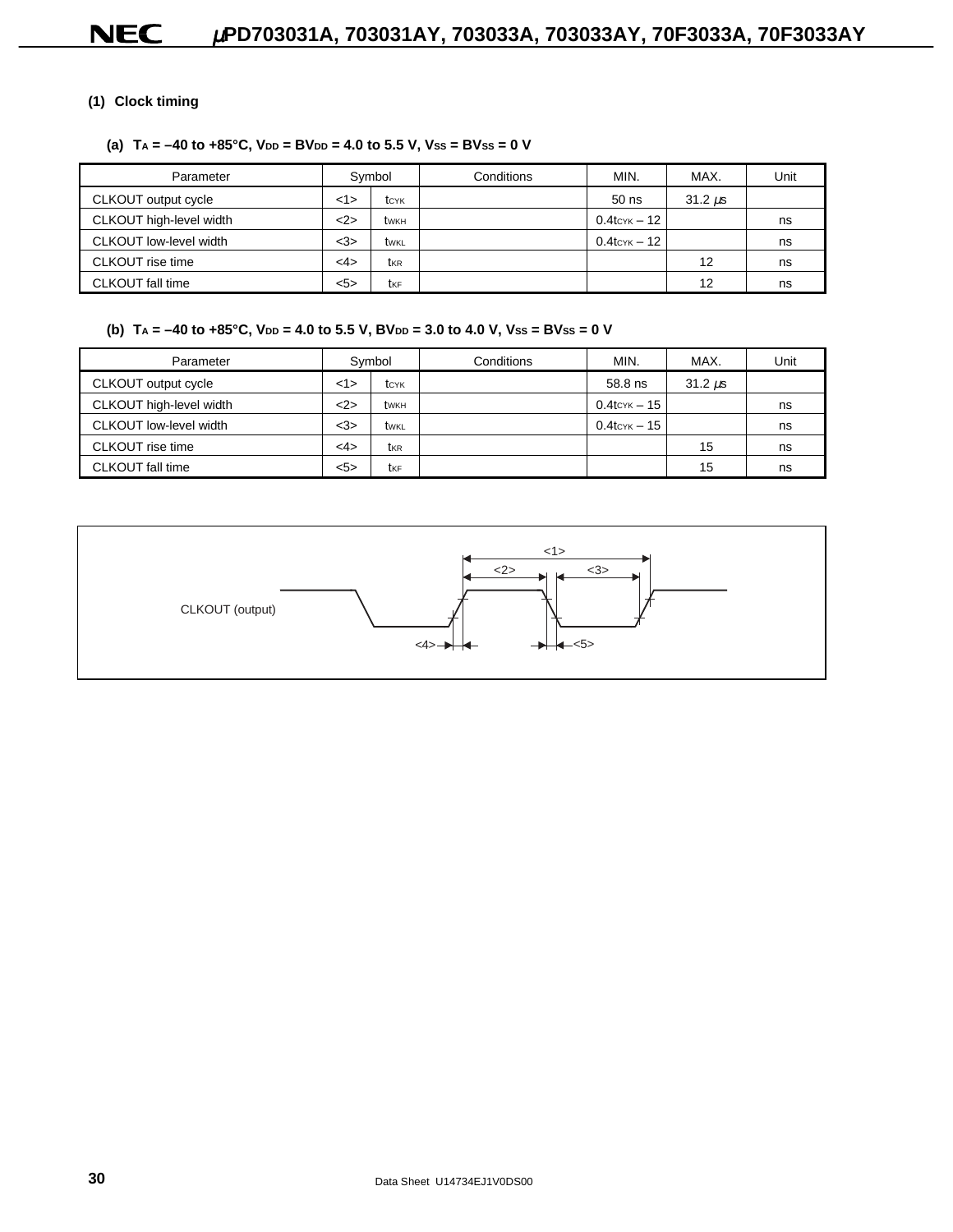### **(2) Output waveform (other than port 4, port 5, port 6, port 9, X1, and CLKOUT)**

### $(T_A = -40$  to  $+85$ °C,  $V_{DD} = 4.0$  to 5.5 V,  $BV_{DD} = EV_{DD} = 3.0$  to 5.5 V,  $V_{SS} = BV_{SS} = EV_{SS} = 0$  V)

| Parameter        | Symbol     |     | Conditions | MIN. | MAX. | Unit |
|------------------|------------|-----|------------|------|------|------|
| Output rise time | <6><br>tor |     |            |      | 20   | ns   |
| Output fall time |            | tor |            |      | 20   | ns   |



#### **(3) Reset timing**

| Parameter                  | Symbol |              | Conditions | MIN. | MAX. | Unit |
|----------------------------|--------|--------------|------------|------|------|------|
| RESET pin high-level width | <8>    | <b>twrsh</b> |            | 500  |      | ns   |
| RESET pin low-level width  | <9>    | twrsL        |            | 500  |      | ns   |

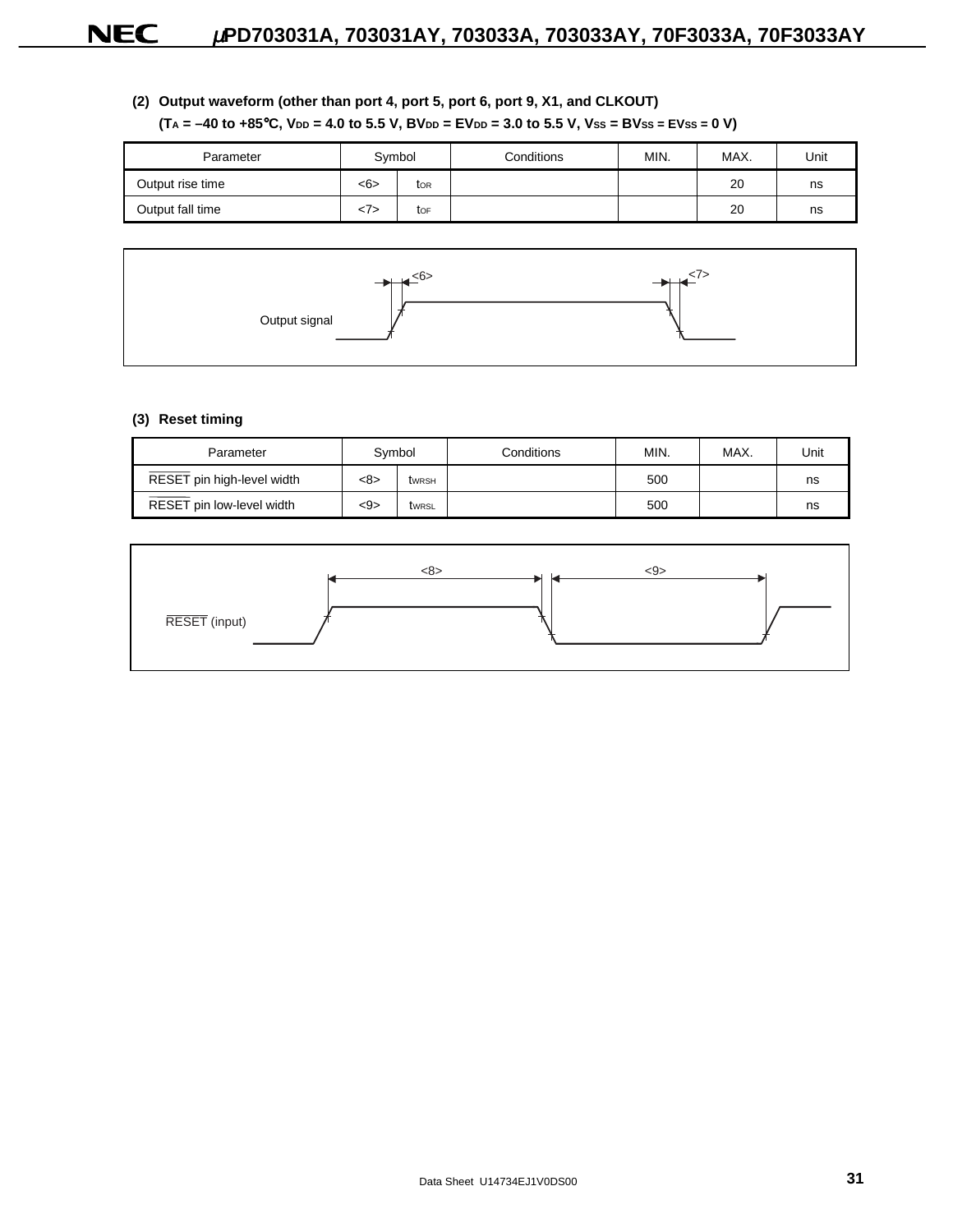### **(4) Bus timing**

### (a) Clock asynchronous  $(T_A = -40 \text{ to } +85^{\circ}C, V_{DD} = BV_{DD} = 4.0 \text{ to } 5.5 V, V_{SS} = BV_{SS} = 0 V)$

| Parameter                                      |      | Symbol              | Conditions | MIN.              | MAX.               | Unit |
|------------------------------------------------|------|---------------------|------------|-------------------|--------------------|------|
| Address setup time (to ASTB $\downarrow$ )     | <10> | tsast               |            | $0.5T - 16$       |                    | ns   |
| Address hold time (from $ASTB\downarrow$ )     | 11>  | <b>t</b> HSTA       |            | $0.5T - 15$       |                    | ns   |
| Address float from DSTB↓                       | <12> | tFDA                |            |                   | $\mathbf 0$        | ns   |
| Data input setup time from address             | <13> | tsaid               |            |                   | $(2 + n)T - 40$    | ns   |
| Data input setup time from DSTB↓               | <14> | tspip               |            |                   | $(1 + n)T - 40$    | ns   |
| Delay time from ASTB↓ to DSTB↓                 | <15> | t <sub>DSTD</sub>   |            | $0.5T - 15$       |                    | ns   |
| Data input hold time (from DSTB <sup>T</sup> ) | <16  | thdid               |            | 0                 |                    | ns   |
| Address output time from DSTB <sup>1</sup>     | <17> | t <sub>DDA</sub>    |            | $(1 + i)T - 15$   |                    | ns   |
| Delay time from DSTB↑ to ASTB↑                 | <18> | t <sub>DDST1</sub>  |            | $0.5T - 15$       |                    | ns   |
| Delay time from DSTB↑ to ASTB↓                 | <19> | t <sub>DDST2</sub>  |            | $(1.5 + i)T - 15$ |                    | ns   |
| <b>DSTB</b> low-level width                    | <20  | twpL                |            | $(1 + n)T - 22$   |                    | ns   |
| ASTB high-level width                          | 21   | twsth               |            | $T - 15$          |                    | ns   |
| Data output time from DSTB↓                    | 222  | t <sub>DDOD</sub>   |            |                   | 10                 | ns   |
| Data output setup time (to DSTB <sup>T</sup> ) | <23> | tsopp               |            | $(1 + n)T - 25$   |                    | ns   |
| Data output hold time (from DSTB1)             | <24> | thdod               |            | $T - 20$          |                    | ns   |
| WAIT setup time (to address)                   | <25> | tsaw <sub>T1</sub>  | $n \geq 1$ |                   | $1.5T - 40$        | ns   |
|                                                | <26  | tsaw <sub>T2</sub>  | $n \geq 1$ |                   | $(1.5 + n)T - 40$  | ns   |
| WAIT hold time (from address)                  | 27>  | <b>t</b> HAWT1      | $n \geq 1$ | $(0.5 + n)T$      |                    | ns   |
|                                                | <28> | t <sub>HAWT2</sub>  | $n \geq 1$ | $(1.5 + n)T$      |                    | ns   |
| WAIT setup time (to ASTB $\downarrow$ )        | <29  | tsstwt1             | $n \geq 1$ |                   | $T - 32$           | ns   |
|                                                | $30$ | tsstwt2             | $n \geq 1$ |                   | $(1 + n)T - 32$    | ns   |
| WAIT hold time (from ASTB $\downarrow$ )       | <31> | <b>t</b> HSTWT1     | $n \geq 1$ | nT                |                    | ns   |
|                                                | <32> | t <sub>HSTWT2</sub> | $n \geq 1$ | $(1 + n)T$        |                    | ns   |
| HLDRQ high-level width                         | $33$ | twhoh               |            | $T + 10$          |                    | ns   |
| <b>HLDAK</b> low-level width                   | <34> | twhal               |            | $T - 15$          |                    | ns   |
| Bus output delay time from HLDAK1              | <35> | <b>t</b> DHAC       |            | $-6$              |                    | ns   |
| Delay time from HLDRQ↓ to HLDAK↓               | <36> | <b>t</b> DHQHA1     |            |                   | $(2n + 7.5)T + 25$ | ns   |
| Delay time from HLDRQ↑ to HLDAK↑               | <37> | tDHQHA2             |            | 0.5T              | $1.5T + 25$        | ns   |

**Remarks 1.** T = 1/fcpu (fcpu: CPU clock frequency)

- **2.** n: Number of wait clocks inserted in the bus cycle. The sampling timing changes when a programmable wait is inserted.
- **3.** The values in the above specifications are values for when clocks with a 5:5 duty ratio are input from X1.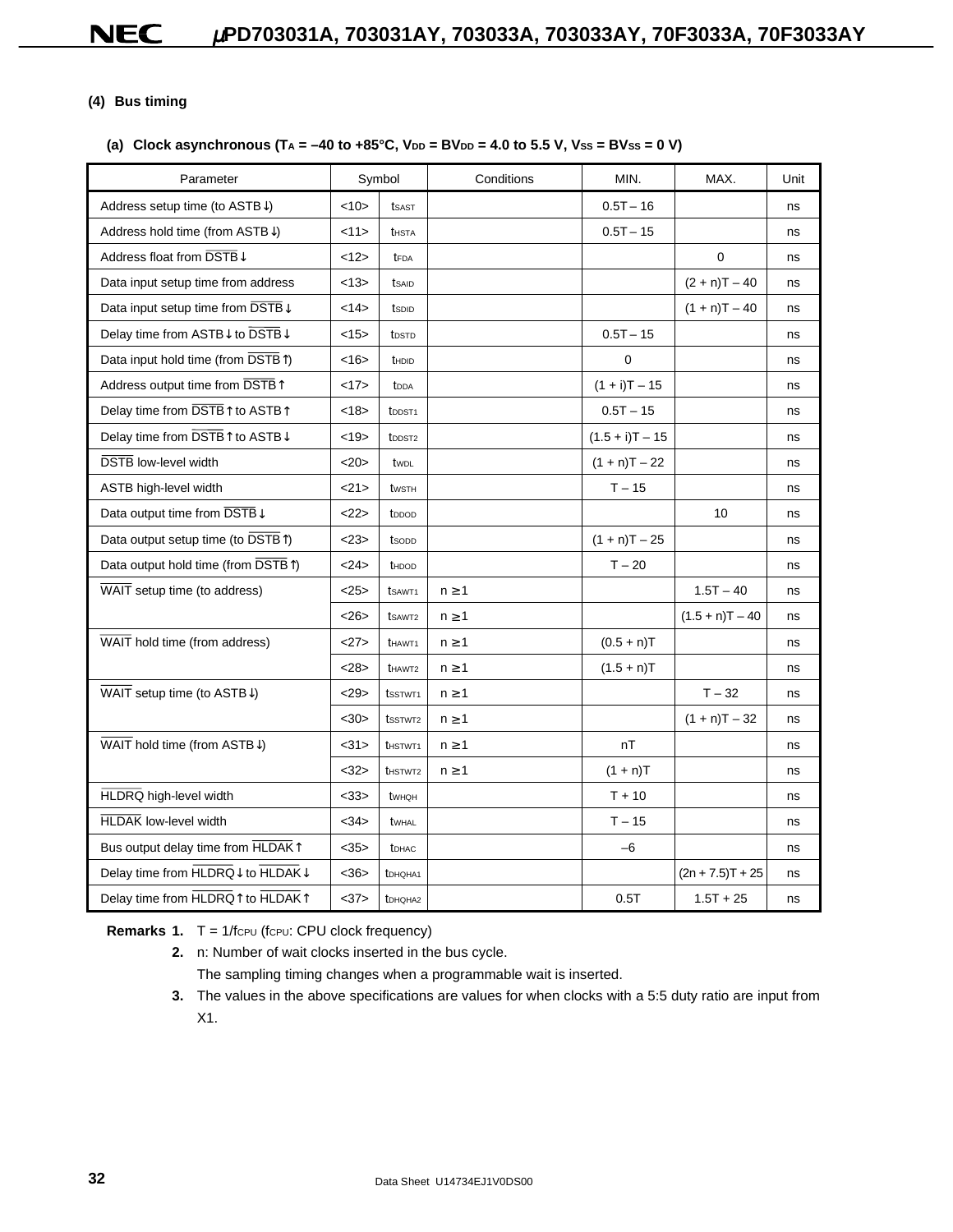| Parameter                                       |      | Symbol                     | Conditions | MIN.              | MAX.               | Unit |
|-------------------------------------------------|------|----------------------------|------------|-------------------|--------------------|------|
| Address setup time (to $ASTB\downarrow$ )       | <10> | tsast                      |            | $0.5T - 20$       |                    | ns   |
| Address hold time (from ASTB↓)                  | <11> | <b>t</b> hsta              |            | $0.5T - 20$       |                    | ns   |
| Address float from DSTB↓                        | <12> | tFDA                       |            |                   | 0                  | ns   |
| Data input setup time from address              | <13> | tsaid                      |            |                   | $(2 + n)T - 50$    | ns   |
| Data input setup time from DSTB↓                | <14> | tspip                      |            |                   | $(1 + n)T - 50$    | ns   |
| Delay time from ASTB↓ to DSTB↓                  | <15> | t <sub>DSTD</sub>          |            | $0.5T - 15$       |                    | ns   |
| Data input hold time (from DSTB <sup>T</sup> )  | <16> | thdid                      |            | $\mathbf 0$       |                    | ns   |
| Address output time from DSTB <sup>1</sup>      | <17> | t <sub>DDA</sub>           |            | $(1 + i)T - 15$   |                    | ns   |
| Delay time from DSTB↑ to ASTB↑                  | <18> | t <sub>DDST1</sub>         |            | $0.5T - 15$       |                    | ns   |
| Delay time from DSTB↑ to ASTB↓                  | <19> | t <sub>DDST2</sub>         |            | $(1.5 + i)T - 15$ |                    | ns   |
| <b>DSTB</b> low-level width                     | <20> | twpL                       |            | $(1 + n)T - 35$   |                    | ns   |
| ASTB high-level width                           | <21> | twsth                      |            | $T - 15$          |                    | ns   |
| Data output time from DSTBJ                     | 22   | t <sub>DDOD</sub>          |            |                   | 10                 | ns   |
| Data output setup time (to DSTB <sup>T</sup> )  | <23> | tsopp                      |            | $(1 + n)T - 35$   |                    | ns   |
| Data output hold time (from DSTB <sup>T</sup> ) | 24   | thdod                      |            | $T - 25$          |                    | ns   |
| WAIT setup time (to address)                    | <25> | tsaw <sub>T1</sub>         | $n \geq 1$ |                   | $1.5T - 55$        | ns   |
|                                                 | <26  | tsaw <sub>T2</sub>         | $n \geq 1$ |                   | $(1.5 + n)T - 55$  | ns   |
| WAIT hold time (from address)                   | 27   | <b>t</b> HAWT <sub>1</sub> | $n \geq 1$ | $(0.5 + n)T$      |                    | ns   |
|                                                 | <28> | thawt <sub>2</sub>         | $n \geq 1$ | $(1.5 + n)T$      |                    | ns   |
| WAIT setup time (to ASTB $\downarrow$ )         | 29   | tsstwt1                    | $n \geq 1$ |                   | $T - 45$           | ns   |
|                                                 | $30$ | tsstwt2                    | $n \geq 1$ |                   | $(1 + n)T - 45$    | ns   |
| WAIT hold time (from ASTB $\downarrow$ )        | <31> | thstwt <sub>1</sub>        | $n \geq 1$ | nT                |                    | ns   |
|                                                 | <32> | t <sub>HSTWT2</sub>        | $n \geq 1$ | $(1 + n)T$        |                    | ns   |
| HLDRQ high-level width                          | <33> | twhoh                      |            | $T + 10$          |                    | ns   |
| <b>HLDAK low-level width</b>                    | <34> | twhal                      |            | $T - 25$          |                    | ns   |
| Bus output delay time from HLDAK1               | <35> | <b>t</b> DHAC              |            | $-6$              |                    | ns   |
| Delay time from HLDRQ↓ to HLDAK↓                | <36  | t <sub>DHQHA1</sub>        |            |                   | $(2n + 7.5)T + 25$ | ns   |
| Delay time from HLDRQ↑ to HLDAK↑                | <37> | tDHQHA2                    |            | 0.5T              | $1.5T + 25$        | ns   |

### (b) Clock asynchronous  $(T_A = -40 \text{ to } +85^{\circ}\text{C}, \text{V}_{DD} = 4.0 \text{ to } 5.5 \text{ V}, \text{BV}_{DD} = 3.0 \text{ to } 4.0 \text{ V}, \text{Vss} = \text{BVss} = 0 \text{ V}$

**Remarks 1.** T = 1/fcpu (fcpu: CPU clock frequency)

**2.** n: Number of wait clocks inserted in the bus cycle.

The sampling timing changes when a programmable wait is inserted.

**3.** The values in the above specifications are values for when clocks with a 5:5 duty ratio are input from X1.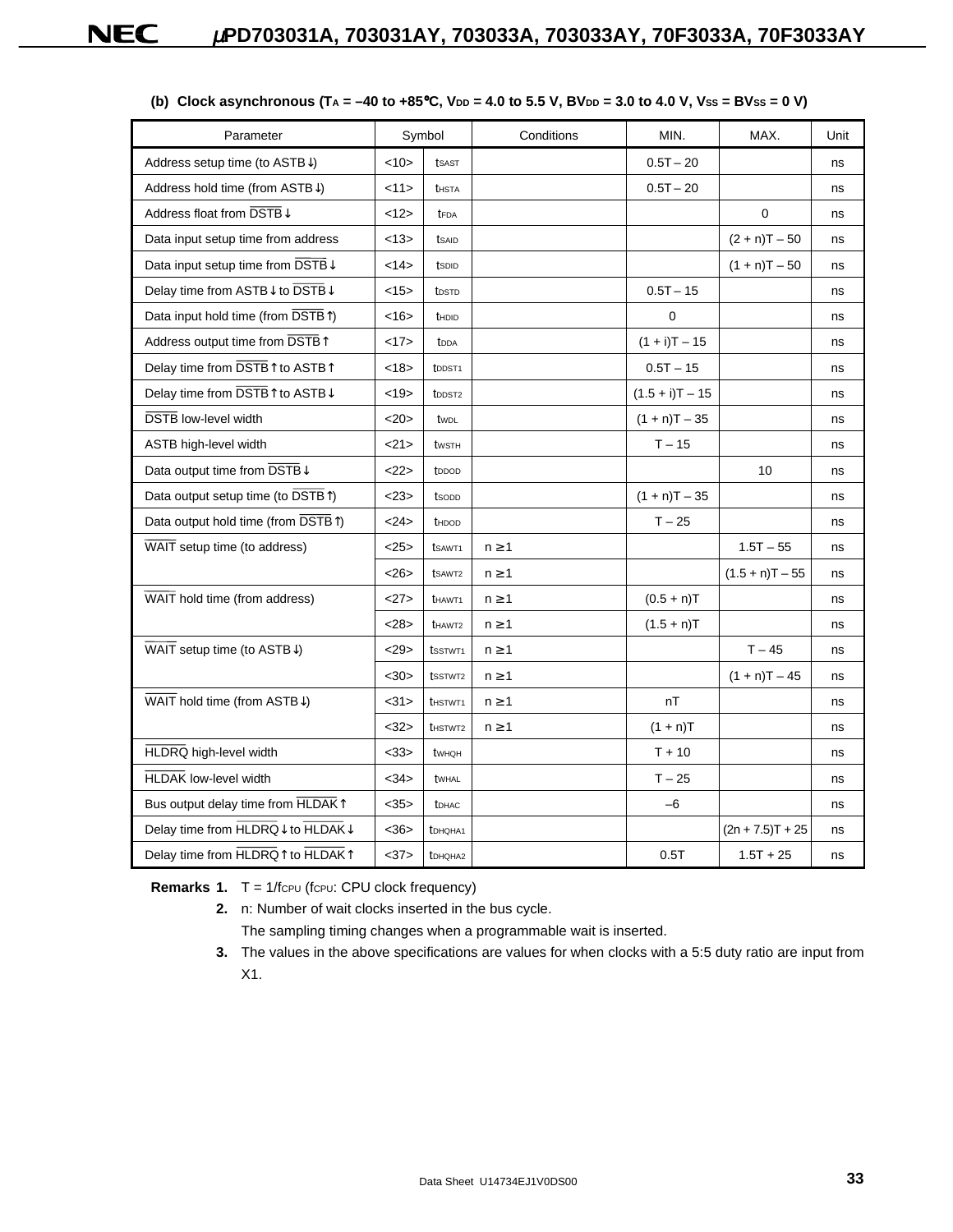| Parameter                                                                                     |      | Symbol                  | Conditions | MIN.     | MAX. | Unit |
|-----------------------------------------------------------------------------------------------|------|-------------------------|------------|----------|------|------|
| Delay time from CLKOUT↑ to address                                                            | <38> | t <sub>DKA</sub>        |            | $\Omega$ | 19   | ns   |
| Delay time from CLKOUT↑ to address<br>float                                                   | <39> | t <sub>FKA</sub>        |            | $-12$    | 10   | ns   |
| Delay time from CLKOUT↓ to ASTB                                                               | <40> | t <sub>DKST</sub>       |            | 0        | 19   | ns   |
| Delay time from CLKOUT↑ to DSTB                                                               | <41> | t <sub>DKD</sub>        |            | 0        | 19   | ns   |
| Data input setup time (to CLKOUTT)                                                            | <42> | tsidk                   |            | 20       |      | ns   |
| Data input hold time (from CLKOUTT)                                                           | <43> | <b>THKID</b>            |            | 5        |      | ns   |
| Data output delay time from CLKOUT <sup>1</sup>                                               | <44> | t <sub>DKOD</sub>       |            |          | 19   | ns   |
| WAIT setup time (to CLKOUT $\downarrow$ )                                                     | <45> | tswrk                   |            | 20       |      | ns   |
| WAIT hold time (from CLKOUT $\downarrow$ )                                                    | <46> | <b>t</b> HKWT           |            | 5        |      | ns   |
| HLDRQ setup time (to CLKOUT $\downarrow$ )                                                    | <47> | tshok                   |            | 20       |      | ns   |
| HLDRQ hold time (from CLKOUT↓)                                                                | <48> | thkho                   |            | 5        |      | ns   |
| Delay time from CLKOUT <sup><math>\uparrow</math></sup> to address<br>float (during bus hold) | <49> | <b>t</b> <sub>DKF</sub> |            |          | 19   | ns   |
| Delay time from CLKOUT <sup>↑</sup> to HLDAK                                                  | < 50 | t <sub>DKHA</sub>       |            |          | 19   | ns   |

|  |  | (c) Clock synchronous (TA = -40 to +85°C, VDD = BVDD = 4.0 to 5.5 V, Vss = BVss = 0 V) |  |
|--|--|----------------------------------------------------------------------------------------|--|

**Remark** The values in the above specifications are values for when clocks with a 5:5 duty ratio are input from X1.

| (d) Clock synchronous (T <sub>A</sub> = -40 to +85°C, V <sub>DD</sub> = 4.0 to 5.5 V, BV <sub>DD</sub> = 3.0 to 4.0 V, Vss = BVss = 0 V) |        |            |      |      |  |  |  |  |
|------------------------------------------------------------------------------------------------------------------------------------------|--------|------------|------|------|--|--|--|--|
| Parameter                                                                                                                                | Symbol | Conditions | MIN. | MAX. |  |  |  |  |

| Parameter                                                     |         | Symbol                        | Conditions | MIN.     | MAX. | Unit |
|---------------------------------------------------------------|---------|-------------------------------|------------|----------|------|------|
| Delay time from CLKOUT↑ to address                            | <38>    | t <sub>DKA</sub>              |            | $\Omega$ | 22   | ns   |
| Delay time from CLKOUT↑ to address<br>float                   | <39>    | teka                          |            | $-16$    | 10   | ns   |
| Delay time from CLKOUT↓ to ASTB                               | <40>    | t <sub>DKST</sub>             |            | 0        | 19   | ns   |
| Delay time from CLKOUT↑ to DSTB                               | <41>    | t <sub>DKD</sub>              |            | $\Omega$ | 22   | ns   |
| Data input setup time (to CLKOUTT)                            | <42>    | tsidk                         |            | 20       |      | ns   |
| Data input hold time (from CLKOUTT)                           | <43>    | thkid                         |            | 5        |      | ns   |
| Data output delay time from CLKOUT <sup>T</sup>               | <44>    | t <sub>D</sub> <sub>KOD</sub> |            |          | 22   | ns   |
| WAIT setup time (to CLKOUT $\downarrow$ )                     | <45>    | tswrk                         |            | 24       |      | ns   |
| WAIT hold time (from CLKOUT $\downarrow$ )                    | $<$ 46> | <b>t</b> HKWT                 |            | 5        |      | ns   |
| HLDRQ setup time (to CLKOUT $\downarrow$ )                    | <47>    | tshok                         |            | 24       |      | ns   |
| $HLDRQ$ hold time (from CLKOUT $\downarrow$ )                 | <48>    | tнкно                         |            | 5        |      | ns   |
| Delay time from CLKOUT↑ to address<br>float (during bus hold) | <49>    | <b>t</b> <sub>DKF</sub>       |            |          | 19   | ns   |
| Delay time from CLKOUT↑ to HLDAK                              | $50$    | t <sub>DKHA</sub>             |            |          | 19   | ns   |

**Remark** The values in the above specifications are values for when clocks with a 5:5 duty ratio are input from X1.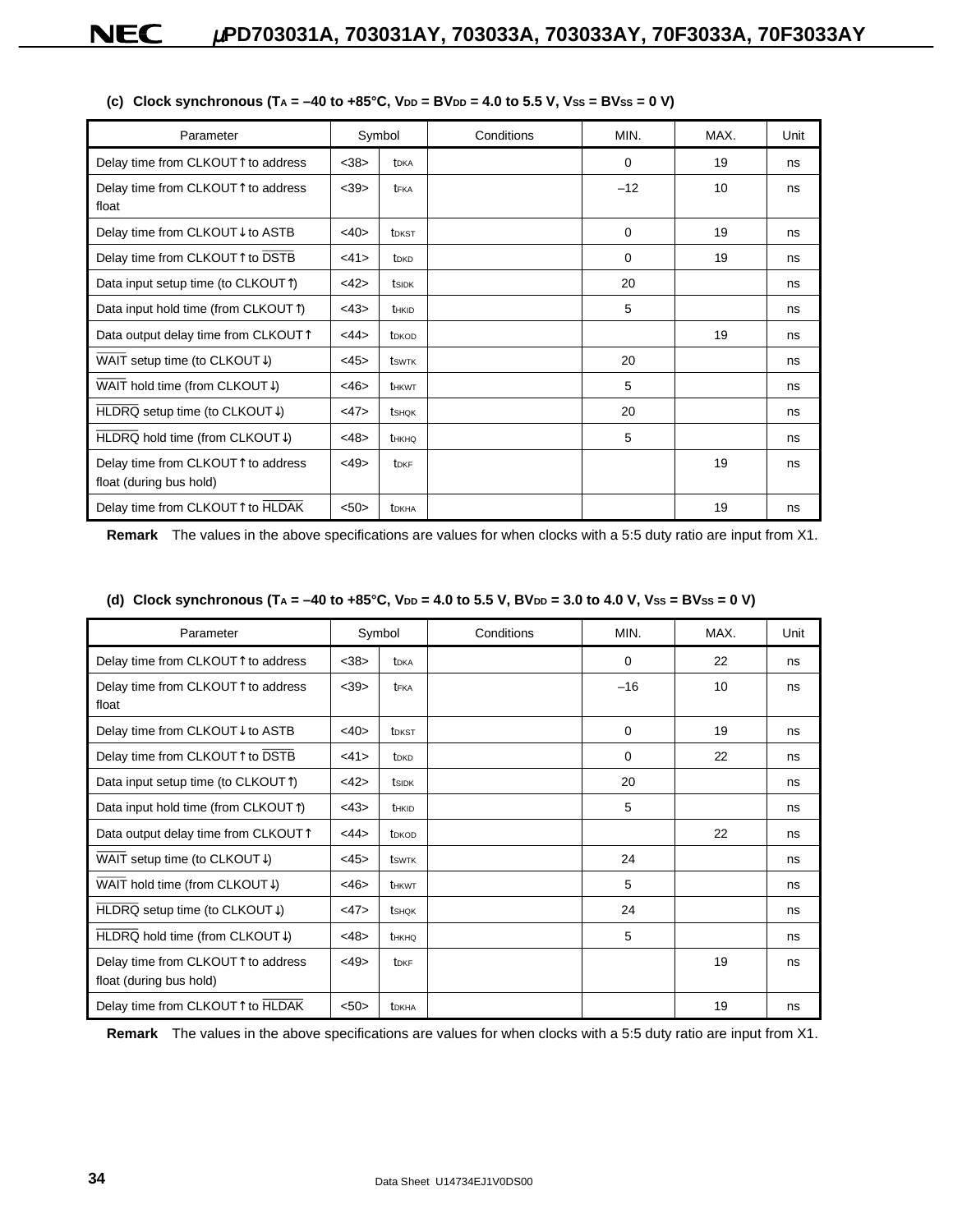### **(e) Read cycle (CLKOUT synchronous/asynchronous, 1 wait)**

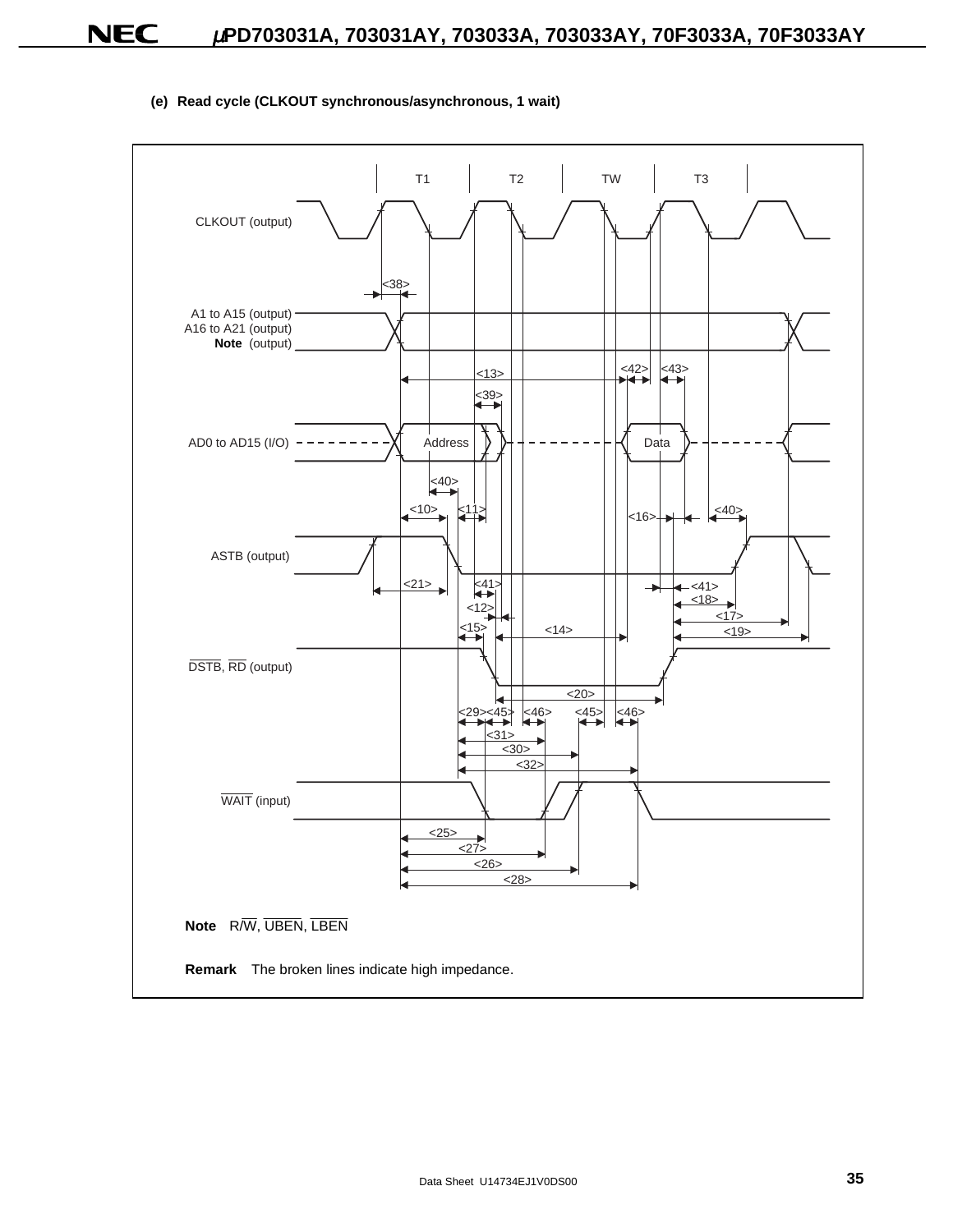T3 T1 T2 TW CLKOUT (output) <38> A1 to A15 (output) A16 to A21 (output) **Note** (output) <44> Address | **XI** Data AD0 to AD15 (I/O)  $\leq 40$ <10> <40>  $\leq 11$ ASTB (output)  $\leq 41$  $21$  $-$  <41> - $<18>$  $22$  $\leq 15$ <23> <24> DSTB, WRL, WRH (output)  $\overline{\leq 20}$  $\overline{+1}$   $\overline{+1}$   $\overline{+1}$   $\overline{+1}$  $\left|\left|\right|\right|$   $\left|\left|\right|\right|$   $\left|\left|\right|$   $\left|\right|$   $\left|\right|$   $\left|\left|\right|$   $\left|\right|$   $\left|\right|$   $\left|\right|$   $\left|\right|$   $\left|\right|$ <45> <29>  $<30>$ <32> WAIT (input)  $25$ <27> <26> <28> **Note** R/W, UBEN, LBEN **Remark** The broken lines indicate high impedance.

### **(f) Write cycle (CLKOUT synchronous/asynchronous, 1 wait)**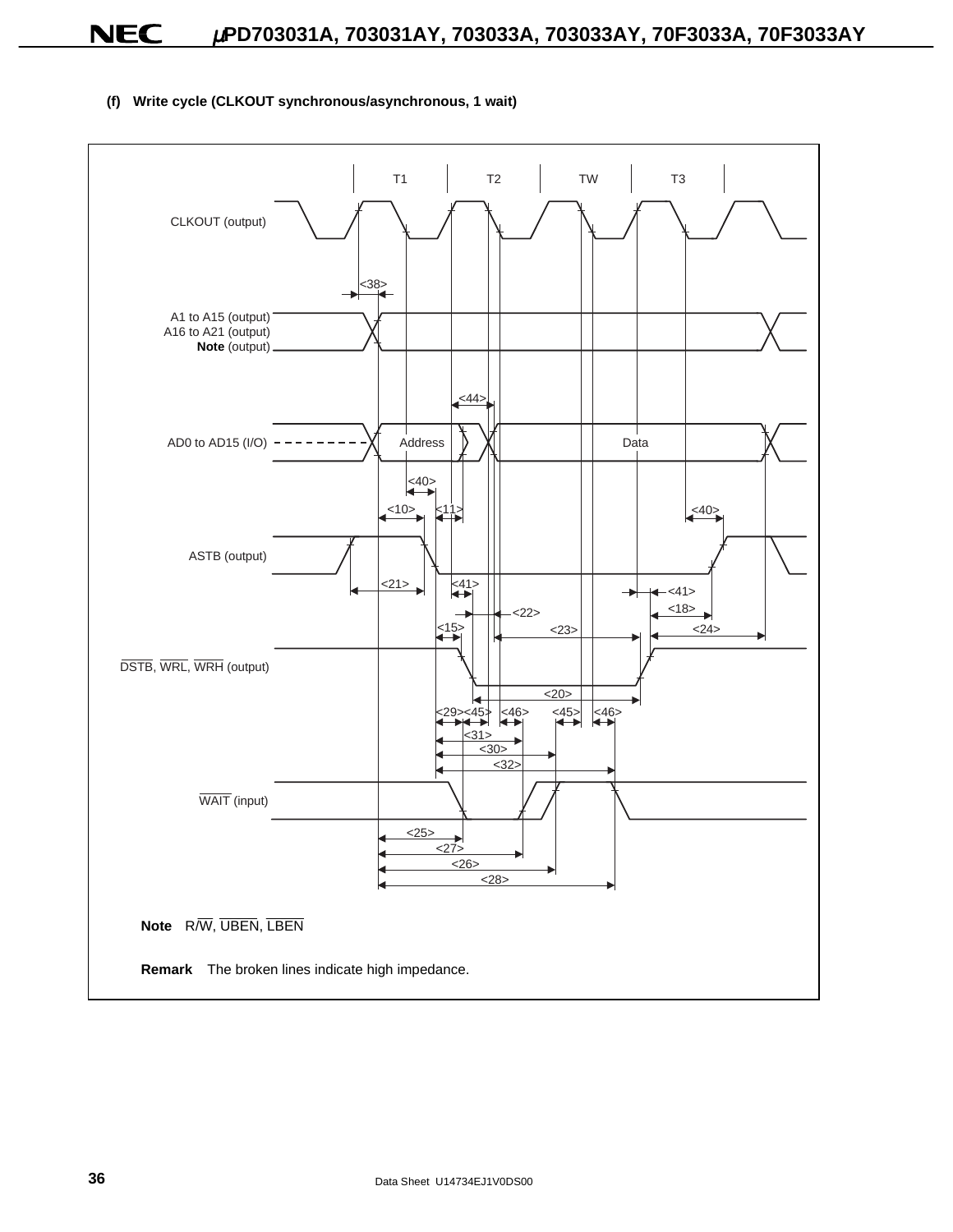### **(g) Bus hold timing**

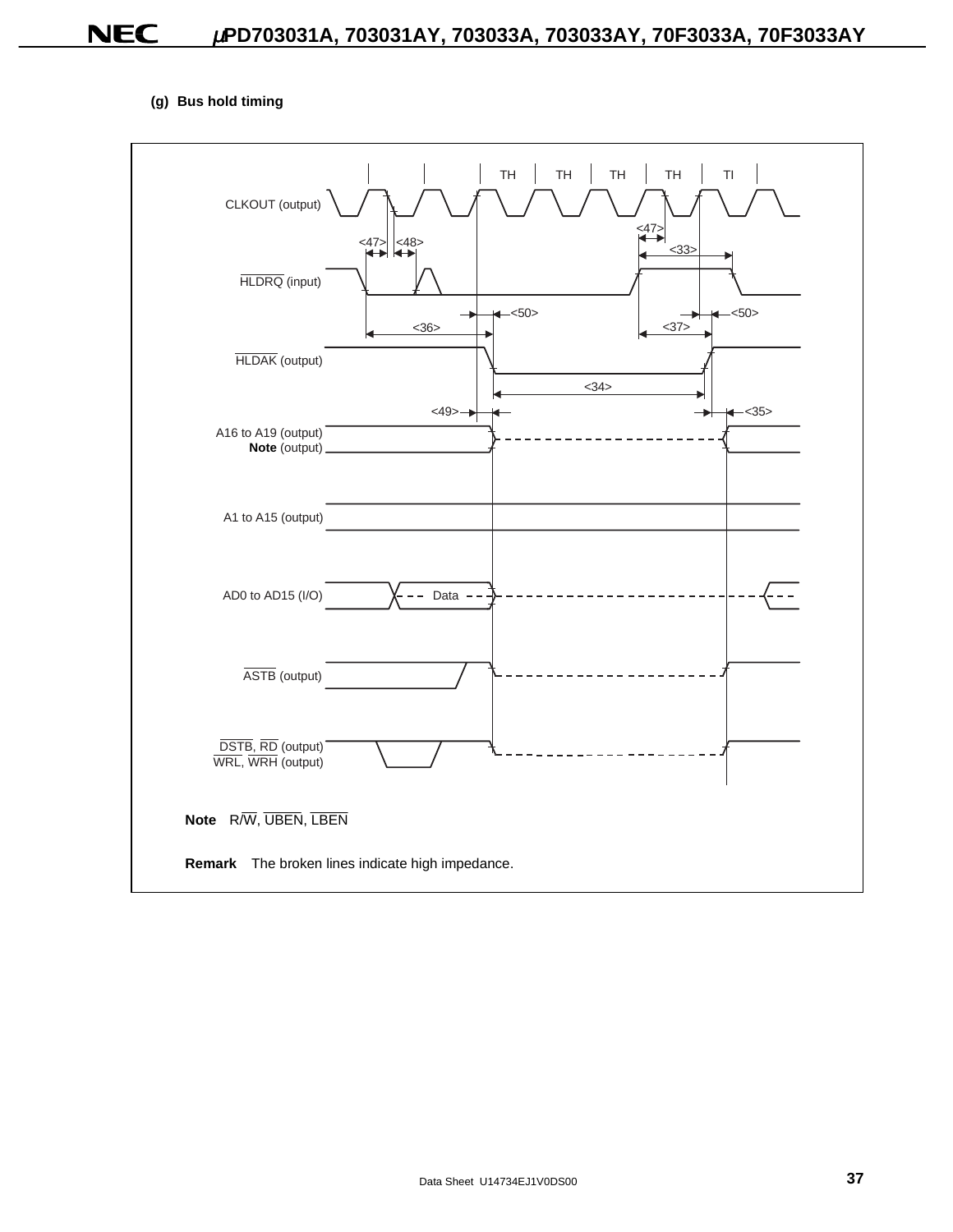### **(5) Interrupt timing**

### $(T_A = -40$  to  $+85^{\circ}$ C,  $V_{DD} = 4.0$  to 5.5 V,  $E V_{DD} = 3.0$  to 5.5 V,  $V_{SS} = AV_{SS} = BV_{SS} = DV_{SS} = 0$  V)

| Parameter                    | Symbol         |       | Conditions                                | MIN.         | MAX. | Unit |
|------------------------------|----------------|-------|-------------------------------------------|--------------|------|------|
| NMI high-level width         | < 51           | twnih |                                           | 500          |      | ns   |
| NMI low-level width          | <52>           | twnil |                                           | 500          |      | ns   |
| INTPn high-level width       | < 53><br>twith |       | $n = 0$ to 3, analog noise<br>elimination | 500          |      | ns   |
|                              |                |       | $n = 4, 5,$ digital noise<br>elimination  | $3T + 20$    |      | ns   |
|                              |                |       | $n = 6$ , digital noise<br>elimination    | $3Tsmp + 20$ |      | ns   |
| <b>INTPn low-level width</b> | < 54           | twitl | $n = 0$ to 3, analog noise<br>elimination | 500          |      | ns   |
|                              |                |       | $n = 4, 5,$ digital noise<br>elimination  | $3T + 20$    |      | ns   |
|                              |                |       | $n = 6$ , digital noise<br>elimination    | $3Tsmp + 20$ |      | ns   |

#### **Remarks 1.**  $T = 1/fxx$

**2.** Tsmp = Noise elimination sampling clock cycle

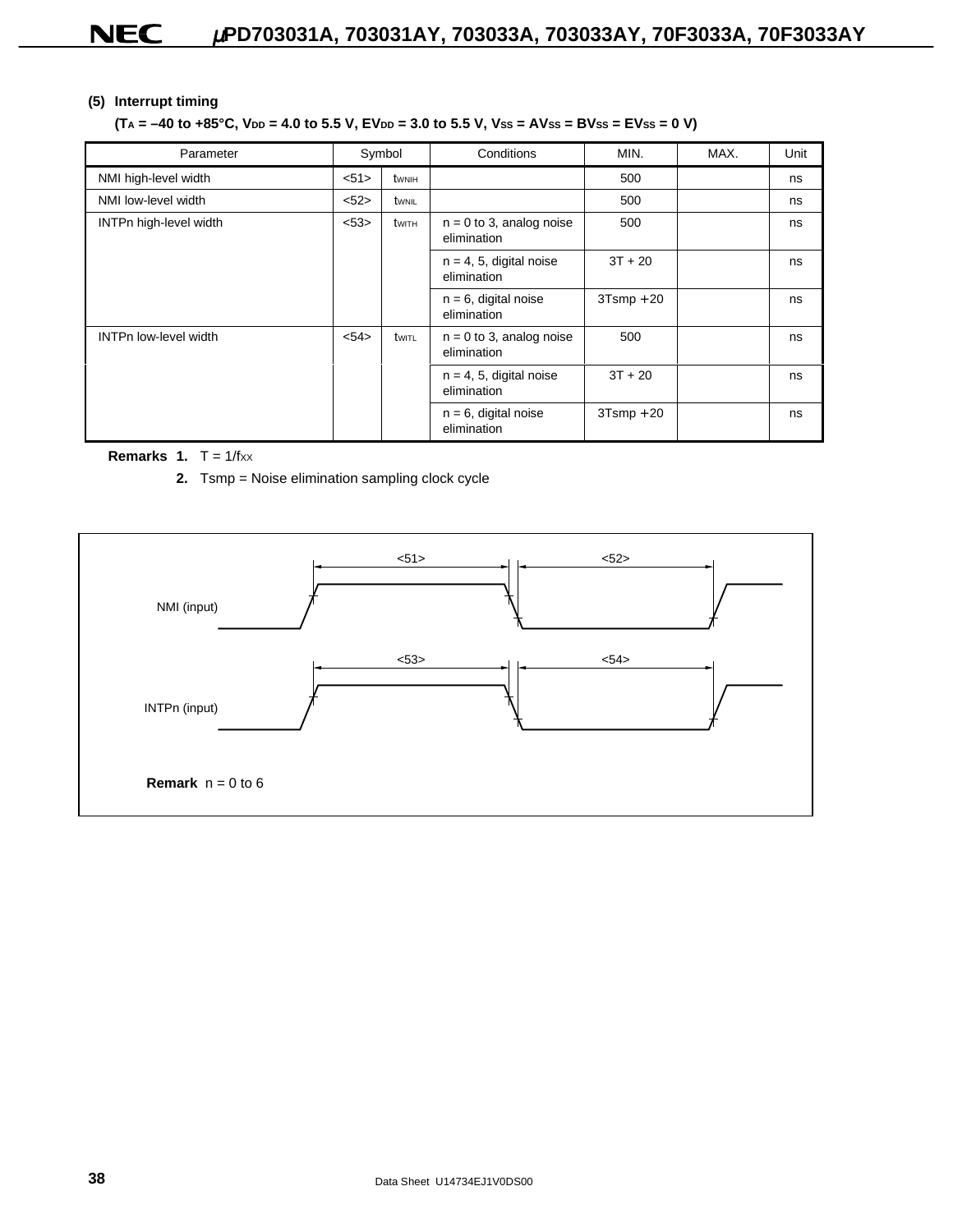(6) RPU timing  $(T_A = -40 \text{ to } +85^{\circ}\text{C}, \text{ V}_{DD} = 4.0 \text{ to } 5.5 \text{ V}, \text{E} \text{V}_{DD} = 3.0 \text{ to } 5.5 \text{ V}, \text{V}_{SS} = \text{AVss} = \text{B} \text{V}_{SS} = \text{E} \text{V}_{SS} = 0 \text{ V}$ 

| Parameter                   | Symbol |                               | Conditions   | MIN.             | MAX. | Unit |
|-----------------------------|--------|-------------------------------|--------------|------------------|------|------|
| TIn0, TIn1 high-level width | < 55   | t <sub>T</sub> <sub>IHn</sub> | $n = 0.1$    | $2Tsam + 20Note$ |      | ns   |
| TIn0, TIn1 low-level width  | < 56   | <b>t</b> TILn                 | $n = 0.1$    | $2Tsam + 20Note$ |      | ns   |
| Tin high-level width        | 57>    | t <sub>T</sub> <sub>IHn</sub> | $n = 2$ to 5 | $3T + 20$        |      | ns   |
| Tin low-level width         | < 58   | <b>t</b> TILn                 | $n = 2$ to 5 | $3T + 20$        |      | ns   |

**Note** Tsam can select the following count clocks by setting the PRMn2 to PRMn0 bits of prescaler mode registers n0, n1 (PRMn0, PRMn1).

When n = 0 (TM0), Tsam = 2T, 4T, 16T, 64T, 256T, or 1/INTWTNI cycle

When n = 1 (TM1), Tsam = 2T, 4T, 16T, 32T, 128T, or 256T

However, when the TIn0 valid edge is selected as the count clock, Tsam = 4T.



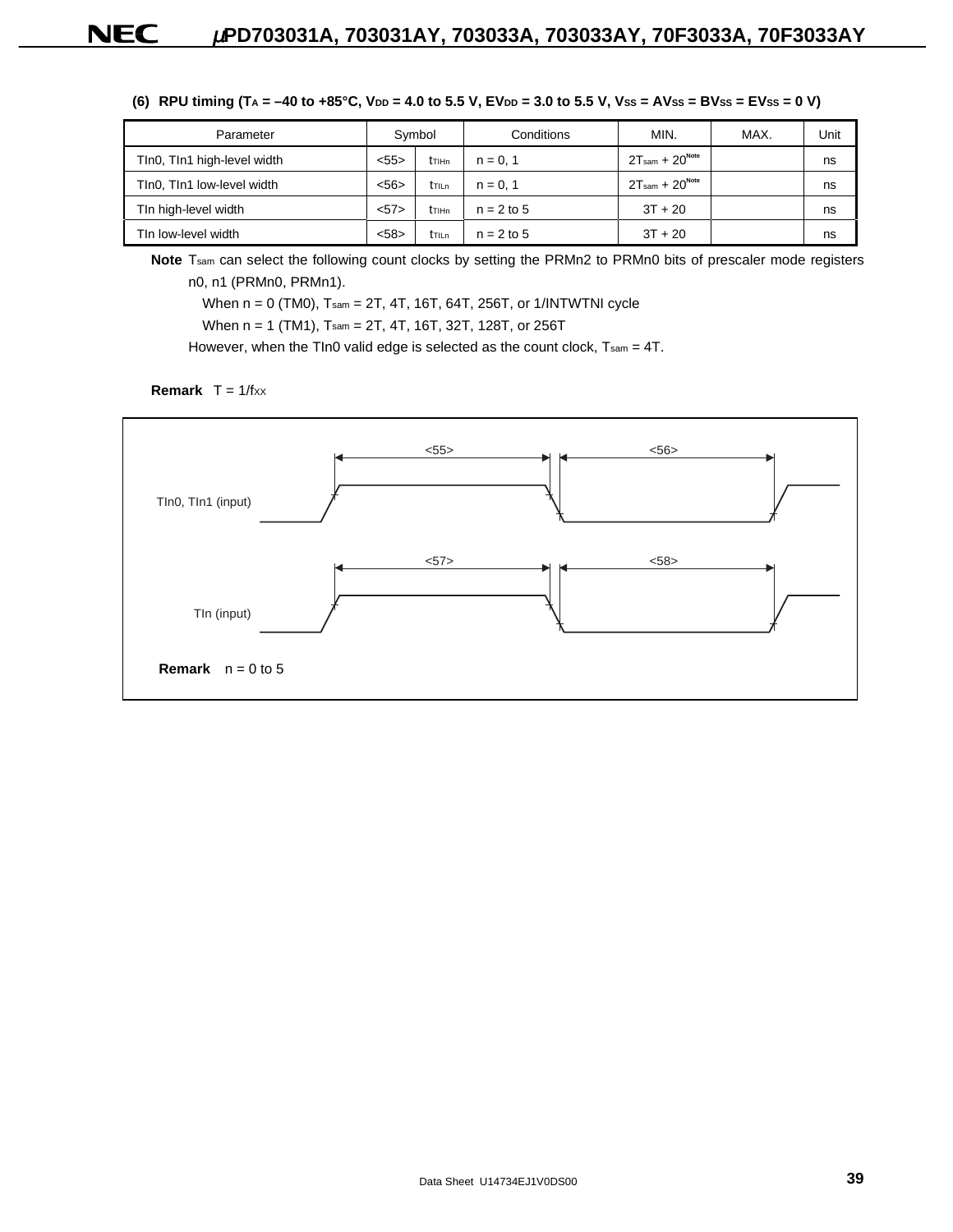### **(7) Asynchronous serial interface (UART0, UART1) timing**

 $(T_A = -40$  to  $+85^{\circ}$ C,  $V_{DD} = 4.0$  to 5.5 V,  $E$ V<sub>DD</sub> = 3.0 to 5.5 V, Vss = EVss = 0 V)

| Parameter              | Symbol |                    | Conditions | MIN. | MAX. | Unit |
|------------------------|--------|--------------------|------------|------|------|------|
| ASCKn cycle time       | $59$   | t <sub>KCY13</sub> |            | 200  |      | ns   |
| ASCKn high-level width | <60>   | t <sub>KH13</sub>  |            | 80   |      | ns   |
| ASCKn low-level width  | < 61   | t <sub>KSO13</sub> |            | 80   |      | ns   |

**Remark**  $n = 0, 1$ 

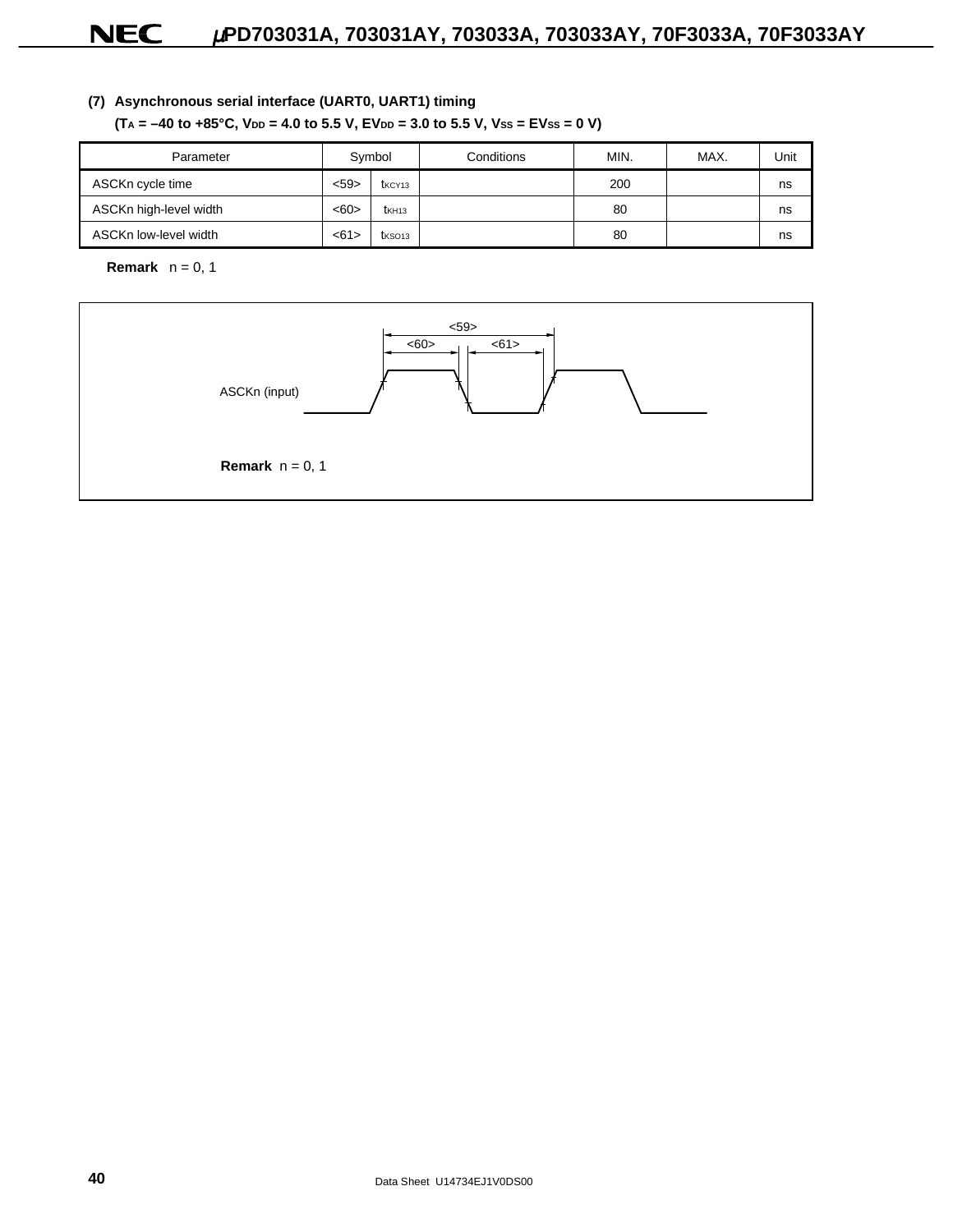#### **(8) 3-wire serial interface (CSI0 to CSI3) timing**

### (a) Master mode  $(T_A = -40 \text{ to } +85^{\circ}\text{C}, \text{V}_{DD} = 4.0 \text{ to } 5.5 \text{ V}, \text{E} \text{V}_{DD} = 3.0 \text{ to } 5.5 \text{ V}, \text{V}_{SS} = \text{E} \text{V}_{SS} = 0 \text{ V}$

| Parameter                               |      | Symbol            | Conditions | MIN. | MAX. | Unit |
|-----------------------------------------|------|-------------------|------------|------|------|------|
| SCKn cycle                              | <62> | t <sub>KCY1</sub> |            | 400  |      | ns   |
| SCKn high-level width                   | <63> | t <sub>KH1</sub>  |            | 140  |      | ns   |
| SCKn low-level width                    | <64> | t <sub>KL1</sub>  |            | 140  |      | ns   |
| SIn setup time (to $SCKn$ )             | <65> | tsik <sub>1</sub> |            | 50   |      | ns   |
| SIn hold time (from SCKn <sup>1</sup> ) | <66  | t <sub>KSI1</sub> |            | 50   |      | ns   |
| Delay time from SCKn↓ to SOn output     | < 67 | t <sub>KSO1</sub> |            |      | 60   | ns   |

**Remark**  $n = 0$  to 3

#### (b) Slave mode  $(T_A = -40 \text{ to } +85^{\circ}\text{C}, \text{ V}_{DD} = 4.0 \text{ to } 5.5 \text{ V}, \text{E} \text{V}_{DD} = 3.0 \text{ to } 5.5 \text{ V}, \text{V}_{SS} = \text{E} \text{V}_{SS} = 0 \text{ V}$

| Parameter                               |      | Symbol            | Conditions                                 | MIN. | MAX. | Unit |
|-----------------------------------------|------|-------------------|--------------------------------------------|------|------|------|
| SCKn cycle                              | <62> | t <sub>KCY2</sub> |                                            | 400  |      | ns   |
| SCKn high-level width                   | <63> | t <sub>KH2</sub>  |                                            | 140  |      | ns   |
| SCKn low-level width                    | <64> | t <sub>KL2</sub>  |                                            | 140  |      | ns   |
| SIn setup time (to $\overline{SCKn}$ )  | <65> | tsik <sub>2</sub> |                                            | 50   |      | ns   |
| SIn hold time (from $\overline{SCKn}$ ) | <66  | t <sub>KSI2</sub> |                                            | 50   |      | ns   |
| Delay time from SCKn↓ to SOn output     | < 67 | t <sub>KSO2</sub> | 4.0 V $\leq$ EV <sub>DD</sub> $\leq$ 5.5 V |      | 60   | ns   |
|                                         |      |                   | $3.0 V \leq EV_{DD} < 4.0 V$               |      | 100  | ns   |

**Remark**  $n = 0$  to 3

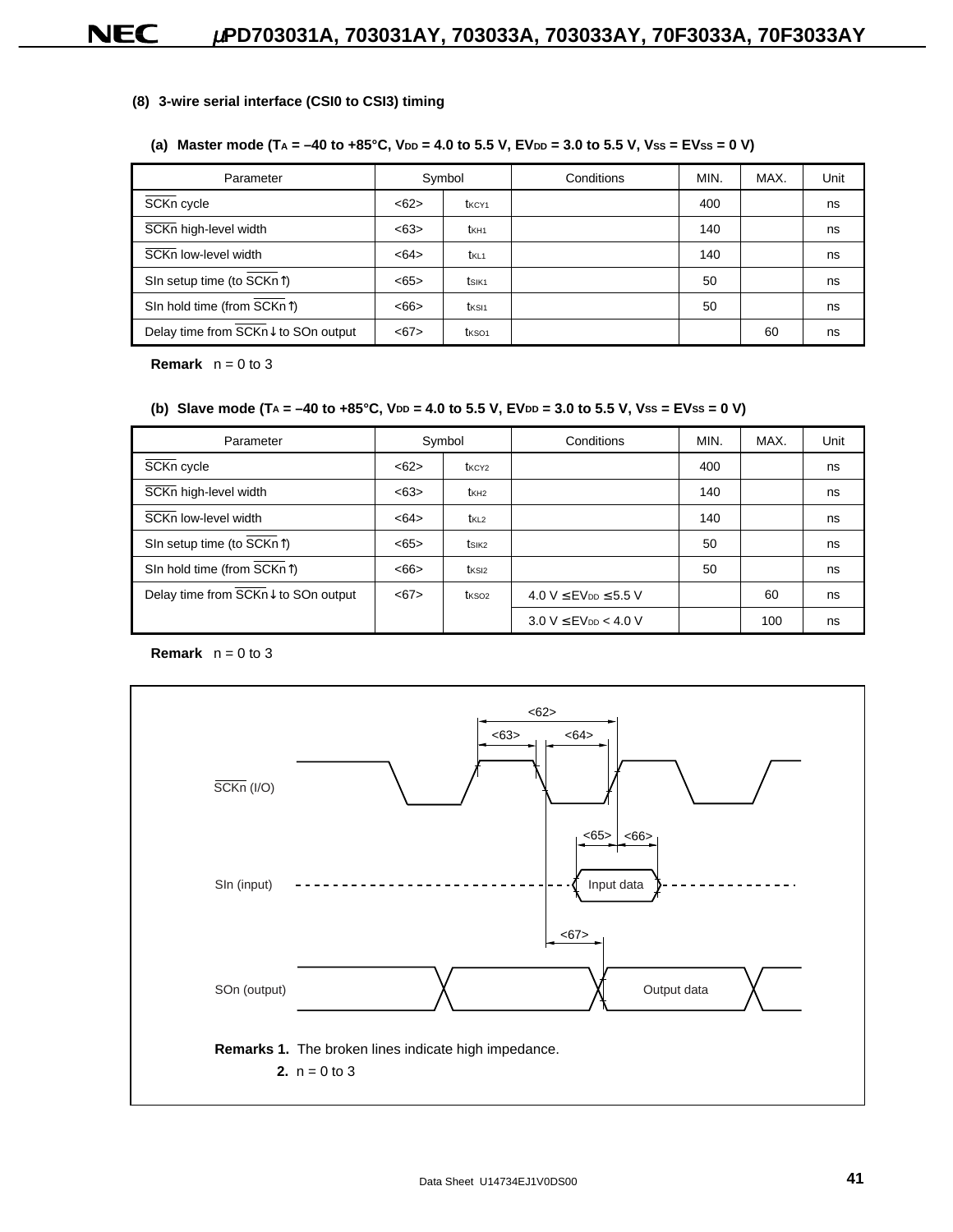#### **(9) 3-wire variable length serial interface (CSI4) timing**

### (a) Master mode  $(T_A = -40 \text{ to } +85^{\circ}\text{C}, \text{V}_{DD} = 4.0 \text{ to } 5.5 \text{ V}, \text{E} \text{V}_{DD} = 3.0 \text{ to } 5.5 \text{ V}, \text{V}_{SS} = \text{E} \text{V}_{SS} = 0 \text{ V}$

| Parameter                                                   |      | Symbol            | Conditions                                 | MIN. | MAX. | Unit |
|-------------------------------------------------------------|------|-------------------|--------------------------------------------|------|------|------|
| SCK4 cycle                                                  | <68  | t <sub>KCY1</sub> | 4.0 $V \leq$ EV <sub>DD</sub> $\leq$ 5.5 V | 200  |      | ns   |
|                                                             |      |                   | $3.0 V \leq EV_{DD} < 4.0 V$               | 400  |      | ns   |
| SCK4 high-level width                                       | < 69 | t <sub>KH1</sub>  | 4.0 $V \leq$ EV <sub>DD</sub> $\leq$ 5.5 V | 60   |      | ns   |
|                                                             |      |                   | $3.0 V \leq EV_{DD} < 4.0 V$               | 140  |      | ns   |
| SCK4 low-level width                                        | <70> | t <sub>KL1</sub>  | 4.0 $V \leq$ EV <sub>DD</sub> $\leq$ 5.5 V | 60   |      | ns   |
|                                                             |      |                   | $3.0 V \leq$ EV <sub>DD</sub> $< 4.0 V$    | 140  |      | ns   |
| SI4 setup time (to SCK4 <sup><math>\uparrow</math></sup> )  | <71> | tsik <sub>1</sub> | 4.0 $V \leq$ EV <sub>DD</sub> $\leq$ 5.5 V | 25   |      | ns   |
|                                                             |      |                   | $3.0 V \leq EV_{DD} < 4.0 V$               | 50   |      | ns   |
| SI4 hold time (from SCK4 <sup><math>\uparrow</math></sup> ) | <72> | t <sub>KSI1</sub> |                                            | 20   |      | ns   |
| Delay time from SCK4↓ to SO4<br>output                      | <73> | t <sub>KSO1</sub> |                                            |      | 55   | ns   |

#### (b) Slave mode  $(T_A = -40 \text{ to } +85^{\circ}\text{C}, \text{V}_{DD} = 4.0 \text{ to } 5.5 \text{ V}, \text{E} \text{V}_{DD} = 3.0 \text{ to } 5.5 \text{ V}, \text{V}_{SS} = \text{E} \text{V}_{SS} = 0 \text{ V}$

| Parameter                                |      | MIN.<br>Symbol<br>Conditions |                                            | MAX. | Unit |    |
|------------------------------------------|------|------------------------------|--------------------------------------------|------|------|----|
| SCK4 cycle                               | <68  | t <sub>KCY2</sub>            | 4.0 V $\leq$ EV <sub>DD</sub> $\leq$ 5.5 V | 200  |      | ns |
|                                          |      |                              | $3.0 V \leq EV_{DD} < 4.0 V$               | 400  |      | ns |
| SCK4 high-level width                    | < 69 | t <sub>KH2</sub>             | 4.0 $V \leq$ EV <sub>DD</sub> $\leq$ 5.5 V | 60   |      | ns |
|                                          |      |                              | $3.0 V \leq EV_{DD} < 4.0 V$               | 140  |      | ns |
| SCK4 low-level width                     | <70> | $t_{KL2}$                    | 4.0 V $\leq$ EV <sub>DD</sub> $\leq$ 5.5 V | 60   |      | ns |
|                                          |      |                              | $3.0 V \leq$ EV <sub>DD</sub> $< 4.0 V$    | 140  |      | ns |
| SI4 setup time (to SCK4 <sup>1</sup> )   | <71> | tsik <sub>2</sub>            | 4.0 V $\leq$ EV <sub>DD</sub> $\leq$ 5.5 V | 25   |      | ns |
|                                          |      |                              | $3.0 V \leq EV_{DD} < 4.0 V$               | 50   |      | ns |
| SI4 hold time (from SCK41)               | <72> | t <sub>KSI2</sub>            |                                            | 20   |      | ns |
| Delay time from $\overline{SCK4}$ to SO4 | <73> | t <sub>KSO2</sub>            | 4.0 $V \leq$ EV <sub>DD</sub> $\leq$ 5.5 V |      | 55   | ns |
| output                                   |      |                              | $3.0 V \leq EV_{DD} < 4.0 V$               |      | 100  | ns |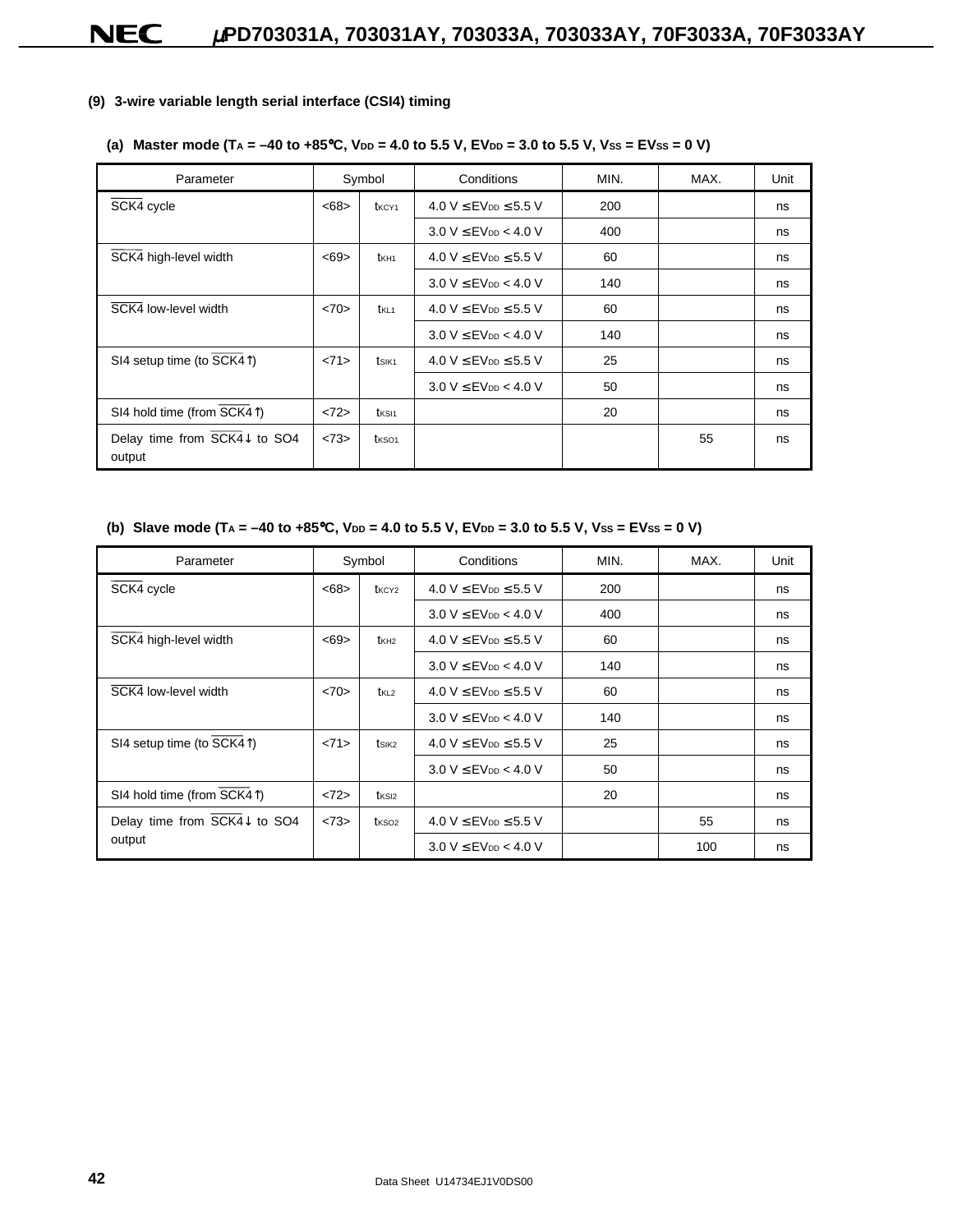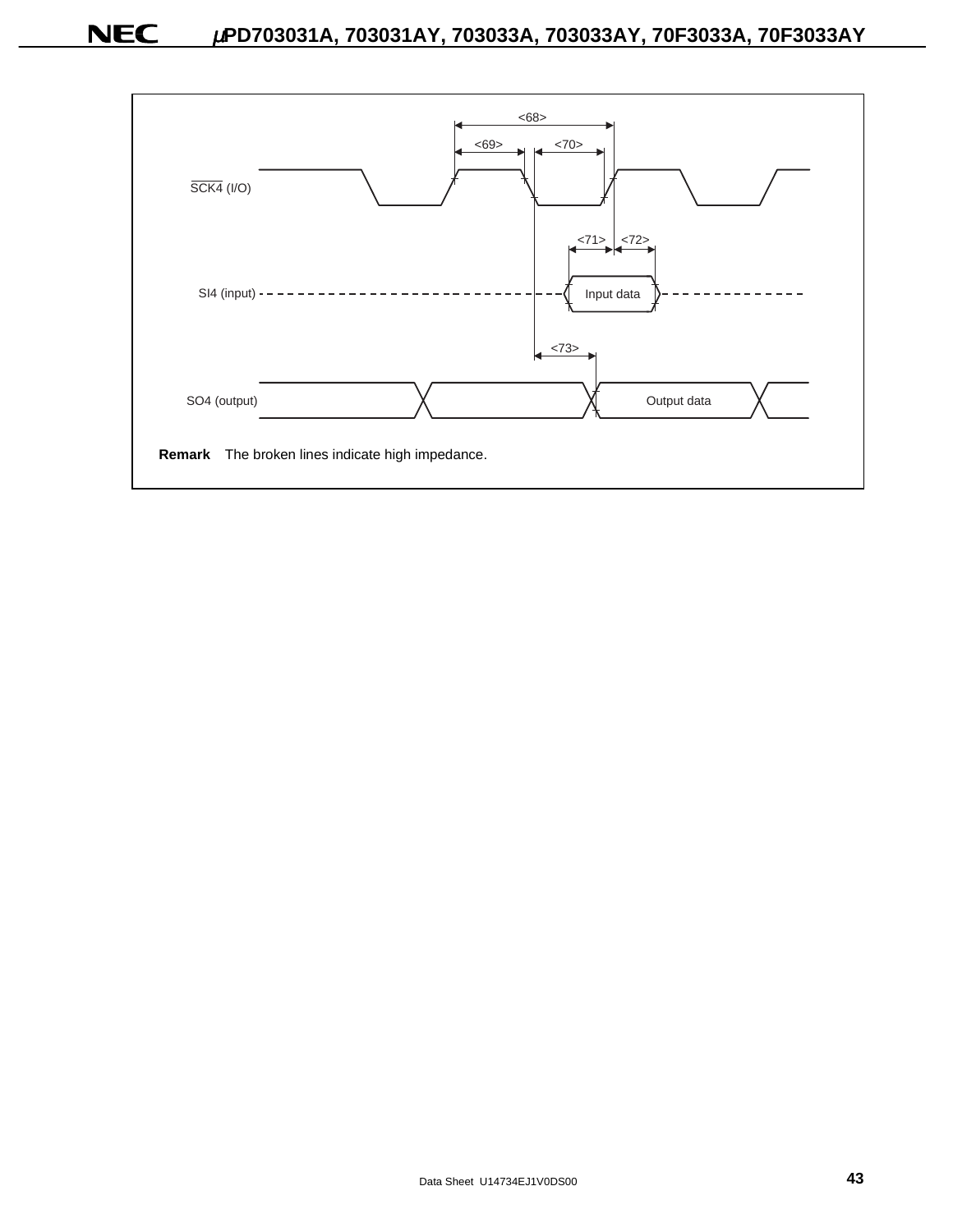#### **(10)I<sup>2</sup> C bus mode (**µ**PD703031AY, 703033AY, 70F3033AY only)**

| Parameter                                          |                                     |                                                                       | Symbol           |                            | Normal Mode              |                            | High-Speed Mode          |         |  |
|----------------------------------------------------|-------------------------------------|-----------------------------------------------------------------------|------------------|----------------------------|--------------------------|----------------------------|--------------------------|---------|--|
|                                                    |                                     |                                                                       |                  | MIN.                       | MAX.                     | MIN.                       | MAX.                     |         |  |
| SCLn clock frequency                               |                                     | fcLK<br>100<br>$\mathbf 0$<br>$\mathbf 0$<br>$\overline{\phantom{0}}$ |                  | 400                        | kHz                      |                            |                          |         |  |
| Bus-free time (between<br>stop/start conditions)   |                                     | <74>                                                                  | t <sub>BUF</sub> | 4.7                        | -                        | 1.3                        | -                        | $\mu$ s |  |
| Hold time <sup>Note 1</sup>                        |                                     | <75>                                                                  | <b>thd:STA</b>   | 4.0                        | $\overline{\phantom{0}}$ | 0.6                        | -                        | $\mu$ s |  |
| SCLn clock low-level width                         |                                     | <76                                                                   | t <sub>Low</sub> | 4.7                        |                          | 1.3                        |                          | $\mu$ s |  |
| SCLn clock high-level width                        |                                     | <77>                                                                  | tHIGH            | 4.0                        |                          | 0.6                        |                          | $\mu$ s |  |
| Setup time for start/restart<br>conditions         |                                     | <78>                                                                  | tsu:STA          | 4.7                        |                          | 0.6                        |                          | $\mu$ s |  |
| Data hold<br>time                                  | <b>CBUS</b><br>compatible<br>master | <79>                                                                  | <b>t</b> HD:DAT  | 5.0                        | $\overline{\phantom{0}}$ | $\overline{\phantom{0}}$   |                          | $\mu$ s |  |
|                                                    | I <sup>2</sup> C mode               |                                                                       |                  | $\bigcap^{\text{Note } 2}$ |                          | $\bigcap^{\text{Note } 2}$ | $0.9$ <sup>Note 3</sup>  | $\mu$ s |  |
| Data setup time                                    |                                     | <80                                                                   | tsu:DAT          | 250                        |                          | $100^{Note 4}$             | $\overline{\phantom{0}}$ | ns      |  |
| SDAn and SCLn signal rise<br>time                  |                                     | <81>                                                                  | $t_{R}$          |                            | 1000                     | $20 + 0.1Cb^{Note 5}$      | 300                      | ns      |  |
| SDAn and SCLn signal fall<br>time                  |                                     | <82>                                                                  | $t_{F}$          |                            | 300                      | $20 + 0.1Cb^{Note 5}$      | 300                      | ns      |  |
| Stop condition setup time                          |                                     | <83>                                                                  | tsu:sto          | 4.0                        | $\overline{\phantom{0}}$ | 0.6                        |                          | $\mu$ s |  |
| Pulse width of spike<br>suppressed by input filter |                                     | <84>                                                                  | tsp              |                            |                          | $\Omega$                   | 50                       | ns      |  |
| Capacitance load of each<br>bus line               |                                     | -                                                                     | Cb               | -                          | 400                      | -                          | 400                      | pF      |  |

**Notes 1.** At the start condition, the first clock pulse is generated after the hold time.

- **2.** The system requires a minimum of 300 ns hold time internally for the SDAn signal (at VIHmin. of SCLn signal) in order to occupy the undefined area at the falling edge of SCLn.
- **3.** If the system does not extend the SCLn signal low hold time (tLow), only the maximum data hold time (tHD:DAT) needs to be satisfied.
- 4. The high-speed mode I<sup>2</sup>C bus can be used in the normal-mode I<sup>2</sup>C bus system. In this case, set the high-speed mode I<sup>2</sup>C bus so that it meets the following conditions.
	- If the system does not extend the SCLn signal's low state hold time:  $th$ D:DAT  $\geq$  250 ns
	- If the system extends the SCLn signal's low state hold time: Transmit the following data bit to the SDAn line prior to the SCLn line release ( $tmax. + tsU: DAT = 1000$ 
		- $+ 250 = 1250$  ns: Normal mode  $I^2C$  bus specification).
- **5.** Cb: Total capacitance of one bus line (unit: pF)

**Remark**  $n = 0, 1$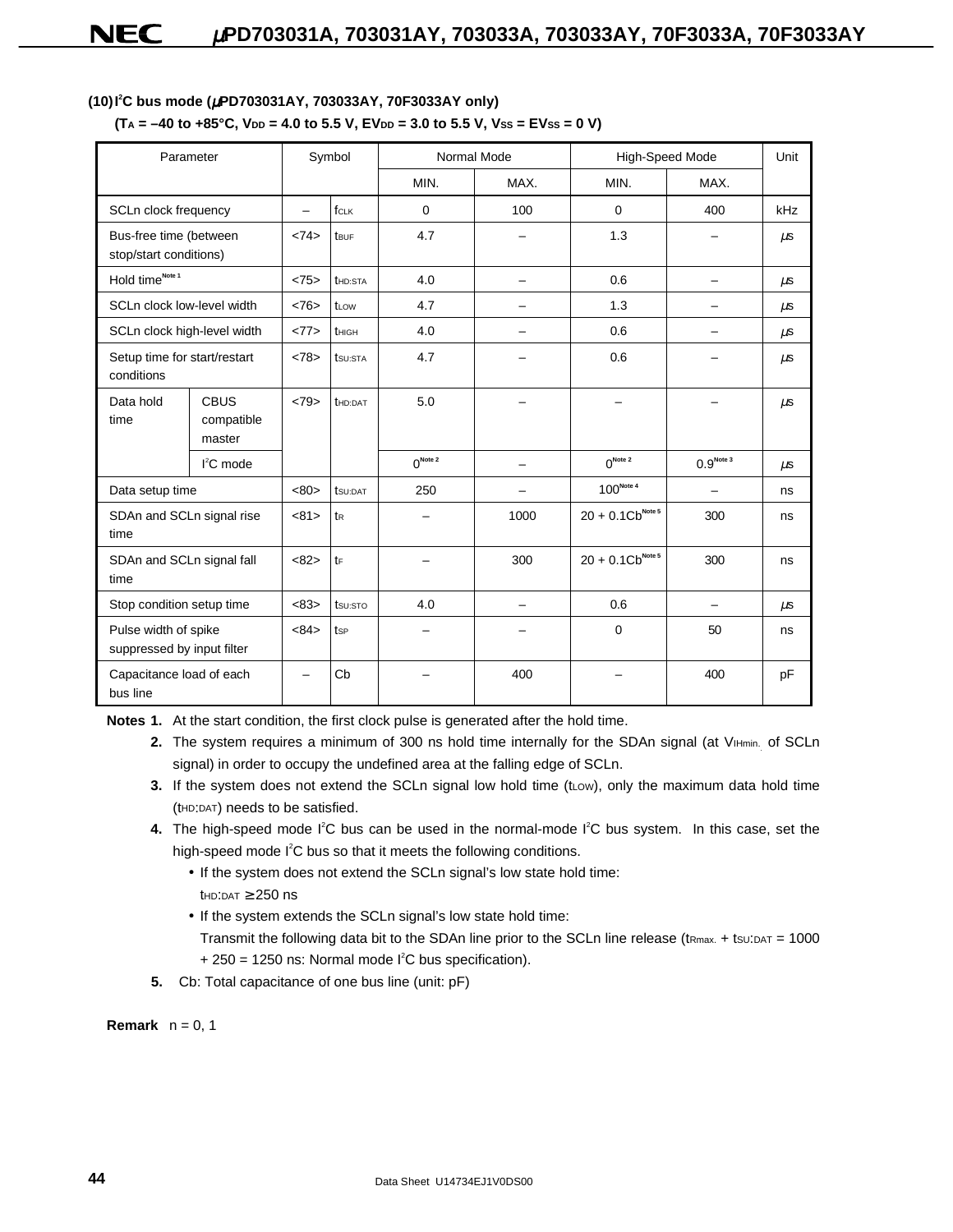

A/D Converter Characteristics (TA = -40 to +85°C, V<sub>DD</sub> = AV<sub>DD</sub> = AVREF, Vss = AVss = 0 V, Output pin load **capacitance: CL = 50 pF)**

| Parameter                                      | Symbol                   | Conditions                               | MIN.             | TYP. | MAX.           | Unit       |
|------------------------------------------------|--------------------------|------------------------------------------|------------------|------|----------------|------------|
| Resolution                                     | $\overline{\phantom{0}}$ |                                          | 10               | 10   | 10             | bit        |
| Overall error <sup>Note 1</sup>                | -                        | $ADM2 = OOH$                             |                  |      | $\pm 0.6$      | %FSR       |
|                                                |                          | $ADM2 = 01H$                             |                  |      | ±1.0           | %FSR       |
| Conversion time                                | tconv                    |                                          | 5                |      | 10             | $\mu$ s    |
| Zero-scale error <sup>Note 1</sup>             | <b>AINL</b>              |                                          |                  |      | $\pm 0.4$      | %FSR       |
| Full-scale error <sup>Note 1</sup>             | <b>AINL</b>              | $ADM2 = OOH$                             |                  |      | $\pm 0.4$      | %FSR       |
|                                                |                          | $ADM2 = 01H$                             |                  |      | $\pm 0.6$      | %FSR       |
| Integral linearity error <sup>Note 2</sup>     | <b>INL</b>               | $ADM2 = OOH$                             |                  |      | ±4.0           | <b>LSB</b> |
|                                                |                          | $ADM2 = 01H$                             |                  |      | $\pm 6.0$      | <b>LSB</b> |
| Differential linearity error <sup>Note 2</sup> | <b>DNL</b>               | $ADM2 = OOH$                             |                  |      | ±4.0           | <b>LSB</b> |
|                                                |                          | $ADM2 = 01H$                             |                  |      | ±6.0           | <b>LSB</b> |
| Analog reference voltage                       | <b>AVREF</b>             | $AV$ <sub>REF</sub> = $AV$ <sub>DD</sub> | 4.5              |      | 5.5            | $\vee$     |
| Analog power supply voltage                    | <b>AV<sub>DD</sub></b>   |                                          | 4.5              |      | 5.5            | $\vee$     |
| Analog input voltage                           | <b>VIAN</b>              |                                          | AV <sub>ss</sub> |      | <b>AVREF</b>   | $\vee$     |
| AVREF input current                            | <b>AIREF</b>             |                                          |                  | 1    | $\overline{2}$ | mA         |
| AV <sub>DD</sub> current                       | Alpp                     | $ADM2 = OOH$                             |                  | 3    | 6              | mA         |
|                                                |                          | $ADM2 = 01H$                             |                  | 4    | 8              | mA         |

**Notes 1.** Excluding quantization error (±0.05 %FSR)

**2.** Excluding quantization error (±0.5 LSB)

**Remarks 1.** LSB: Least Significant Bit

- FSR: Full Scale Range
- **2.** ADM2: A/D converter mode register 2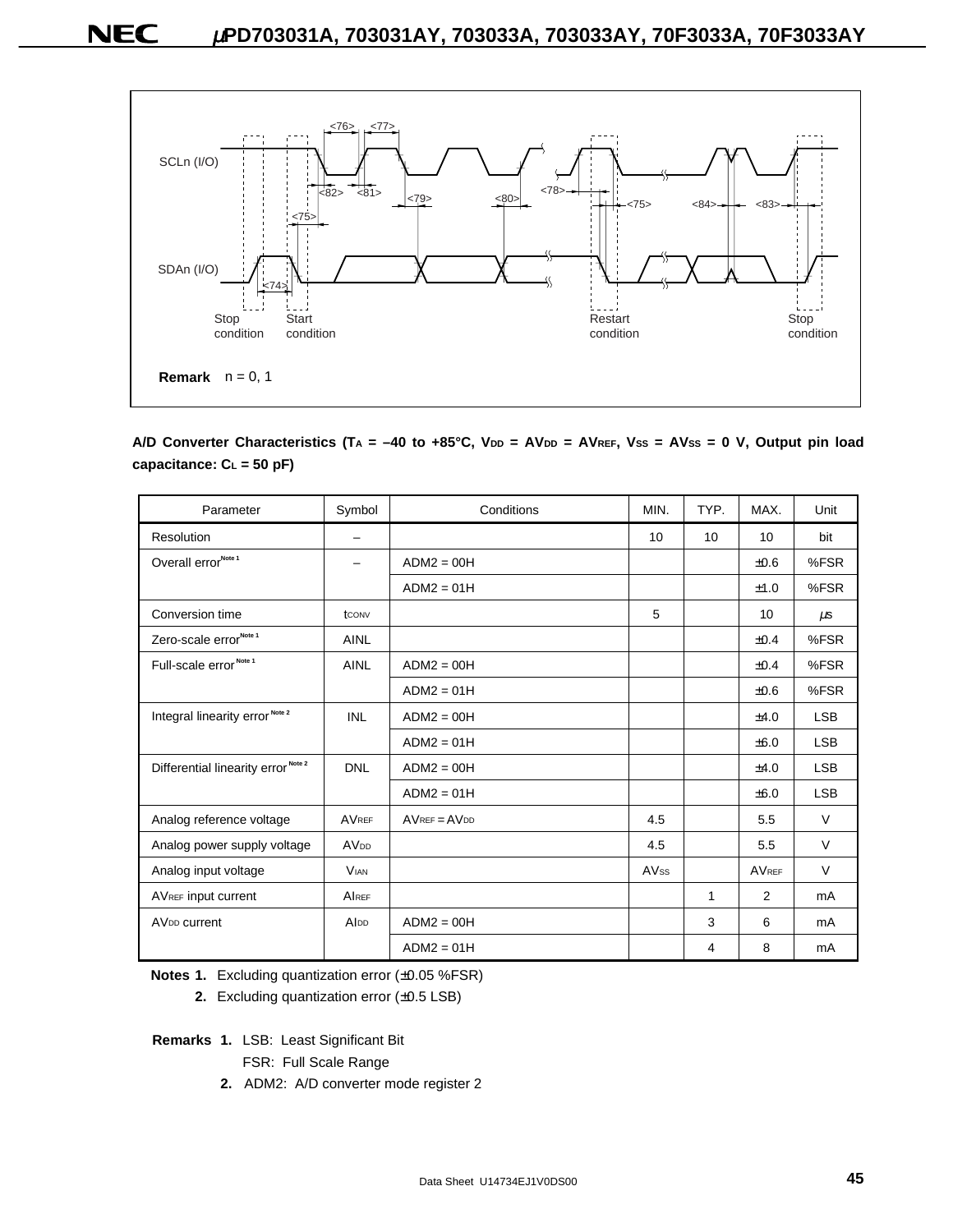#### Regulator (T<sub>A</sub> = -40 to +85°C, V<sub>DD</sub> = 4.0 to 5.5 V, Vss = 0 V)

| Parameter                 |      | Svmbol | Conditions                                                         | <b>MIN</b> | TYP | MAX. | Unit |
|---------------------------|------|--------|--------------------------------------------------------------------|------------|-----|------|------|
| Output stabilization time | <85> | treg   | Stabilization capacitance C = 1 $\mu$ F<br>(Connected to REGC pin) |            |     |      | ms   |



**(VDD).**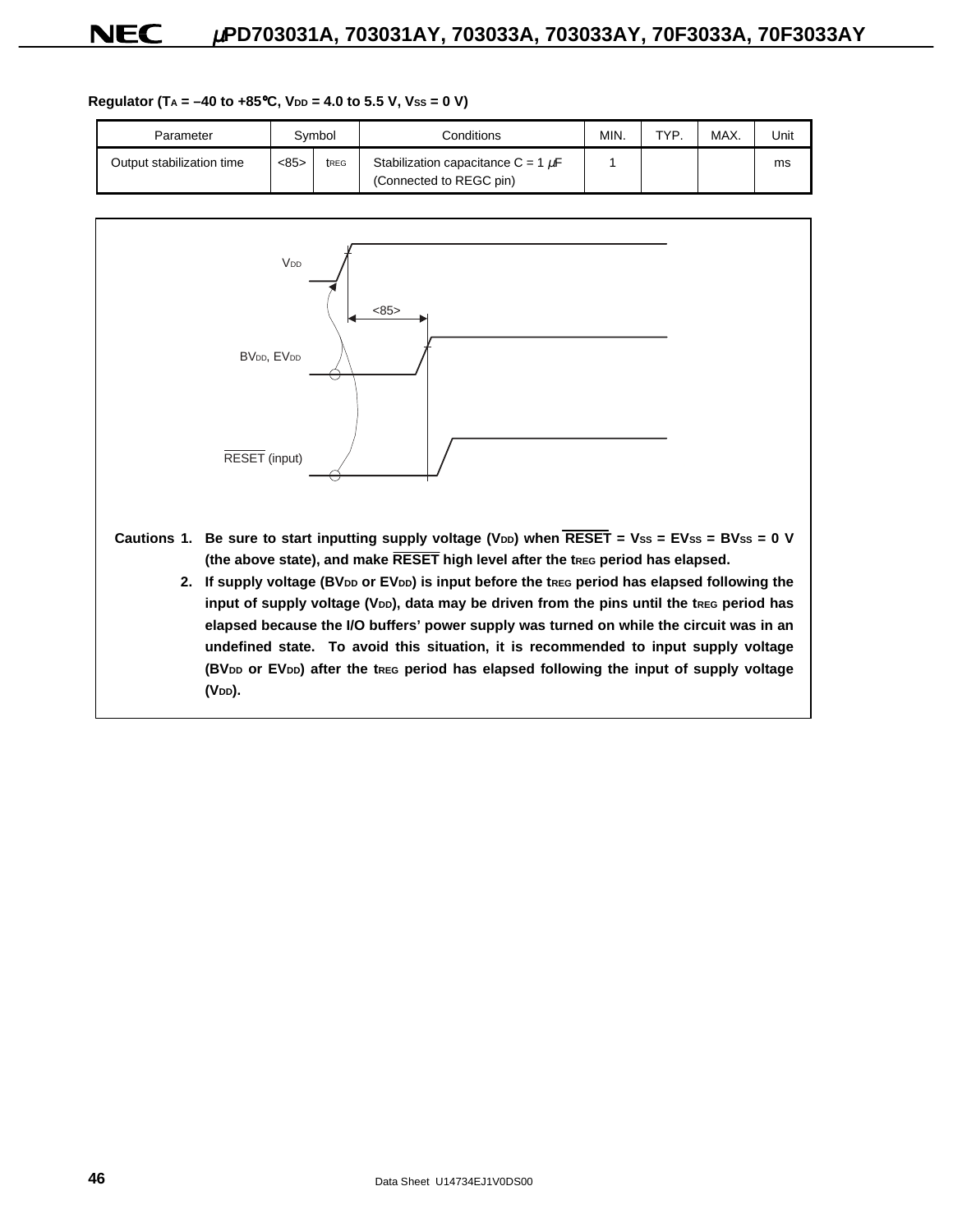### **4.1 Flash Memory Programming Mode (**µ**PD70F3033A, 70F3033AY only)**

| Parameter                            | Symbol           | Conditions                      |                         | MIN. | TYP. | MAX. | Unit         |
|--------------------------------------|------------------|---------------------------------|-------------------------|------|------|------|--------------|
| Operating frequency                  | $f_X$            |                                 |                         | 2    |      | 20   | <b>MHz</b>   |
| Power supply voltage                 | V <sub>DD</sub>  |                                 |                         | 4.5  |      | 5.5  | $\vee$       |
| Write current                        | <b>IDDW</b>      | When $V_{PP} = V_{PP1}$         | V <sub>DD</sub> pin     |      |      | 63   | mA           |
|                                      | <b>IPPW</b>      |                                 | V <sub>PP</sub> pin     |      |      | 50   | mA           |
| Erase current                        | <b>DDE</b>       | When $V_{PP} = V_{PP1}$         | V <sub>DD</sub> pin     |      |      | 63   | mA           |
|                                      | <b>IPPE</b>      |                                 | V <sub>PP</sub> pin     |      |      | 100  | mA           |
| V <sub>PP</sub> power supply voltage | <b>VPPO</b>      |                                 | During normal operation |      |      | 0.6  | V            |
|                                      | VPP <sub>1</sub> | During flash memory programming |                         | 7.5  | 7.8  | 8.1  | $\vee$       |
| Write count <sup>Note</sup>          | <b>CWRT</b>      |                                 |                         | 20   | 20   | 20   | <b>Times</b> |
| Unit erase time                      | ter              |                                 |                         | 0.2  | 0.2  | 0.2  | s            |
| Total erase time                     | <b>t</b> ERT     |                                 |                         |      |      | 5.8  | s            |

**Note** Erase/write are regarded as 1 cycle.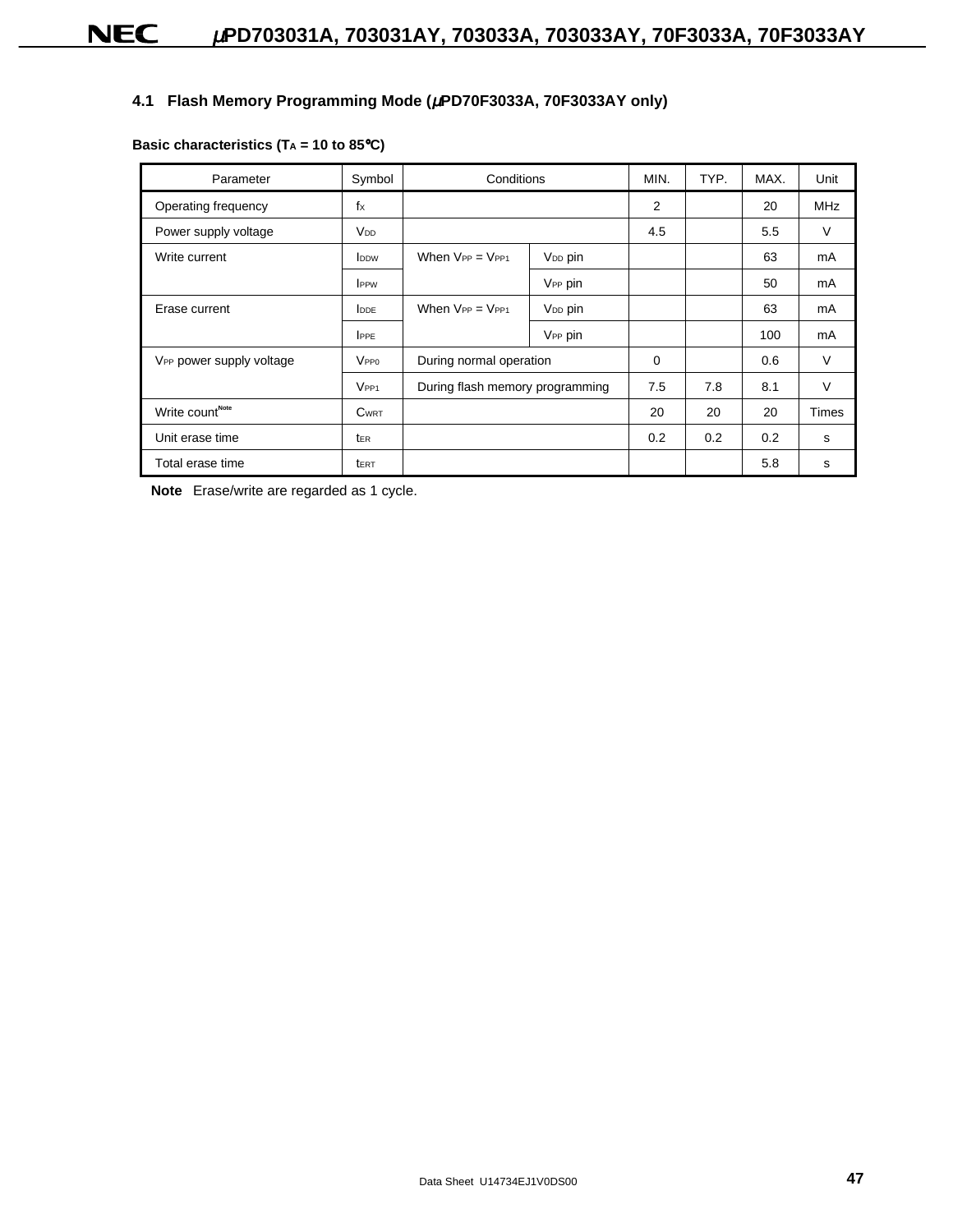### **5. PACKAGE DRAWINGS**

### **100-PIN PLASTIC LQFP (FINE PITCH) (14x14)**



#### **NOTE**

Each lead centerline is located within 0.08 mm of its true position (T.P.) at maximum material condition.

| <b>ITEM</b> | <b>MILLIMETERS</b>     |
|-------------|------------------------|
| А           | $16.00 + 0.20$         |
| в           | 14.00±0.20             |
| C           | $14.00 + 0.20$         |
| D           | 16.00±0.20             |
| F           | 1.00                   |
| G           | 1.00                   |
| н           | $0.22^{+0.05}_{-0.04}$ |
| ı           | 0.08                   |
| J           | $0.50$ (T.P.)          |
| K           | $1.00 + 0.20$          |
| L           | $0.50 + 0.20$          |
| M           | $0.17^{+0.03}_{-0.07}$ |
| N           | 0.08                   |
| P           | $1.40 + 0.05$          |
| Q           | $0.10 + 0.05$          |
| R           | $3^\circ - 7^\circ$    |
| S           | 1.60 MAX.              |
|             | S100GC-50-8EU-1        |

R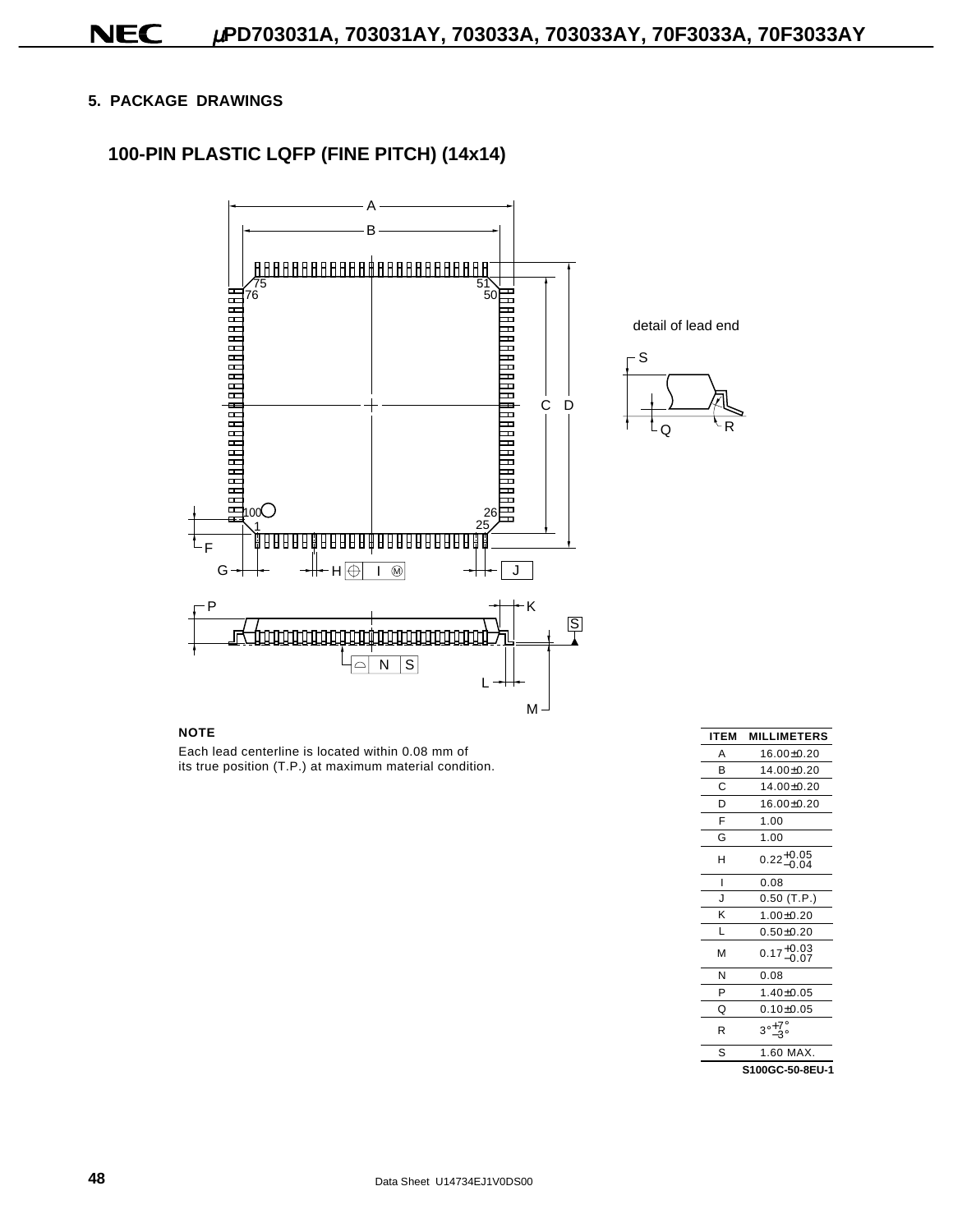## **100-PIN PLASTIC QFP (14x20)**





detail of lead end



#### **NOTE**

Each lead centerline is located within 0.15 mm of its true position (T.P.) at maximum material condition.

| ITEM    | <b>MILLIMETERS</b>     |
|---------|------------------------|
| A       | $23.6 + 0.4$           |
| B       | $20.0 + 0.2$           |
| С       | $14.0 + 0.2$           |
| D       | 17.6±0.4               |
| F       | 0.8                    |
| G       | 0.6                    |
| H       | $0.30 + 0.10$          |
| ı       | 0.15                   |
| $\cdot$ | $0.65$ (T.P.)          |
| K       | $1.8 + 0.2$            |
| L       | $0.8 + 0.2$            |
| м       | $0.15^{+0.10}_{-0.05}$ |
| N       | 0.10                   |
| P       | $2.7 + 0.1$            |
| Q       | $0.1 + 0.1$            |
| R       | $5^\circ + 5^\circ$    |
| S       | $3.0$ MAX.             |
|         | P100GF-65-3BA1-4       |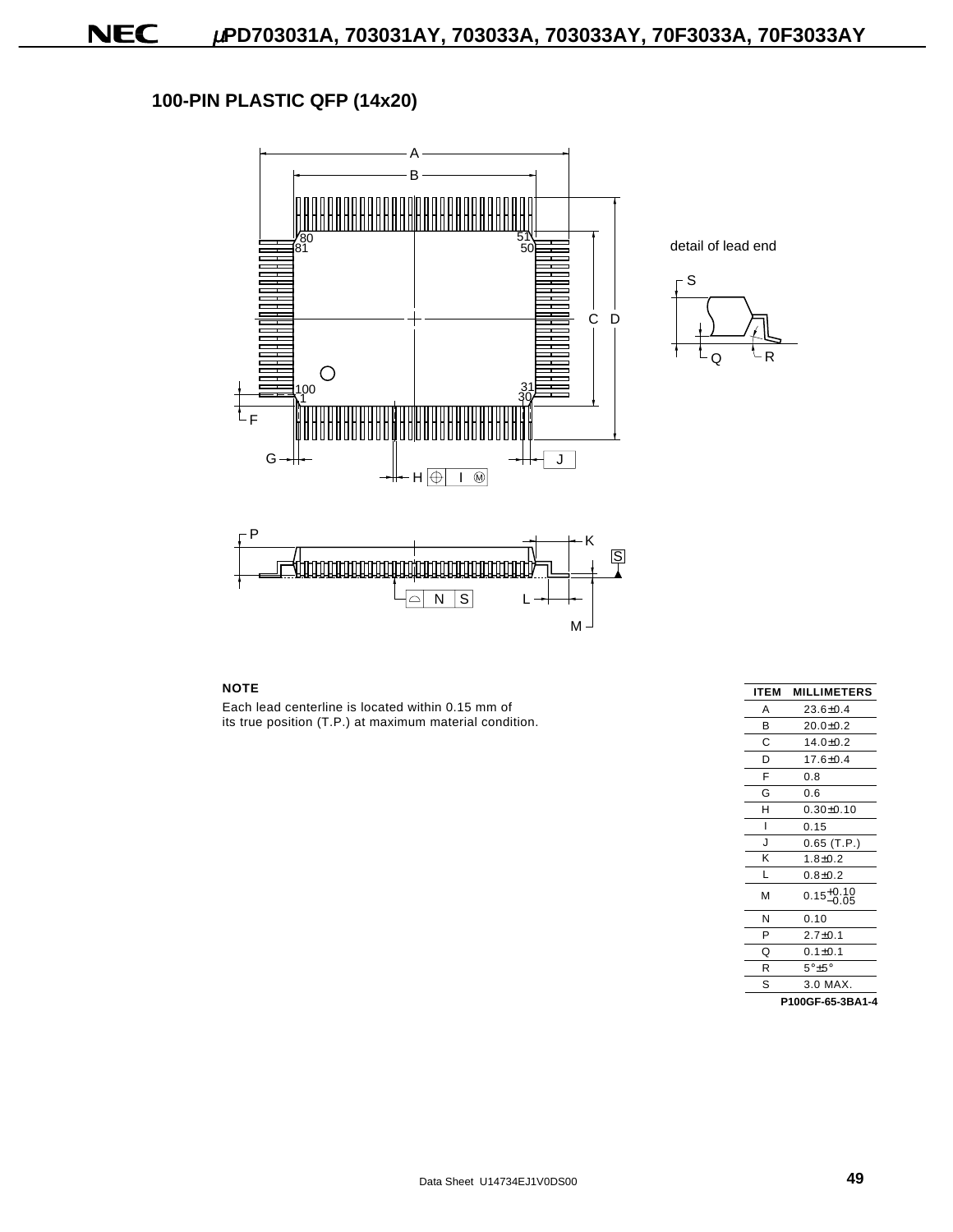### **6. RECOMMENDED SOLDERING CONDITIONS**

The µPD703031A, 703031AY, 703033A, 703033AY, 70F3033A, and 70F3033AY should be soldered and mounted under the following recommended conditions.

For the details of the recommended soldering conditions, refer to the document **Semiconductor Device Mounting Technology Manual (C10535E).**

For soldering methods and conditions other than those recommended below, contact your NEC sales representative.

#### **Table 6-1. Surface Mounting Type Soldering Conditions (1/2)**

**(1)** <sup>µ</sup>**PD703031AGC-**×××**-8EU: 100-pin plastic LQFP (fine pitch) (14** × **14)** <sup>µ</sup>**PD703031AYGC-**×××**-8EU: 100-pin plastic LQFP (fine pitch) (14** × **14)** <sup>µ</sup>**PD703033AGC-**×××**-8EU: 100-pin plastic LQFP (fine pitch) (14** × **14)** <sup>µ</sup>**PD703033AYGC-**×××**-8EU: 100-pin plastic LQFP (fine pitch) (14** × **14)**

| Soldering Method | <b>Soldering Conditions</b>                                                                                                                                                                    | Recommended<br>Condition<br>Symbol |
|------------------|------------------------------------------------------------------------------------------------------------------------------------------------------------------------------------------------|------------------------------------|
| Infrared reflow  | Package peak temperature: 235°C, Time: 30 seconds max. (at 210°C or higher),<br>Count: Two times or less<br>Exposure limit: 7 days <sup>Note</sup> (after that, prebake at 125°C for 10 hours) | IR35-107-2                         |
| <b>VPS</b>       | Package peak temperature: 215°C, Time: 40 seconds max. (at 200°C or higher),<br>Count: Two times or less<br>Exposure limit: 7 days <sup>Note</sup> (after that, prebake at 125°C for 10 hours) | VP15-107-2                         |
| Partial heating  | Pin temperature: 300°C max., Time: 3 seconds max. (per pin row)                                                                                                                                |                                    |

**Note** After opening the dry pack, store it at 25°C or less and 65% RH or less for the allowable storage period.

#### **Caution Do not use different soldering methods together (except for partial heating).**

### **(2)** <sup>µ</sup>**PD70F3033AGC-8EU: 100-pin plastic LQFP (fine pitch) (14** × **14)** <sup>µ</sup>**PD70F3033AYGC-8EU: 100-pin plastic LQFP (fine pitch) (14** × **14)**

| Soldering Method | <b>Soldering Conditions</b>                                                                                                                                                                    | Recommended<br>Condition<br>Symbol |
|------------------|------------------------------------------------------------------------------------------------------------------------------------------------------------------------------------------------|------------------------------------|
| Infrared reflow  | Package peak temperature: 235°C, Time: 30 seconds max. (at 210°C or higher),<br>Count: Two times or less<br>Exposure limit: 3 days <sup>Note</sup> (after that, prebake at 125°C for 10 hours) | IR35-103-2                         |
| <b>VPS</b>       | Package peak temperature: 215°C, Time: 40 seconds max. (at 200°C or higher),<br>Count: Two times or less<br>Exposure limit: 3 days <sup>Note</sup> (after that, prebake at 125°C for 10 hours) | VP15-103-2                         |
| Partial heating  | Pin temperature: 300°C max., Time: 3 seconds max. (per pin row)                                                                                                                                |                                    |

**Note** After opening the dry pack, store it at 25°C or less and 65% RH or less for the allowable storage period.

#### **Caution Do not use different soldering methods together (except for partial heating).**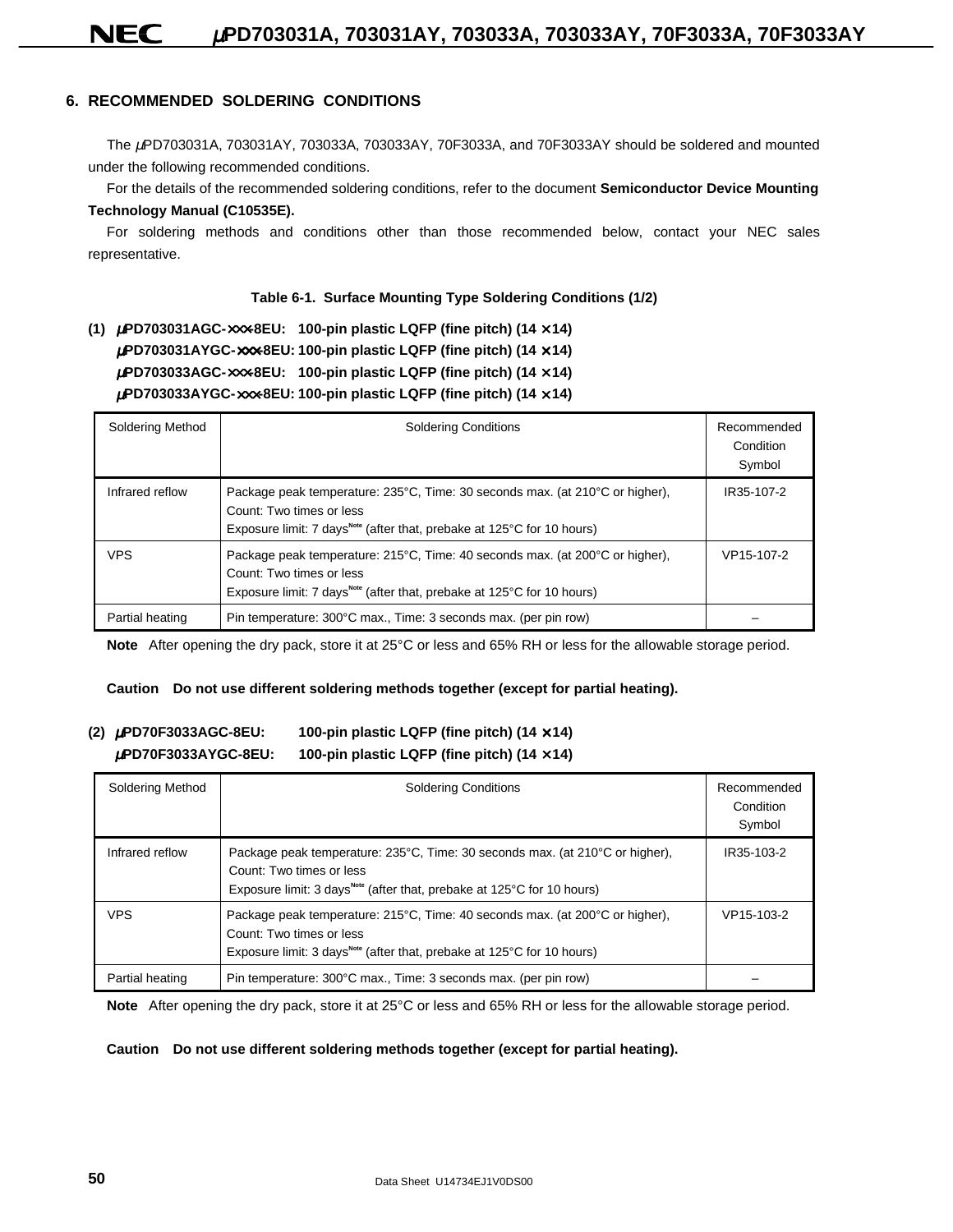**Table 6-1. Surface Mounting Type Soldering Conditions (2/2)**

|                          | (3) $\mu$ PD703031AGF-xxx-3BA: 100-pin plastic QFP (14 x 20)                            |
|--------------------------|-----------------------------------------------------------------------------------------|
|                          | $\mu$ PD703031AYGF- $\times\!\times\!\times$ -3BA: 100-pin plastic QFP (14 $\times$ 20) |
|                          | $\mu$ PD703033AGF-xxx-3BA: 100-pin plastic QFP (14 x 20)                                |
|                          | $\mu$ PD703033AYGF-xxx-3BA: 100-pin plastic QFP (14 x 20)                               |
| $\mu$ PD70F3033AGF-3BA:  | 100-pin plastic QFP (14 $\times$ 20)                                                    |
| $\mu$ PD70F3033AYGF-3BA: | 100-pin plastic QFP (14 $\times$ 20)                                                    |
|                          |                                                                                         |

| Soldering Method | <b>Soldering Conditions</b>                                                                                                                                                                                                       | Recommended<br>Condition<br>Symbol |
|------------------|-----------------------------------------------------------------------------------------------------------------------------------------------------------------------------------------------------------------------------------|------------------------------------|
| Infrared reflow  | Package peak temperature: 235°C, Time: 30 seconds max. (at 210°C or higher),<br>Count: Two times or less<br>Exposure limit: 7 days <sup>Note</sup> (after that, prebake at 125°C for 20 hours)                                    | IR35-207-2                         |
| <b>VPS</b>       | Package peak temperature: 215°C, Time: 40 seconds max. (at 200°C or higher),<br>Count: Two times or less<br>Exposure limit: 7 days <sup>Note</sup> (after that, prebake at 125°C for 20 hours)                                    | VP15-207-2                         |
| Wave soldering   | Solder bath temperature: 260°C max., Time: 10 seconds max., Count: once<br>Preheating temperature: 120°C max. (package surface temperature)<br>Exposure limit: 7 days <sup>Note</sup> (after that, prebake at 125°C for 20 hours) | WS60-207-1                         |
| Partial heating  | Pin temperature: 300°C max., Time: 3 seconds max. (per pin row)                                                                                                                                                                   |                                    |

**Note** After opening the dry pack, store it at 25°C or less and 65% RH or less for the allowable storage period.

#### **Caution Do not use different soldering methods together (except for partial heating).**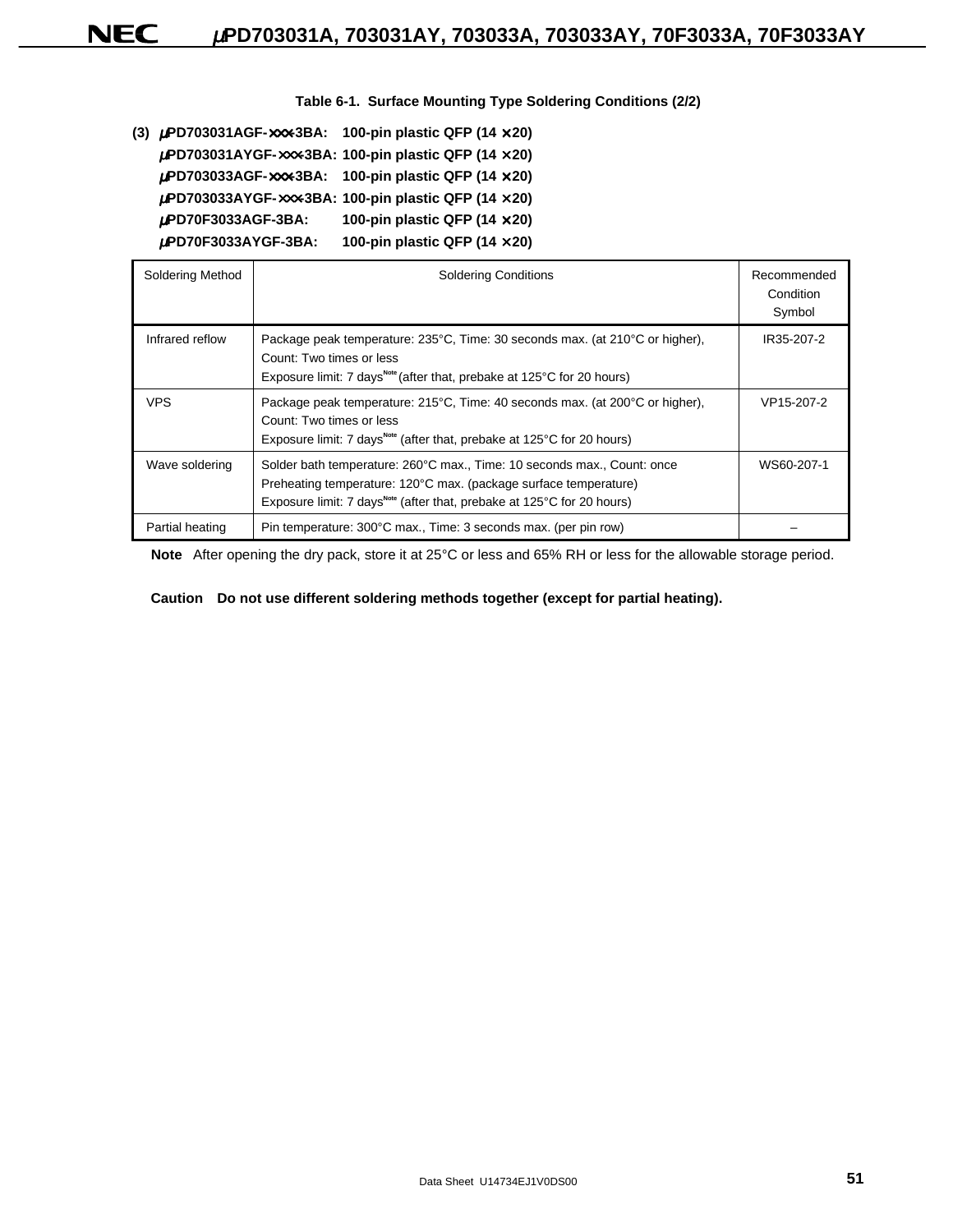**[MEMO]**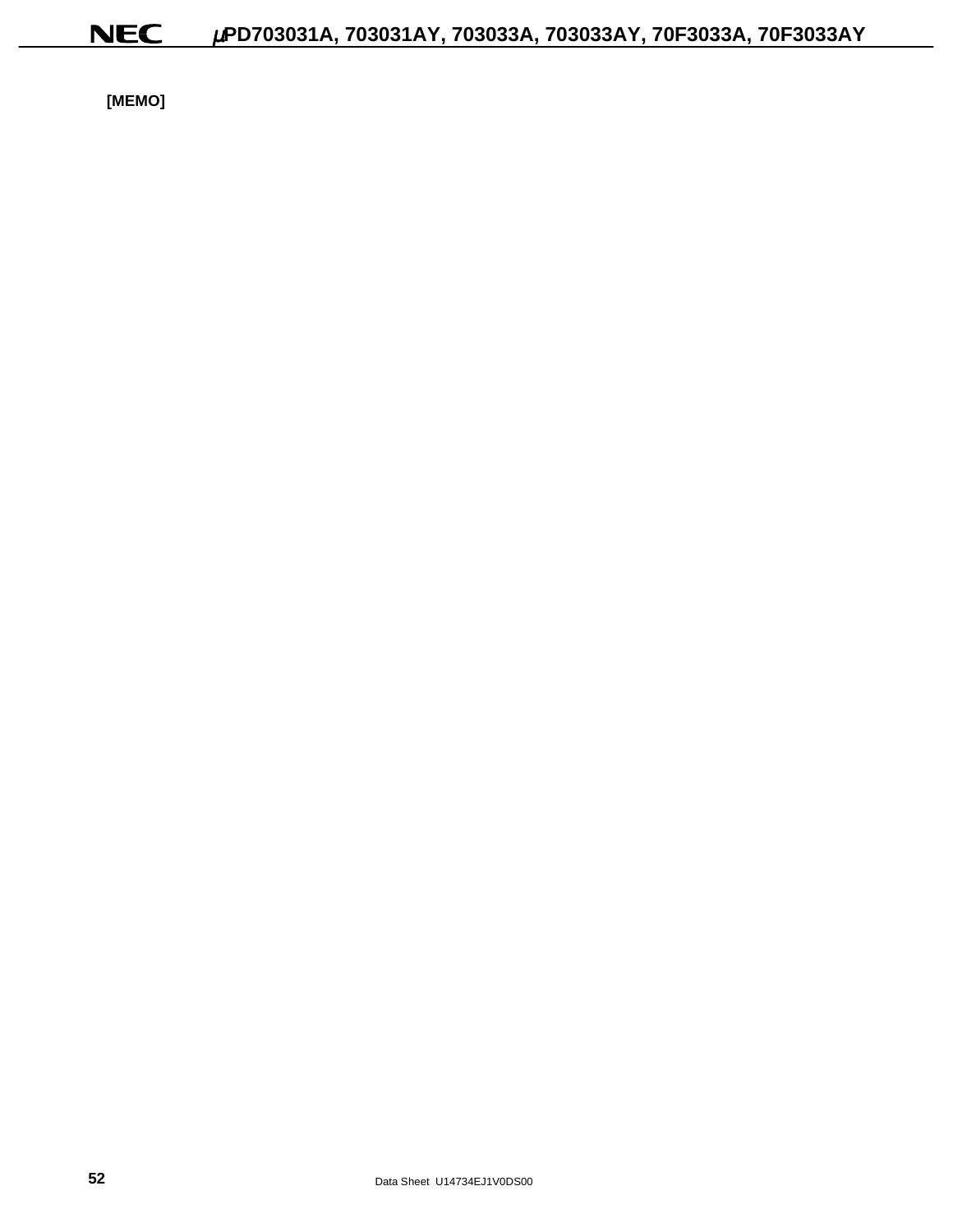**[MEMO]**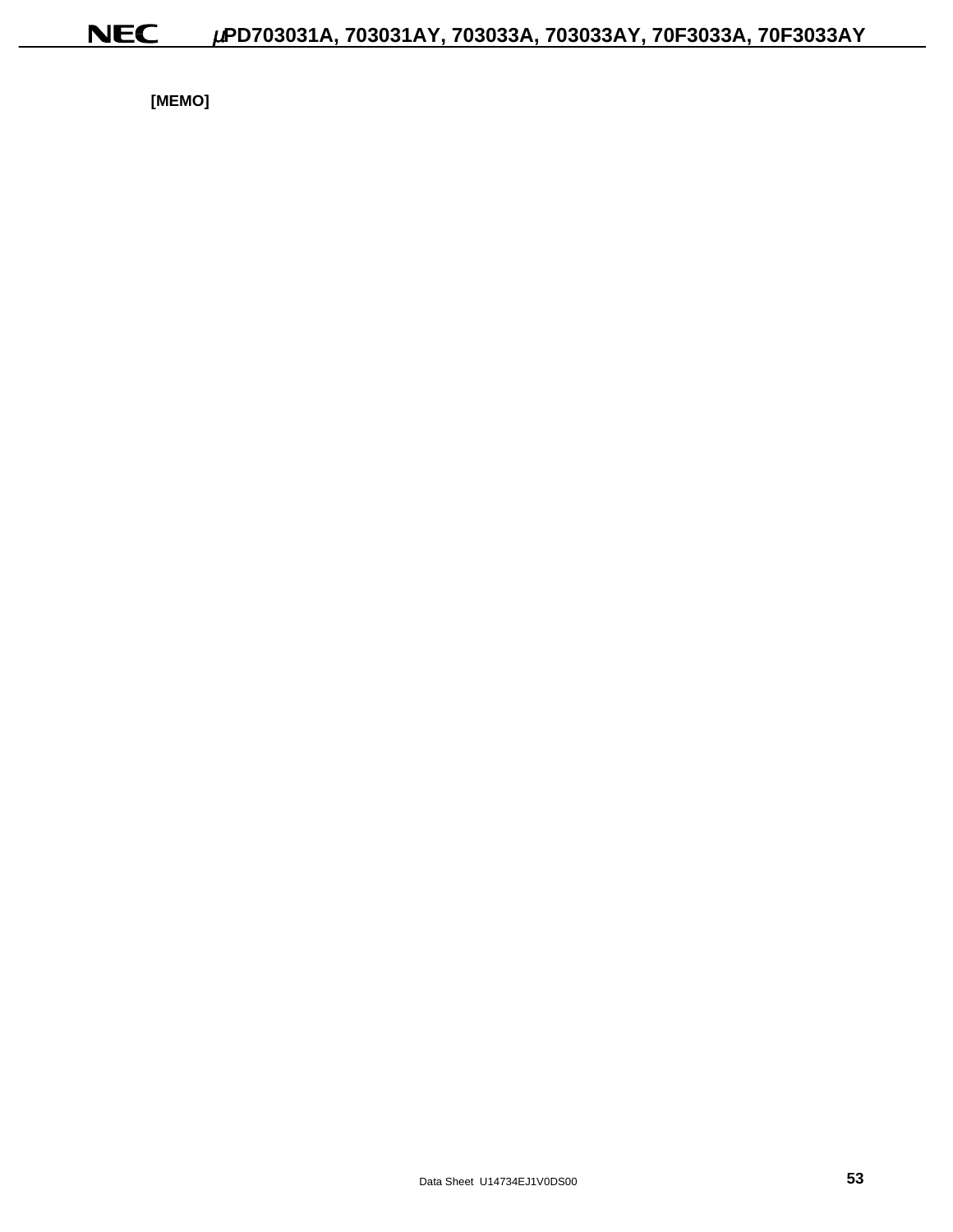### **NOTES FOR CMOS DEVICES**

#### **1 PRECAUTION AGAINST ESD FOR SEMICONDUCTORS**

#### Note:

Strong electric field, when exposed to a MOS device, can cause destruction of the gate oxide and ultimately degrade the device operation. Steps must be taken to stop generation of static electricity as much as possible, and quickly dissipate it once, when it has occurred. Environmental control must be adequate. When it is dry, humidifier should be used. It is recommended to avoid using insulators that easily build static electricity. Semiconductor devices must be stored and transported in an anti-static container, static shielding bag or conductive material. All test and measurement tools including work bench and floor should be grounded. The operator should be grounded using wrist strap. Semiconductor devices must not be touched with bare hands. Similar precautions need to be taken for PW boards with semiconductor devices on it.

### **2 HANDLING OF UNUSED INPUT PINS FOR CMOS**

#### Note:

No connection for CMOS device inputs can be cause of malfunction. If no connection is provided to the input pins, it is possible that an internal input level may be generated due to noise, etc., hence causing malfunction. CMOS devices behave differently than Bipolar or NMOS devices. Input levels of CMOS devices must be fixed high or low by using a pull-up or pull-down circuitry. Each unused pin should be connected to V<sub>DD</sub> or GND with a resistor, if it is considered to have a possibility of being an output pin. All handling related to the unused pins must be judged device by device and related specifications governing the devices.

#### **3 STATUS BEFORE INITIALIZATION OF MOS DEVICES**

#### Note:

Power-on does not necessarily define initial status of MOS device. Production process of MOS does not define the initial operation status of the device. Immediately after the power source is turned ON, the devices with reset function have not yet been initialized. Hence, power-on does not guarantee out-pin levels, I/O settings or contents of registers. Device is not initialized until the reset signal is received. Reset operation must be executed immediately after power-on for devices having reset function.

**Caution Purchase of NEC I<sup>2</sup> C components conveys a license under the Philips I<sup>2</sup> C Patent Rights to use these components in an I<sup>2</sup> C system, provided that the system conforms to the I<sup>2</sup> C Standard Specification as defined by Philips.**

**Reference document** Electrical Characteristics for Microcomputer (IEI-601)<sup>Note</sup>

**Note** This document number is that of the Japanese version.

**V850/SB1, V850/SB2, and V850 Family are trademarks of NEC Corporation.**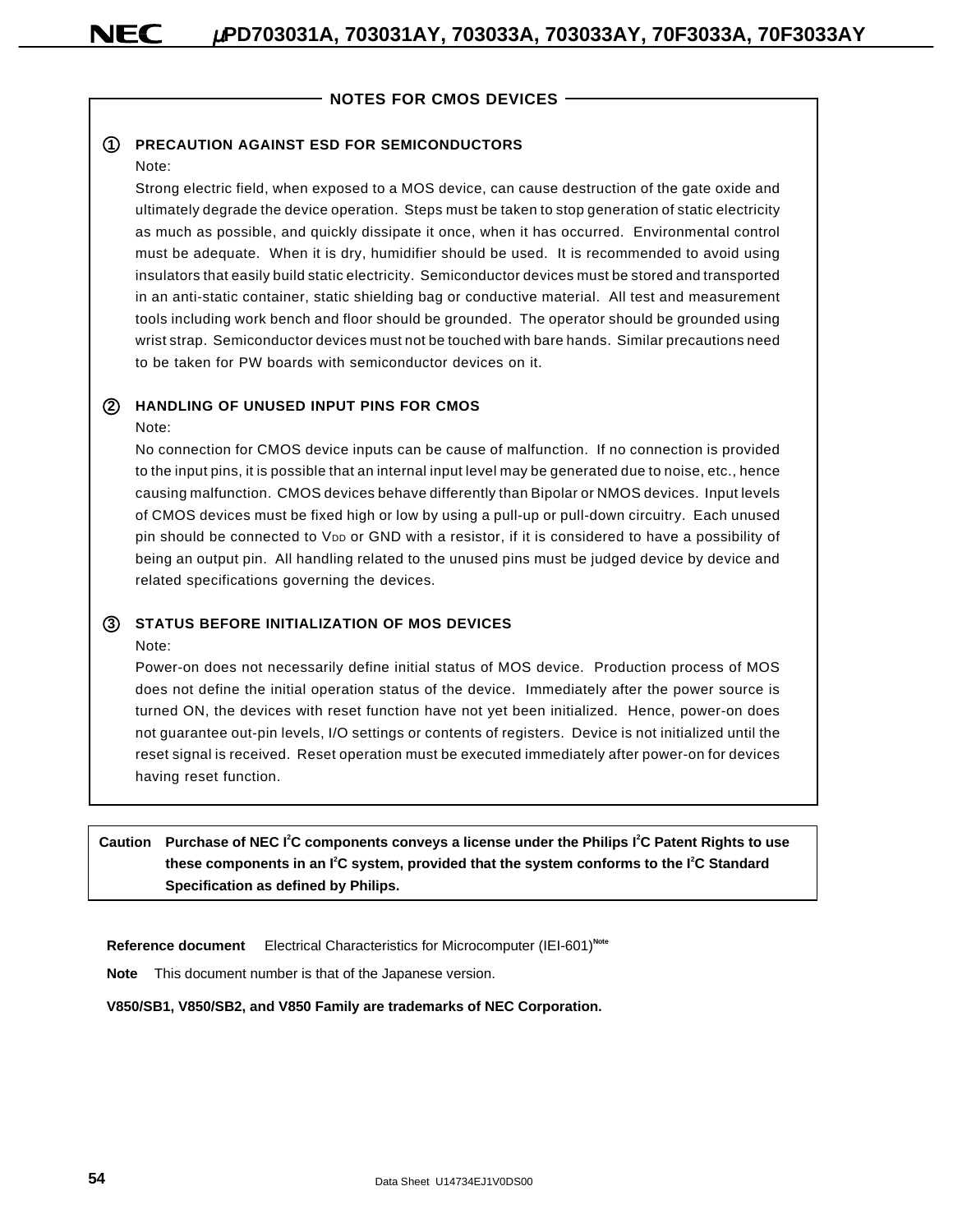# **Regional Information**

Some information contained in this document may vary from country to country. Before using any NEC product in your application, please contact the NEC office in your country to obtain a list of authorized representatives and distributors. They will verify:

- Device availability
- Ordering information
- Product release schedule
- Availability of related technical literature
- Development environment specifications (for example, specifications for third-party tools and components, host computers, power plugs, AC supply voltages, and so forth)
- Network requirements

In addition, trademarks, registered trademarks, export restrictions, and other legal issues may also vary from country to country.

| <b>NEC Electronics Inc. (U.S.)</b>    | <b>NEC Electronics (Germany) GmbH</b> | <b>NEC Electronics Hong Kong Ltd.</b> |
|---------------------------------------|---------------------------------------|---------------------------------------|
| Santa Clara, California               | <b>Benelux Office</b>                 | Hong Kong                             |
| Tel: 408-588-6000                     | Eindhoven, The Netherlands            | Tel: 2886-9318                        |
| 800-366-9782                          | Tel: 040-2445845                      | Fax: 2886-9022/9044                   |
| Fax: 408-588-6130                     | Fax: 040-2444580                      |                                       |
| 800-729-9288                          |                                       | <b>NEC Electronics Hong Kong Ltd.</b> |
|                                       | <b>NEC Electronics (France) S.A.</b>  | Seoul Branch                          |
| <b>NEC Electronics (Germany) GmbH</b> | Velizy-Villacoublay, France           | Seoul, Korea                          |
| Duesseldorf, Germany                  | Tel: 01-30-67 58 00                   | Tel: 02-528-0303                      |
| Tel: 0211-65 03 02                    | Fax: 01-30-67 58 99                   | Fax: 02-528-4411                      |
| Fax: 0211-65 03 490                   |                                       |                                       |
|                                       | <b>NEC Electronics (France) S.A.</b>  | NEC Electronics Singapore Pte. Ltd.   |
| <b>NEC Electronics (UK) Ltd.</b>      | Spain Office                          | United Square, Singapore 1130         |
| Milton Keynes, UK                     | Madrid, Spain                         | Tel: 65-253-8311                      |
| Tel: 01908-691-133                    | Tel: 91-504-2787                      | Fax: 65-250-3583                      |
| Fax: 01908-670-290                    | Fax: 91-504-2860                      |                                       |
|                                       |                                       | <b>NEC Electronics Taiwan Ltd.</b>    |
| NEC Electronics Italiana s.r.l.       | <b>NEC Electronics (Germany) GmbH</b> | Taipei, Taiwan                        |
| Milano, Italy                         | Scandinavia Office                    | Tel: 02-2719-2377                     |
| Tel: 02-66 75 41                      | Taeby, Sweden                         | Fax: 02-2719-5951                     |
| Fax: 02-66 75 42 99                   | Tel: 08-63 80 820                     |                                       |
|                                       | Fax: 08-63 80 388                     | NEC do Brasil S.A.                    |
|                                       |                                       | <b>Electron Devices Division</b>      |
|                                       |                                       | Rodovia Presidente Dutra, Km 214      |
|                                       |                                       | 07210-902-Guarulhos-SP Brasil         |
|                                       |                                       | Tel: 55-11-6465-6810                  |
|                                       |                                       |                                       |

**J99.1**

Fax: 55-11-6465-6829